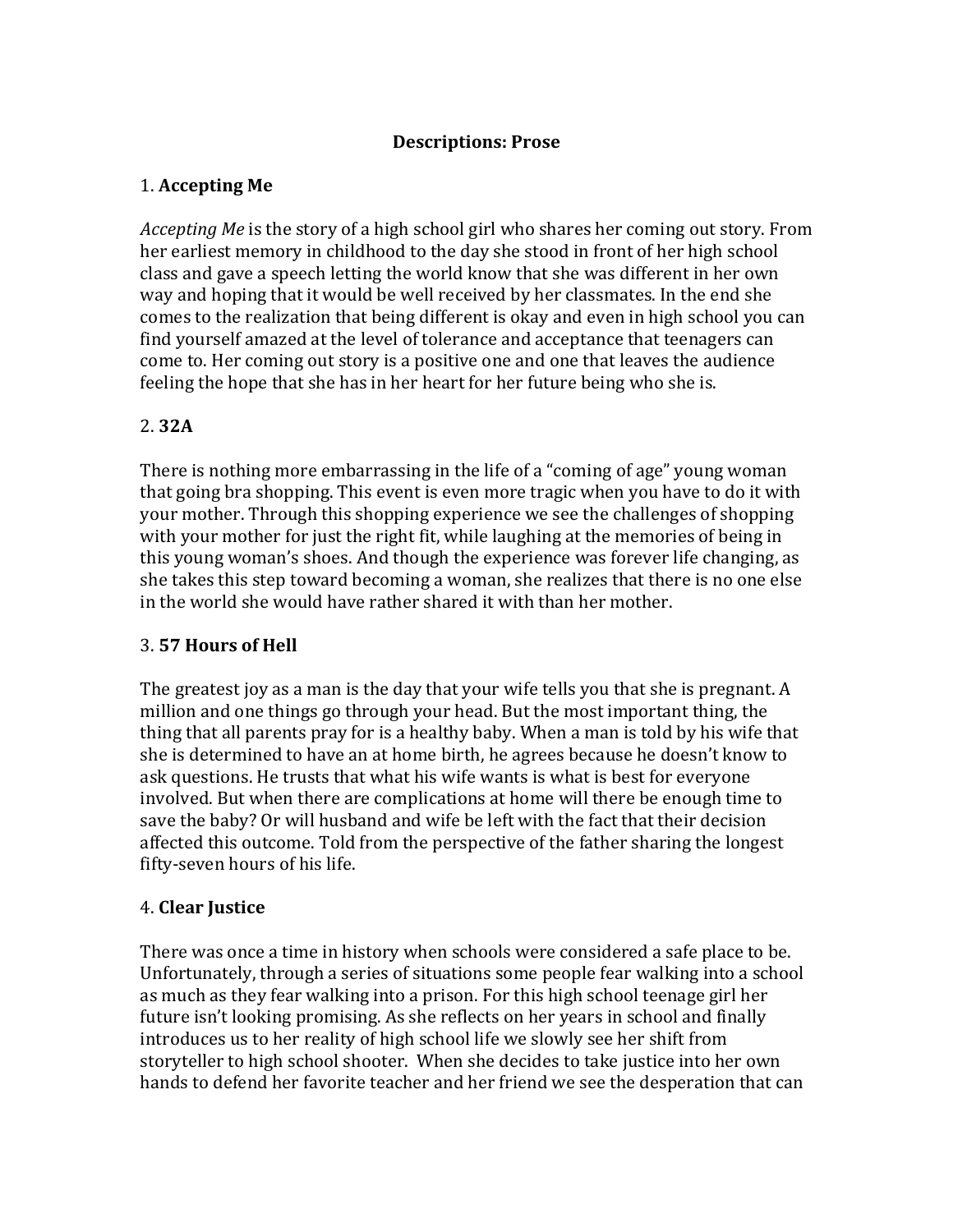fall into the hands of a teenager and how sometimes the only way that some feel a situation can be handled is by giving their own form of Clear Justice.

# 5. **Falling from The Top**

Told from the perspective of three different characters whose paths cross throughout the piece we follow the lives of these three people: the businessman, the homeless man and the son of the businessman. From these three view of the same world but from very different viewpoints we see how important it is to live life day by day as tomorrow may not be the same reality as the day before. Never discount the homeless man outside of your high rise office, never overlook the importance of loving your child and never take for granted that the job that you have will be yours forever. 

# 6. **I Had A Dream I Was A Size 6**

In this high powered and energetic comedic portrayal of a woman who has never been a size 6 or a size 8 or a size 10 for that matter. While she accepts that she is not the model size she knows that her positive attitude and spirit make her special in her own way. In this comedic reliving of a dream that she had we see how the positive spirit of a not so small girl can remind us that it should never be about the size of the waist but of the size of the heart and the beauty within the person behind the smile. She is loving, energetic and hilarious in her own special way. We enjoy hearing of her dream, and realize that all of us no matter the size have had that one special dream that left us feeling like anything is possible.

# 7. **Knock Knock**

Abe sees himself as any other man his age. He has fond memories of childhood and he absolutely loves his mother. When Abe was a young child he found his dream job was to stand in front of a room of people and tell jokes. Through a series of events he was able to make his dream of being a stand up comedian come true but when his mother attends her first performance she does not see the humor. Abe is then faced with a career changing decision, do you follow your heart and do what you love, or do you give the utmost respect to the woman that gave her life for yours?

# 8. **Living in The Olden Days**

Told from the perspective of an old man who is reflecting on his life and many years of commitment working as a janitor at a local high school. Celebrating his fifty third year at this school he remembers everything from the first day of his job to this day, the day of his retirement. He lets us know that though even the quietest of people in our lives, the people that we are so use to seeing that we don't even see anymore, are still important. They are still alive and they are still very much active people. He recounts the memories of all of the children that were ignored by others but in their most emotional moments he created lasting relationships with them, relationships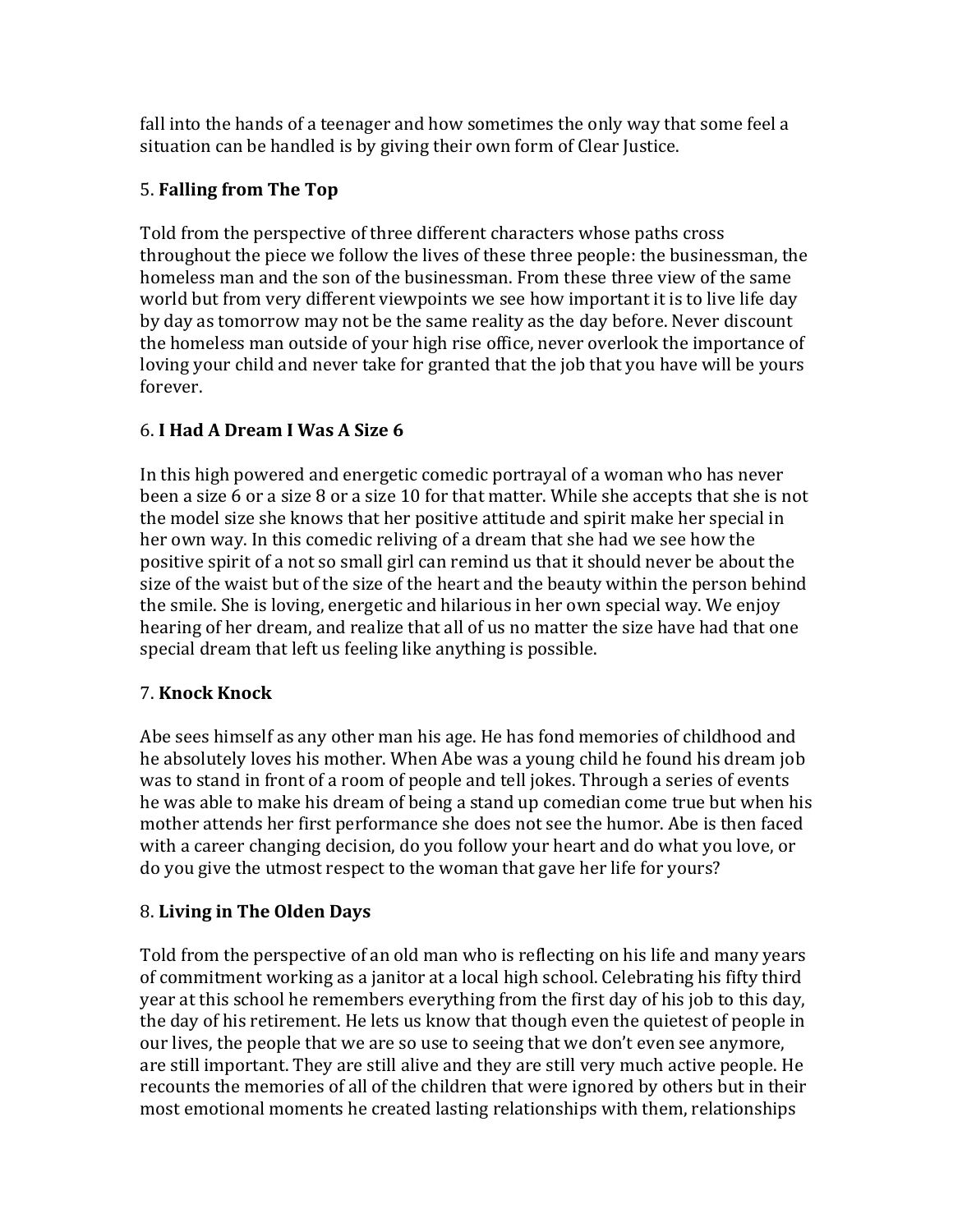that helped them to live another day. We must remember these people; they too can save the lives of children.

# 9. **Makes Me A Woman**

For a woman there are few things that physically make us what who we are physically: one is breasts and the other is hair. When she finds out that she has Alopecia, a disease that will make her hair fall out, she must figure out how to stand in front of the mirror every day and see the beauty that is in her. She must accept her reality and learn how to move forward with all of the things that makes who she is, and makes her a woman in every day.

## 10. **My Life: A TV Show**

In this serio-comic portrayal of a woman who finds herself in love with the people and relationships that she sees on tv. It begins as a fun loving sharing of sorts of her experiences and her addictions to television. Soon we see that the saddest thing in the world is to only have people that love you on the other side of a screen. These relationships aren't real and the love that she has for them is not real, but in the midst of the story we come to realize sometimes the people that we depend on most are the those that we love only from a distance, and only in our minds.

## 11. **Princess of Wine**

For the princess of the ball this story follows a teenage girl who reflects on her life as a princess. She lived the life of the homecoming queen and wanted nothing more than to be known by all, not caring if she was loved or hated. But when an alcohol addiction takes over her life she must leave the palace of the life that she has always known to work to try to fix her life and get things back to the way she remembered them to be. Living every decision day-by-day trying to stay focused and most of all clean and sober.

# 12. **Safety Net**

Tells the dramatic story of a father whose son comes home and asks him for a dog, so he can be like all the other kids. This request brings up memories from the father's past that reflect years of abuse at the hands of his father. The story is told as if the father's fear is the "dog" that comes into his room every night. When his son wants a dog, it insights a history in him that he cannot break free from, and one that makes him want to protect his son from the dog that he feared all his life.

# 13. **Things My Father Taught Me**

A dramatic piece that follows a man as he boxes up the lives of his parents. When he gets the call that his parents have passed away in a tragic accident he knows that it is his responsibility to pack up their house and tie up lose ends. He soon finds out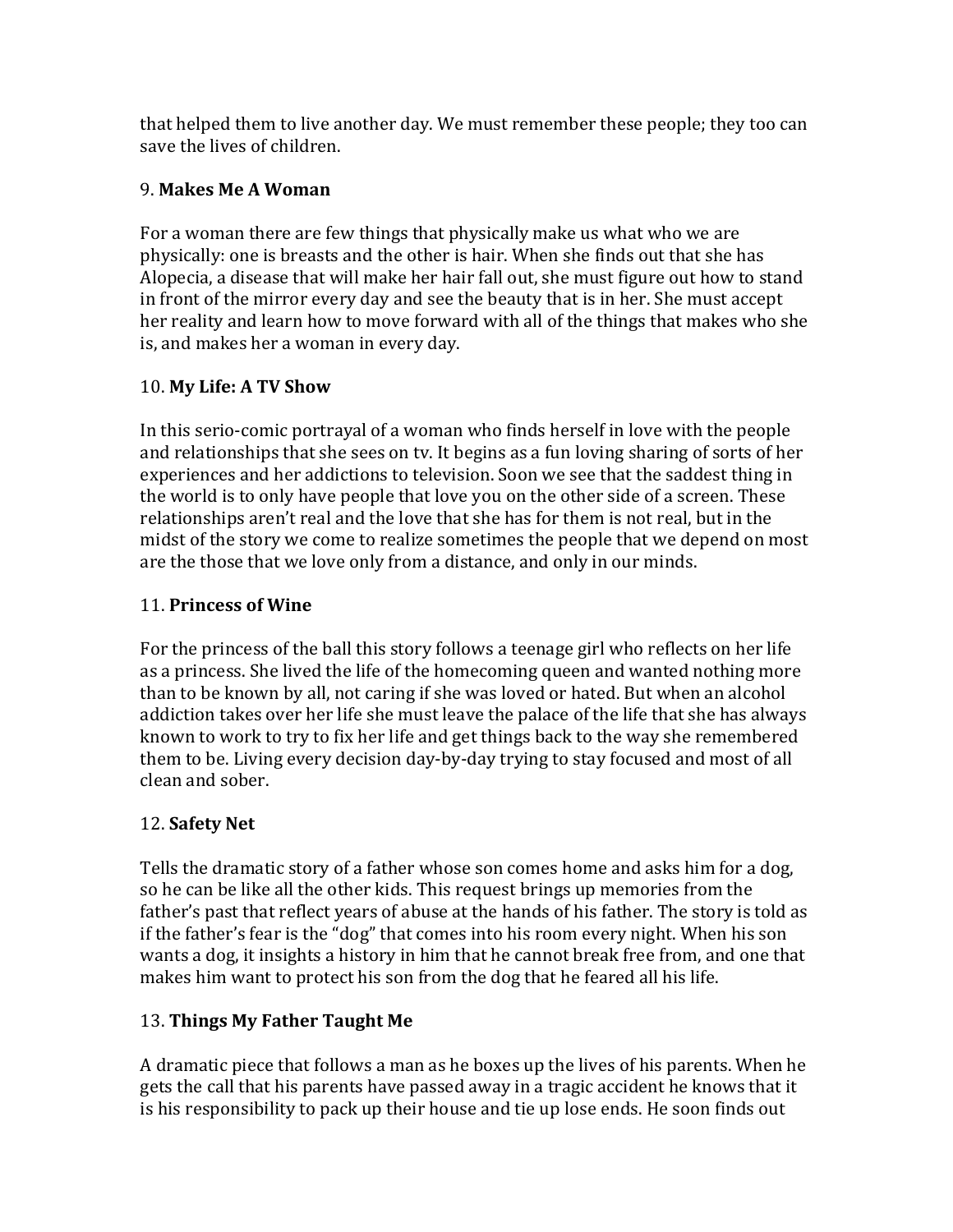when going through the paperwork of his father that all of the things that his father had taught him as a child were things that he, himself, was not living up to. What do you do when all that you've known is questioned? How do you pack up the last box and say goodbye to all you have known?

## 14. **Rich Bitch**

Kalissa is a teenage girl that is: rich and beautiful and she knows it. She has a group of friends that treat her like a princess and Kyle who follows her around like a lost puppy. With a mix of humor and a dramatic twist Kalissa recounts her birthday party. Hundreds of people have arrived and she is in the midst of an outfit change when she is attached in her room. Kyle comes to her rescue and in the midst of him saving her, he looses he life. It is through this loss that she realizes how much she loved him and what, in the midst of all of the material things she has, is really important. A coming of age story about a "Rich Bitch" realizing that money doesn't mean anything in comparison to true friendship and love.

## 15. Guts, Glory, and Prom

Jeffery is one of the sweetest kids you'd ever know. He is a good student, a great son, and an all around nice guy. Jeffrey, however, is ready to take the next step, a girlfriend. All of his weird friends have girlfriends and as prom quickly approaches Jeffery is concerned that he may not be going to the most important event of his high school career. So he turns to get advise from the best person for teenage relationship advise...his mother. In the end he finds out that the advise from his mother may not be all too bad as he finds the courage to cross the street, knock on the door and ask the girl of his dreams to be his date to prom. This is a funny story of a great guy trying to get the Guts to enjoy the Glory of Prom.

### 16. **Thanks Mom: A Boy Named Jackie**

What is in a name? For a boy named Jackie, a lot. Being born into a family full of girls and parents that were hoping for five girls, but got four girls and a boy named Jackie. When Jackie's father passes away he finds himself the man of the family surrounded by the strength of his sisters and his mother. Determined to keep his promise to his father he steps up in all of the little ways he knows how. In honor of their mother's strength as a single parent the girls decide to perform a beautiful sibling dance for her mother at church. Jackie is not a dancer but commits to becoming one for this performance. We get to see the bond that they have with each other as a family, the humor of the dance and the love the children have for their mother. This piece is a funny and heart felt story about the love and strength of family.

### 17. **Mei Guo Meng: The American Dream**

The story of a first-generation Asian American girl Miuki who wants to be who her parents want her to be while fighting to be who she feels like she is. She is fighting trying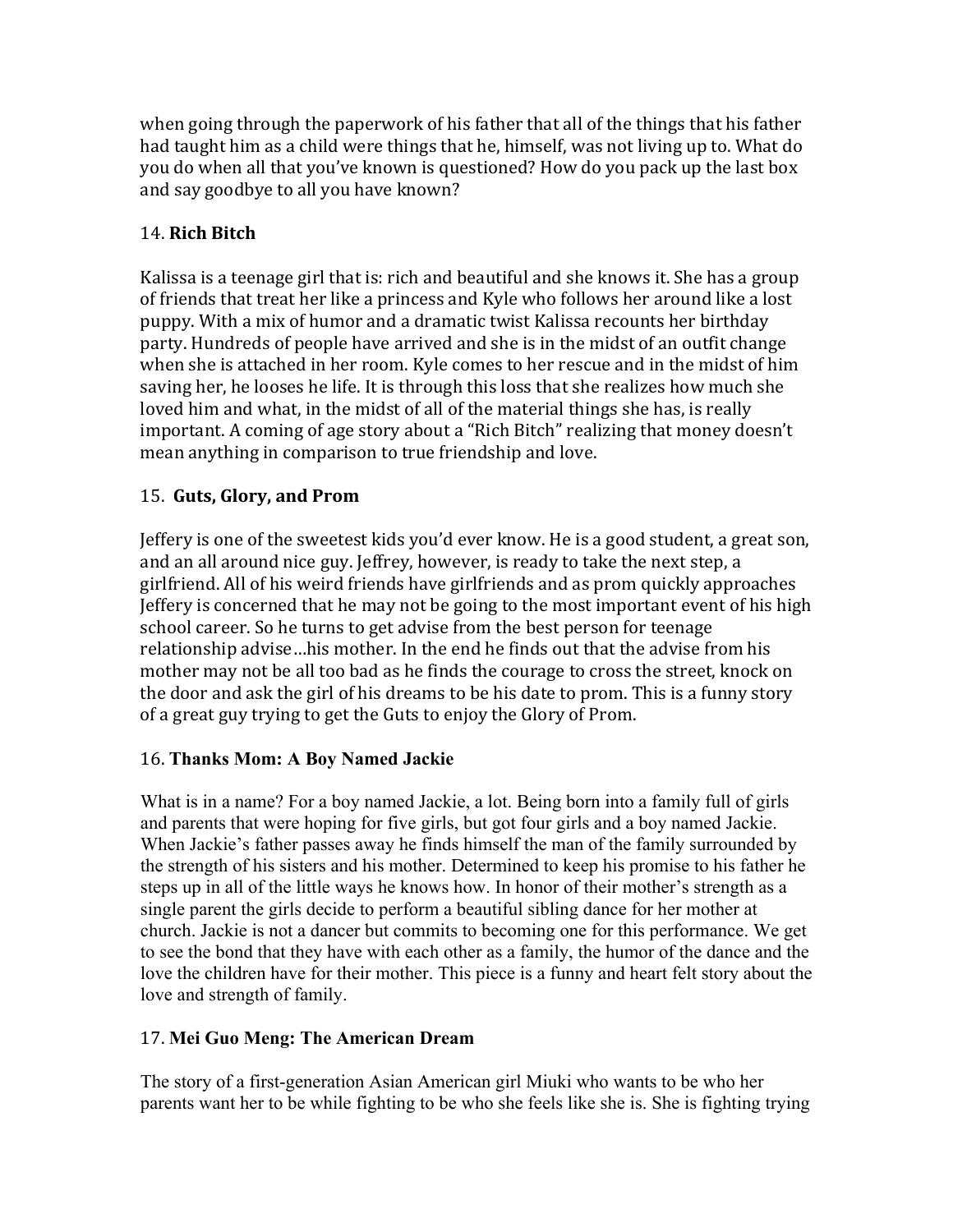to balance being a good student and daughter for her parents and being an American girl. Miuki wants to figure out how to do both. As her senior prom approaches, she asks her parents if she can attend knowing they would say no, they did. She is heartbroken that she can't to one of the most American things a teenager does. She tries to reason with her parents, telling them what a good student she is and that she has not let go of her roots, while explaining to them that they brought her to America for the American Dream that they are not letting her live. In the end her parents bring prom to her. She dances, has a date and realizes that it is difficult for parents of other countries to let their children grow into individuals in a place that is not hope, but realize that compromise is universal.

## 18. **Patience for Freedom**

One of the worst days of his life was the day that, as a teenager, he followed his friends to their house and had a video game night. It started out innocent enough but on his way home he was arrested for a rape that he didn't commit. He was in the wrong place at the wrong time. All of the evidence was circumstantial, but his story shows us that at times, that is all that is needed. He was found guilty and sent to prison branded a sex offender. After name years of incarceration his evidence is reexamined, and he is exonerated of all charges, but the emotional and psychological damage has been done. We listen to his story and sadly watch a man try to put his life back together after experiencing hell on earth.

## 19. **My Best Friends Are Famous**

Tells the story of a teenage girl that finds herself addicted to the faces that she started out admiring in magazines as a young girl. She is now a teenager; all of the walks and ceiling in her room are covered with pictures of these famous "friends" that she believes she has a relationship with. She starts watching television for hours upon hours every day and when her parents find out she has not been going to school so that she can stay home and watch television they remove all of the televisions from the home. She attacks them, breaks down and they allow her to be arrested and committed into a rehab facility. Addiction is addiction.

# 20. **Looking for Love: Addicted**

Tracy is the child of overbearing rich parents who never wanted a child. But when they did have her she was going to be the perfect example of what a rich princess is supposed to be. Tracy never felt love from her parents, but she was always overwhelmed with the amount of things that her parents had her involved in. They finally sent her away to boarding school for rich kids, so she could "Be around people like her." Tracy eventually rebelled and dropped out of school. Her parents cut her off and in a short amount of time she found herself in an abusive relationship with a drug dealer and addicted to meth. This is a story of a girl who went from everything to nothing in a matter of months and as she reflects on her choices she doesn't know how or if she'll be able to get out.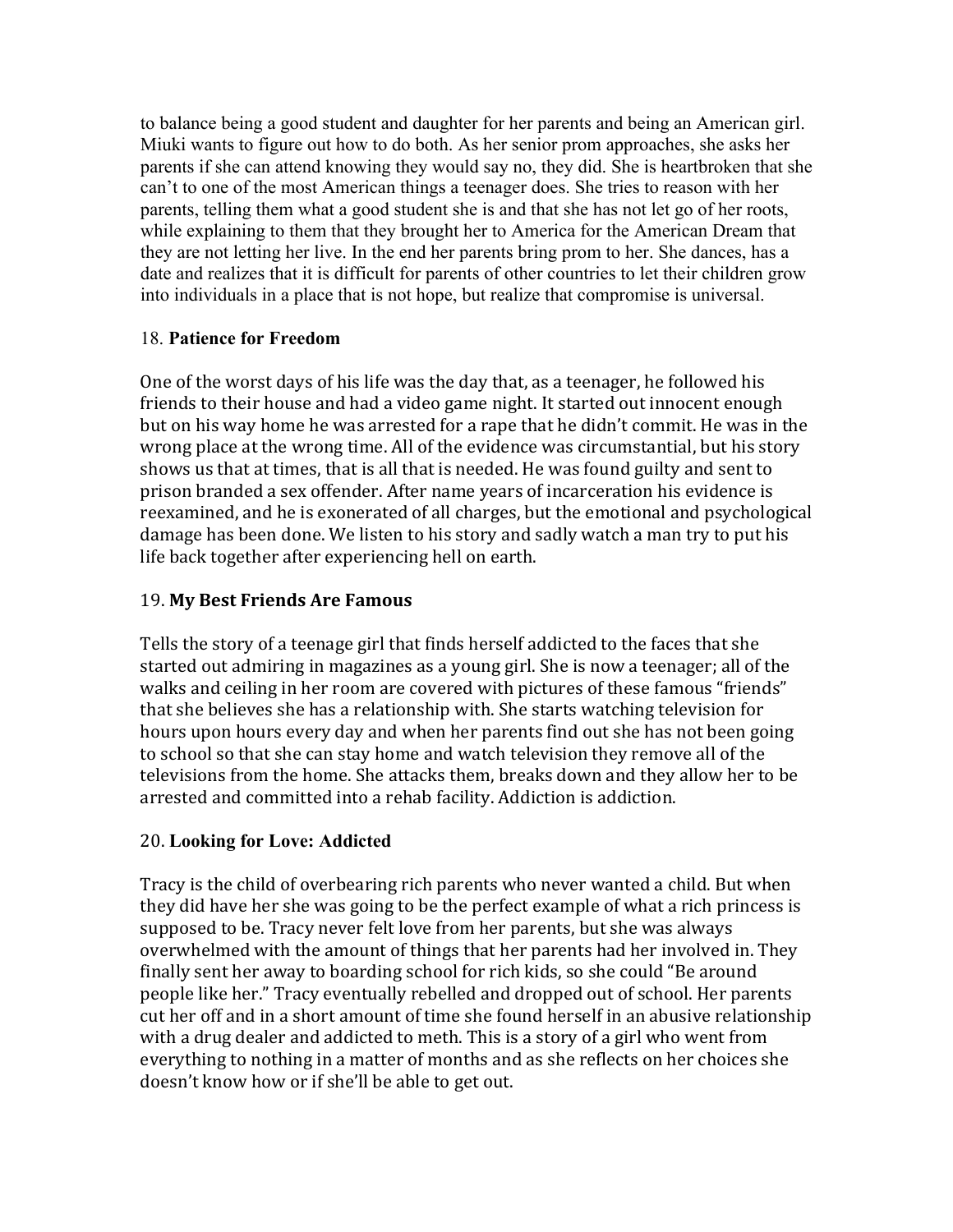### 21. **Silent Hero**

A young woman recounts her most difficult moment in high school: her last speech in English class. The assignment was simple to write a paper and present it as a speech about someone who influenced your life the most. The decision was simple, her father who had died years before. A death that took her child mind to a silent place, she didn't speak for years. She had lost her best friend and she became the poster child of inclusive. When she entered high school she didn't have many friends, didn't talk much and didn't stand out to anyone. But when she was given this assignment she was forced to tell the story of what silenced her so many years ago and how she found out who her father really was and that the one person who wanted to help her the most, her mother, was her hero in a life changing way. Forgiveness is a powerful thing.

## 22. **The Price: To Be Loved**

A teen boy talks us through how he found and fell in love with the love of his life. A love that turned addictive very quickly. His father warned him that he was bordering on being a stalker, but he informed his father that following her and making sure she was safe is love and nothing more. But when he finally gets the courage to announce his love for her in a big way at the homecoming pep rally in front of the entire school with a song, he knew his prayers were about to be answered. Elizabeth begins to cry and exits the room; she didn't feel the same way for him. He never returned back to school and ends the piece with his suicide note.

### 23. **True Beauty**

A woman with addiction problems finds comfort in writing things down. She shares her best days and her worst days and in the midst of living her day-to-day she finds herself revealing her life through these words. Her journal becomes a continuous part of her ability to honestly tell her story. It becomes more than a listening ear because she doesn't have to worry about the words on the page judging her, hating her, or telling her all of her flaws. Her journal becomes more than just an outlet for her feelings, it becomes her best friend.

### 24. **Coming from A Small Town**

High school can be difficult. For this teenager high school was her greatest dream that turned out to be her greatest torture. The story of a young girl who is living in a small town in Texas and sheltered by her mother who saw her as "different." But when her already sick father gets sicker and her mother must send her from homeschooling to public school she experiences a terrible form of bullying. In a room full of strangers, she was her mother's greatest fear, an outcast. In the midst of her day there was one safe place, with her theatre teacher. In the climax she breaks away from another dreadful experience and makes it into the safe arms of her favorite teacher. After that day she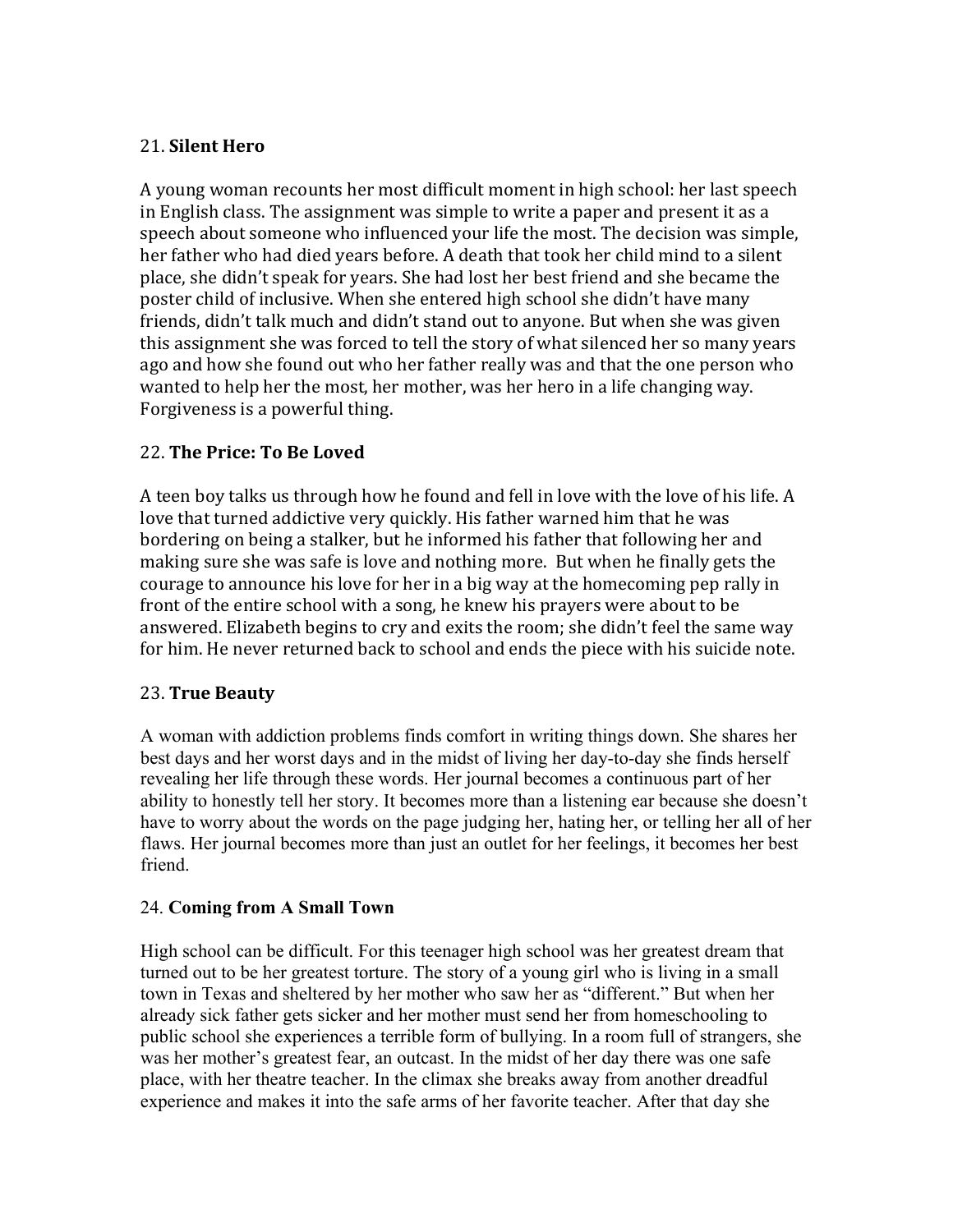never returned to school but she did overcome the bullying and make it on her own. It took a while but she eventually learned that it was okay to be "different." Okay to be gay.

### 25. **Rules for Love**

Shelly has decided to write a book to assist women. It's a self-help book of sorts on how to get over your evil ex-boyfriend. She is fun and full of life as she is sharing her book with us but sadly Shelly doesn't know how to follow her own rules. When the love of her life hits her for the first time she doesn't follow her own rule of leaving the first time you're hit. She stays and she watches herself turn into someone she never desired to be. A shell of a woman who cringes every time her boyfriend is in her presence. She finally gets the courage to leave and after a few months she begins to talk to him again. Believe him again and love him again. The piece ends with her reviewing the rules she's created and the reality that she still loves him but will never forget the times that he hit her. The hardest thing about living is the inability to forget.

### 26. **Humble Beginnings**

Set in the image of *"The Wolf Of Wall Street"* dealing with a man who was born and raised in one of the poorest areas in Mexico. Through a series of unfortunate events his brother and him get to America and their lives change dramatically. Going from the deepest poverty-stricken fields of Mexico to working their way into a New York Penthouse and all in a hard days work. But when his brother points out to him that they are becoming the men that they hated in Mexico the brother chooses to walk away. The other decides that he is beyond his humble beginnings and will never go back to that life until his business fails and he ends up, again poor. Now forced to see the reflection in the mirror he does the only thing he knows to do, goes to his little brother for help. The brother says "yes" under one condition, they have to play a game that they played as children, to remember who they are. A moving story about not allowing your current condition overshadow the condition that made you the fighter you have become.

### 27. **Keeping Connection**

An El Salvadorian woman speaks on the challenges of being raised in a country where women don't have the rights that they do in America. After years of her mother telling her what a wonderful place America is for freedom her parents finally send her to America with one request, never forget where you came from. As she speaks of the connection she aspires for her children to have with her homeland she shares the challenges of keeping the connection with so much distance. The greatest hurdle to overcome is getting her American husband to understand the importance of their children knowing about both sides of them, even if one isn't as pretty as the other. The story is touching on different levels of the family dynamic and also the idea that the most important thing about family, is family.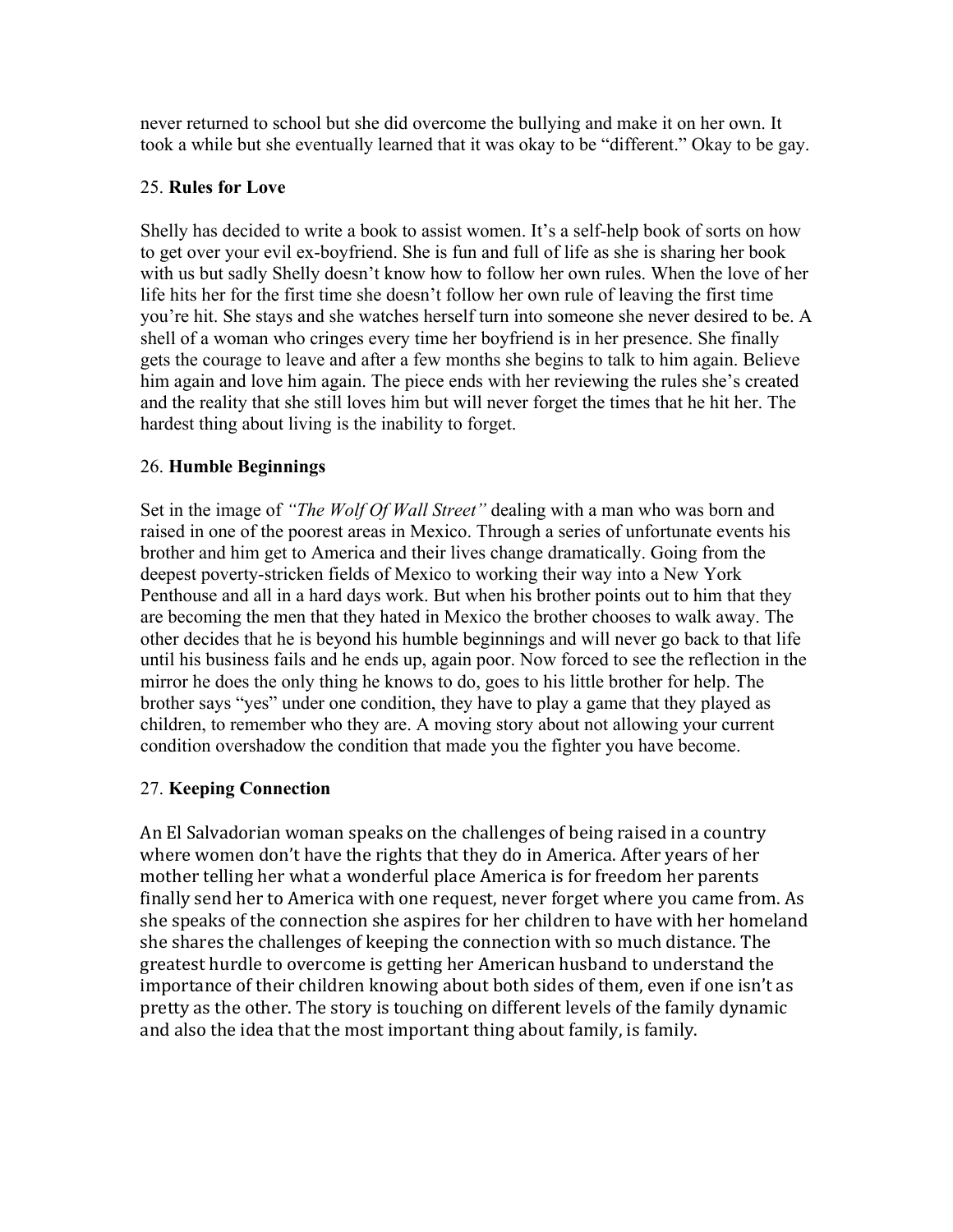## 28. **Coming Out**

One's own sexuality can be one of the greatest challenges for a teenager to overcome. The idea that straight kids don't have to come out to their parents, but gay kids do. This is a coming out story. One full of comedy as one boy tries to figure out how to come out to his parents. He enlists the help of his gay and straight friends asking all of them to weigh in on just how he should do it. As much as the process is humorous it also brings a sadness that this is the step that he must take in his life. As he is rehearsing his "coming out performance" he doesn't realize that his parents have walked into the room. Sometimes the unexpected is better than the rehearsed. He is accepted and loved and appreciates that his parents only wanted him to know that he was special for who he was, period.

### 29. **In/ Out**

A sad but reflective story of a teenage boy who comes out to his parents thinking that he is just being honest with himself and finds out that the person that he is, is not one they can accept. They take him out of school and force him to be locked in his room reading pamphlets and papers on how they are going to "fix" him and save his soul from going to hell. He can't understand what he did that was so wrong. But it is when there is no hope that life doesn't seem worth living. In the final moments he decided to write his parents a note reminding them of the family they use to be. Then he goes for a walk and as he remarks on the freeing feeling of the wind on his neck a truck comes by and he jumps. Finally finding his light and walking in his freedom.

### 30. **Invisible Me**

The story of a boy who is by all accounts invisible in his life. He feels like his family doesn't see him, he has no friends really, and all he wants is to be heard by someone. When at the age of two he is diagnosed with a learning disability his parents treat it as an illness not to be dealt with, so they don't. As he gets older and his parents have more children he realizes that he is truly on his own. Until he meets Star, another girl in his class that is just as quiet as he is. They become the best of friends, in essence she is all he has. Until one day in class when one of the kids is bullying him and calling him "retard" and the only thing he can do is the one thing he's never done, fight back. The fight ends badly with the other student in a coma and him removed from school and institutionalized. Through it all Star still comes to see him, but finally he can look in the mirror and see a real person looking back at him. No longer invisible, no longer alone.

# 31. **Karma**

Parenting is a very difficult task. For this man is it even more difficult because he used to be a bully in high school and now in his own life, his son Noah is being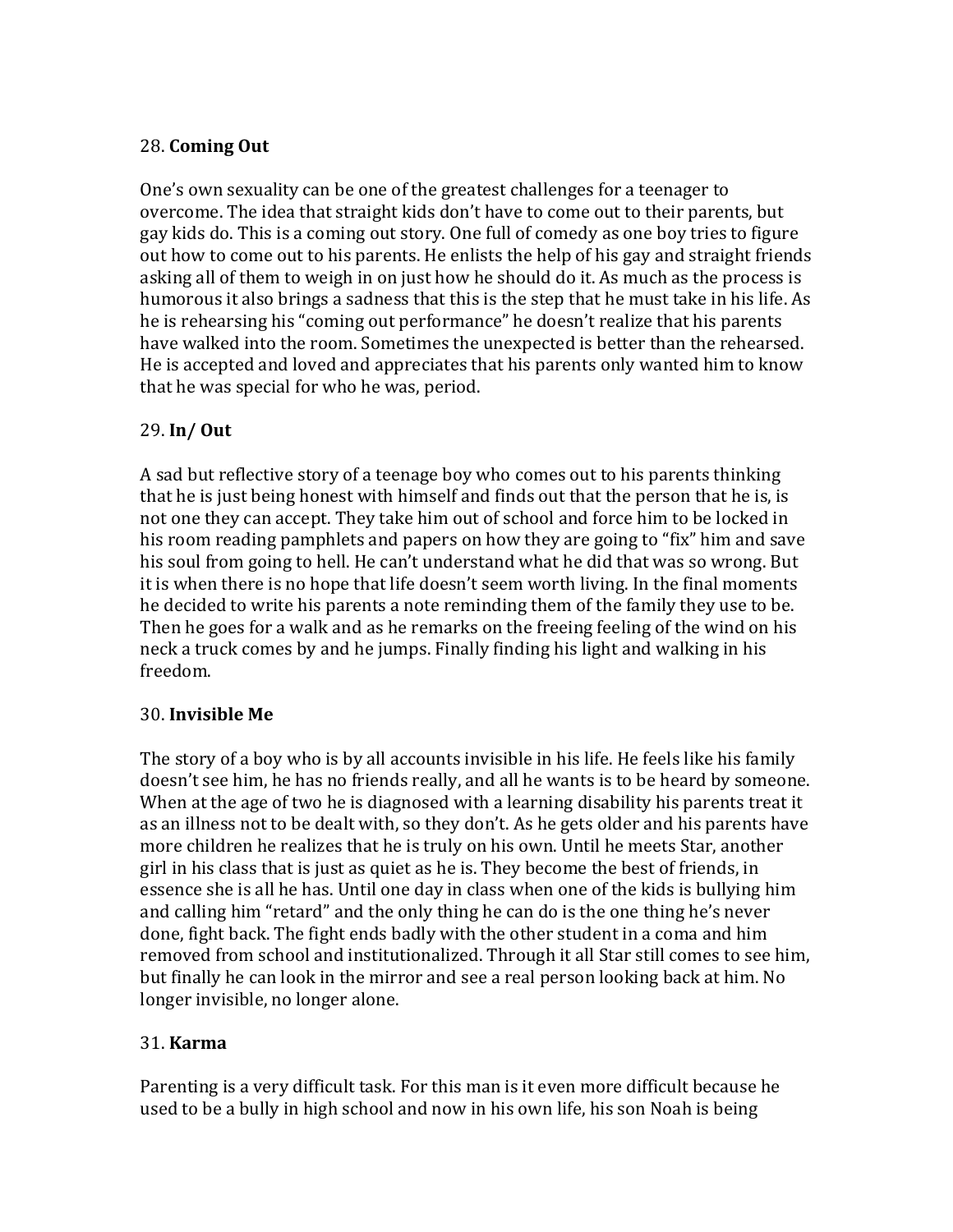bullied in elementary school by a boy that reminds him of the man he used to be. When his son comes home with a letter from Noah's teacher informing him that his son has been bullied he is furious but understands the situation. Noah is different and not like the other kids, but Noah is the love of his life. The most amazing child he has ever known and he has to defend him. This situation is an emotional rollercoaster for him to figure out how to help his son. He decides to ask the teacher if he can go up to the school and talk to the classes about bullying and how to treat each other. Noah comes home from school that day and explains to his dad that the boy that was being mean to him was nice that day and that made him happy. In children sometimes we can teach them how to treat each other by remembering and accepting the things that we adults did at that age. Noah curls up next to his father and opens a good book to end his perfect day with.

# 32. **Man Up**

Marty is a different kind of guy, he is a sensitive guy. All he wants is to find a girl that will love and appreciate his sensitive side that he always thought women wanted to see. Marty decides to create a men's group that meet and talks about men's stuff in a sensitive way. Cry if you need to no one will judge you here. Unfortunately, and sadly no one but his sister shows up. This was the one big idea that Marty had in his life and like everything else it fell flat. But a late knock at the door changes everything when a woman who is looking for a sensitive man decides that this meeting might be the place to find her husband, and she finds Marty. It is a funny and sweet story about the hearts of men and the souls of people in general. At times we do things to better ourselves not knowing that great things are just on the other side of the closed door.

# 33. **Too Young to Know**

When a thirteen-year-old girl reflects on the events that led up to her unexpected pregnancy. When she is taken advantage of by the custodian at her school that made her feel special and that she believed she was going to marry she finds herself alone in a way she never thought possible. She tells no one about the pregnancy until the day that he takes her into the Porta potty on the football field and gives her a hand full of pills and locks her in the bathroom. Alone, scared and in a lot of pain she is forced to lose the baby. It is not until this moment that she realizes that he was a predator. Forcing her to finally realize that the man that she trusted had manipulated her young mind, locked her in the Porta potty and left her to die. Through years of counseling and a strong family she is able to move forward and share her story. To assist in helping young girls know that home is the deepest love there is, support and faith. Trust in the people that truly love you for who you are.

# 34. **Bottoms Up**

Alcoholism is a difficult addiction or disease to overcome. Especially when you are dealing with a woman who knows she has a problem and has decided to do nothing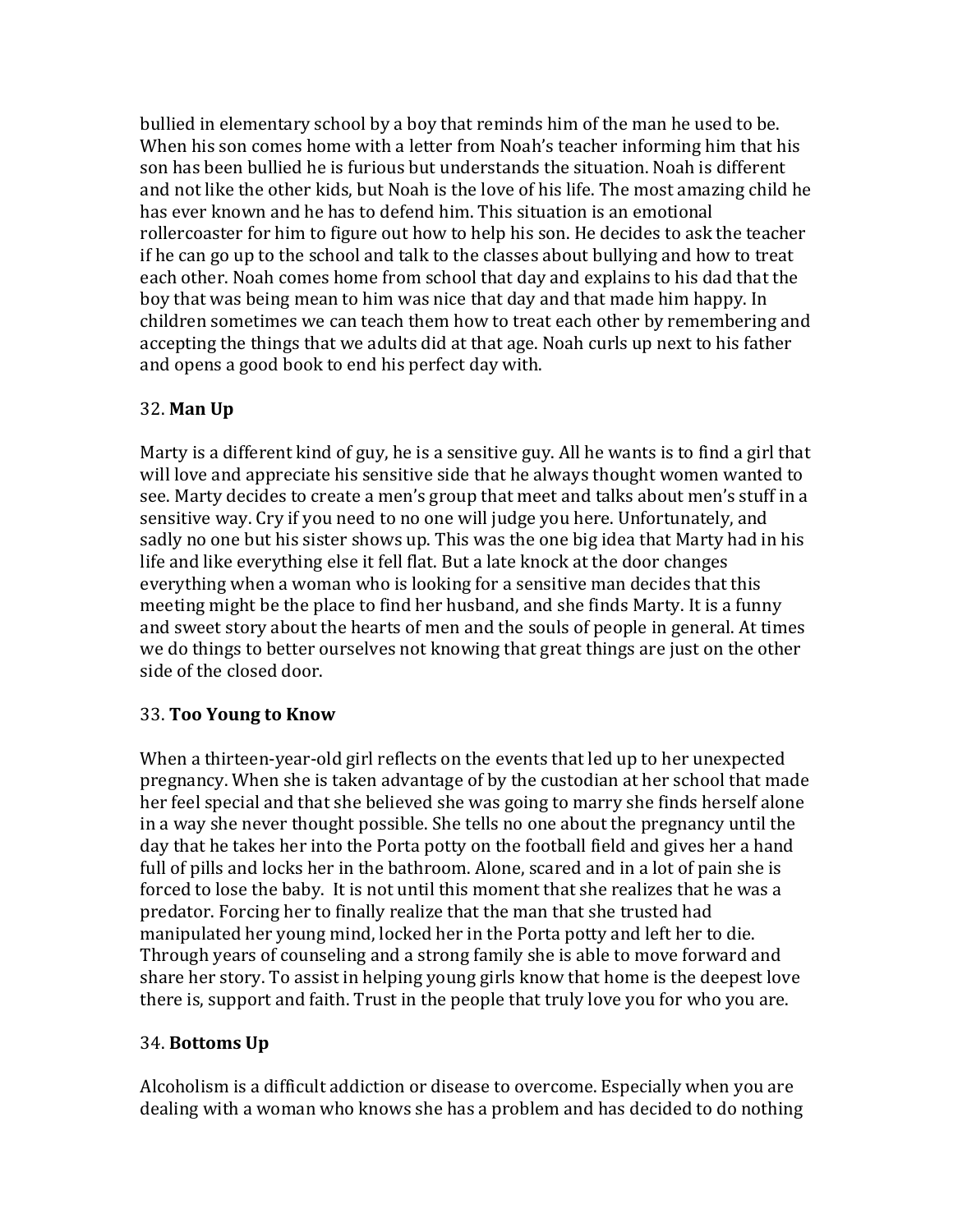about it. As she recounts the moment in her life that should have gotten her sober she realizes that no matter how much she drinks she can't drink away the reality that she is solely responsible for the death of her sister Beth. After Beth's death she is cut off by her family and never misses a beat with her drinking. It is an honest look into the world of an alcoholic that owns every bad decision she has made and knows that she doesn't have the strength or knowledge to get sober. She now has no one to live for so she dedicates her life to drinking to tease the pain. As she raises a glass on Beth's birthday which is also the anniversary of Beth's death she must accept that as she nears her own death to liver cancer she is content with the fact that when she goes she will once again see her sister and she will again be loved.

### 35. **Lost & Found**

Alena is an eighteen-year-old girl from Russia and she has seen her fair share of hardships. Being born and raised in one of the poorest areas in the country she recounts how her family made a way. They didn't have much but they had a plan than that worked until her mother got ill. Living in poverty they could not afford a doctor so she was forced to watch her mother die as she became the woman of the house. Shortly after the death of her mother her father also died leaving her and her siblings homeless and forced to enter into an orphanage. Within the time that she is at the orphanage all she wants is to be reunited with her family until she is adopted by an American family. But it is the custom of making a wish on your birthday that continues to give Alena hope. She holds onto a picture of her family and as she blows out her birthday candles she closes her eyes...hoping her wish comes true. (\*Actress must speak some Russian within the piece.)

### 36. **I, Teach**

The most important job of a teacher is to connect and positively affect the lives of their students. And in come cases to make the decision that could save their lives. As a woman shares her experience as a teacher on the day that the school shooting isn't on the television it is a present threat within her school. At first she follows the rules set by the school then she makes a life changing decision, to keep her students safe and fight. She decides to send her children out of the room to save them. When all of the students make it to safety it is her turn to run but she is stopped by the gunman. He asks her is she is prepared to die and as her students are safe her job is done. He lowers the gun and walks in the other direction but before he disappears he thanks her for being the one teacher that made school a little better. A story of fear and hope learning that the purpose of a teacher is to change the lives of children and sometimes it is the child that you didn't even know was listening that is change the most. 

### 37. **You Just Never Know**

A wonderful coming of age story that deals with humor at heart. Where a young man shares the life that he had being raised by his grandparents. Not realizing that they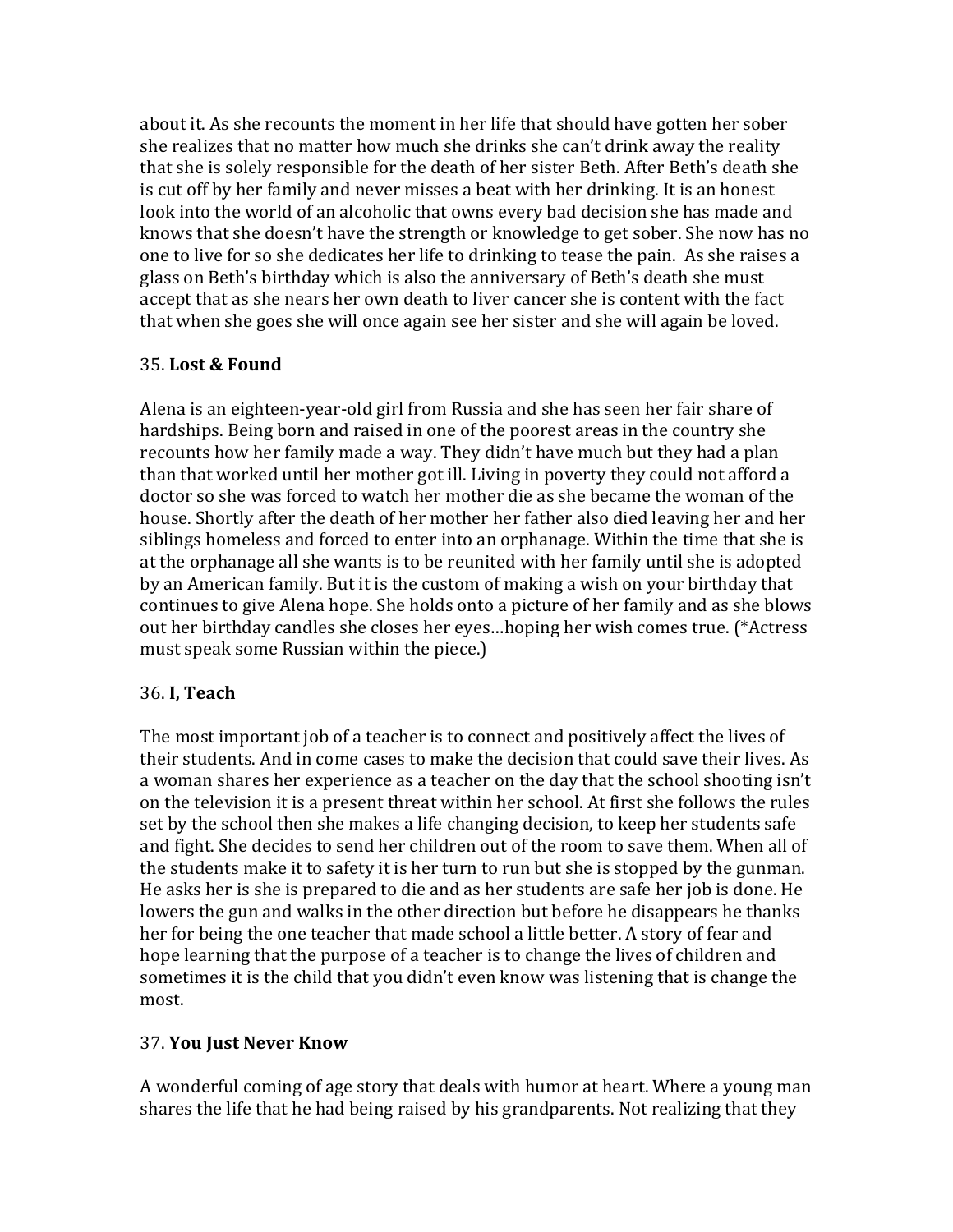weren't his parents. Not noticing that his "parents" were older than everyone else's parents because he was happy, had everything that he needed and all the love he wanted. But the older he got the older they got until his grandfather, the man that taught him everything that he knew dies. His grandfather always taught him not to cry and not to quit. As difficult as it was his grandmother pushed him to continue on in school. A short time later she sent him a box of her chocolate chip cookies that he shares with his roommates not realizing that this was her way of saying goodbye. This is a touching story of a boy that turns into the exact man his grandparents hoped he would be. He was strong, never quit, never cried and that is what made him special, they made him amazing.

### 38. **I Sent Three Little Words**

The connection between twins is said to be one that is unexplainable and often never understood. The bond that they have allows them to share things with each other that others may not understand. When one twin sends a short text message to her mother while driving and loses control of the car killing her twin sister she most figure out how to put her life back together. How does she accept the present to move forward toward the future? How does she wake up every morning and not regret that her life is still moving and her sisters' life is not? Married couples speak of losing their better half, when Ashlyn dies her sister feels that exact same way. But as she speaks at her sisters' funeral at the request of her mother she begins to understand what healing is and how she can continue with her life while never forgetting the affect her sister had not only on her but also on the world. A story that will make you think twice about the next text message you feel like you have to send, it is never worth the unknown circumstances.

#### 39. **Always in Bloom**

A woman shares her story of mourning hoping that maybe telling someone might free the pain in her heart. She will never forget the day she asked her husband why he felt the need to have so many guns in the house, "To protect my family" was his response and she accepted that. But years later when she receives a call from the police to come home, her life was forever changed. Arriving at the home she gets the information that her husband thought their son was an intruder and he shot him as he got a bowl of cereal out of the kitchen. She recounts that evening and the time since the shooting. She shares her heartbreaking story of living a wonderful life with the man that she loved who adored her and their son that brought her pure joy, to losing her son and walking away from her husband because she just can't forgive him for what he has done. As she moves forward she finds herself asking all of the questions she should have asked before they started a family, "Why do you need so many guns?" She can't seem to forgive herself for a situation that she feels she could have prevented. Her pain is raw and her story will affect every person who knows someone with a firearm and a family.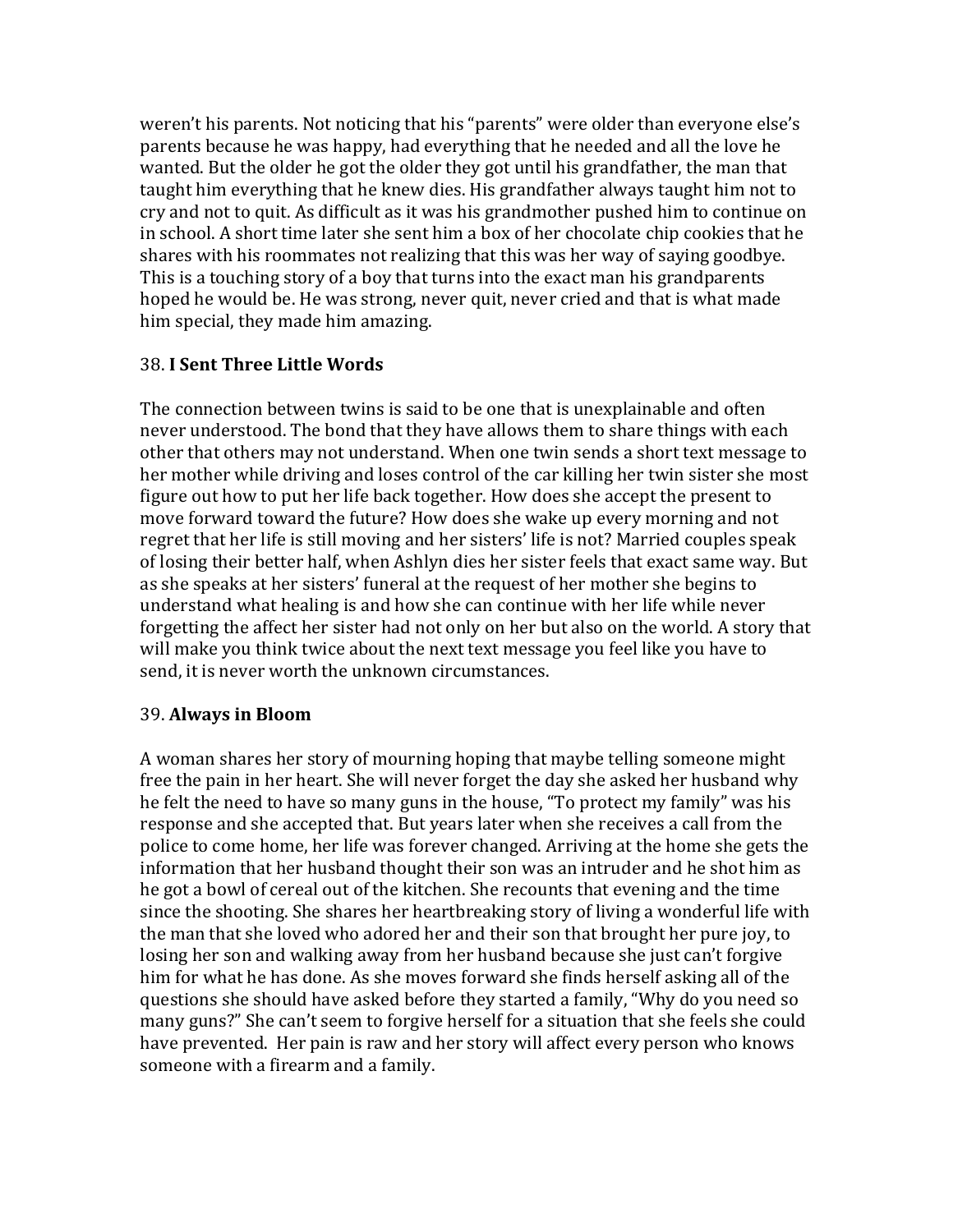### 40. **Hair, Who Needs It?**

There are thousands of diseases in this world. Some have an outward appearance that makes others stop and stare, some do not. For this young man when he began to loose his hair, all of it, he knew that something was wrong. After many tests and specialists he is told that he has a disease called Alopecia, baldness. It doesn't hurt him, it won't kill him, but for the rest of his life he will not have any hair anywhere on his body. He struggles with the stares that he gets, the thoughts that people have that he has Cancer and is dying. He wants to just be a high school senior. He doesn't want to be bullied or starred at. He wants to be normal but because of his appearance he will never be that. Luckily his father has made it his life's' mission to make him laugh and smile, to make him feel normal. With help from his father and his grandmother who is dying from Cancer he begins to see life in a way that lets him let go of his anger and live free of giving other people his power. Through the eyes of a teenager struggling to make sense of his present situation he realizes that hell, it's just hair, who needs it?

### 41. **The Wonderful Wizard**

On May  $20<sup>th</sup> 2013$  Moore, OK was rocked by one of the most destructive tornadoes in all of history but for seven-year-old Mikey and his big brother Kevin it was just another seventh birthday. As told through the eyes of a teenager Kevin shares the day that the tornado ripped through their town but more the affect it had on him and his little brother as it ripped through their lives. He remembers the day as if he were stuck living it every moment. From singing happy birthday and sharing cupcakes with Mikey's class to the roof of the elementary school being torn off and tossed into the eye of the storm. Both boys remember watching "The Wizard of Oz" as kids and thinking that tornadoes were so cool, that they had the power to take you to a magical place, but in the wake of the real thing the innocence of a child's imagination is lost, blown away with the rubble. It is a touching story of brotherly love and how a deadly tornado can truly put life into perspective, even for a child and his big brother.

### 42. **All for You**

In American history there have been many times of racial tension. In recent years there has been another rise of racism that makes us realize that we are not removed from it nor are we immune to it. In "All For You" we are engaged in the story of a Mexican- American teenage girl Lucia that reflects on her life in America and how she got here from Mexico. She tells the positive story of being an immigrant then becoming educated by the woman that her mother worked for and her and her brother taught their mother everything they learned. Until as a family they all are able to become American citizens together, as a family. It is not until her senior year in high school that her and her brother are accosted by a group of kids at their high school. They are called names and beaten for no other reason than they are from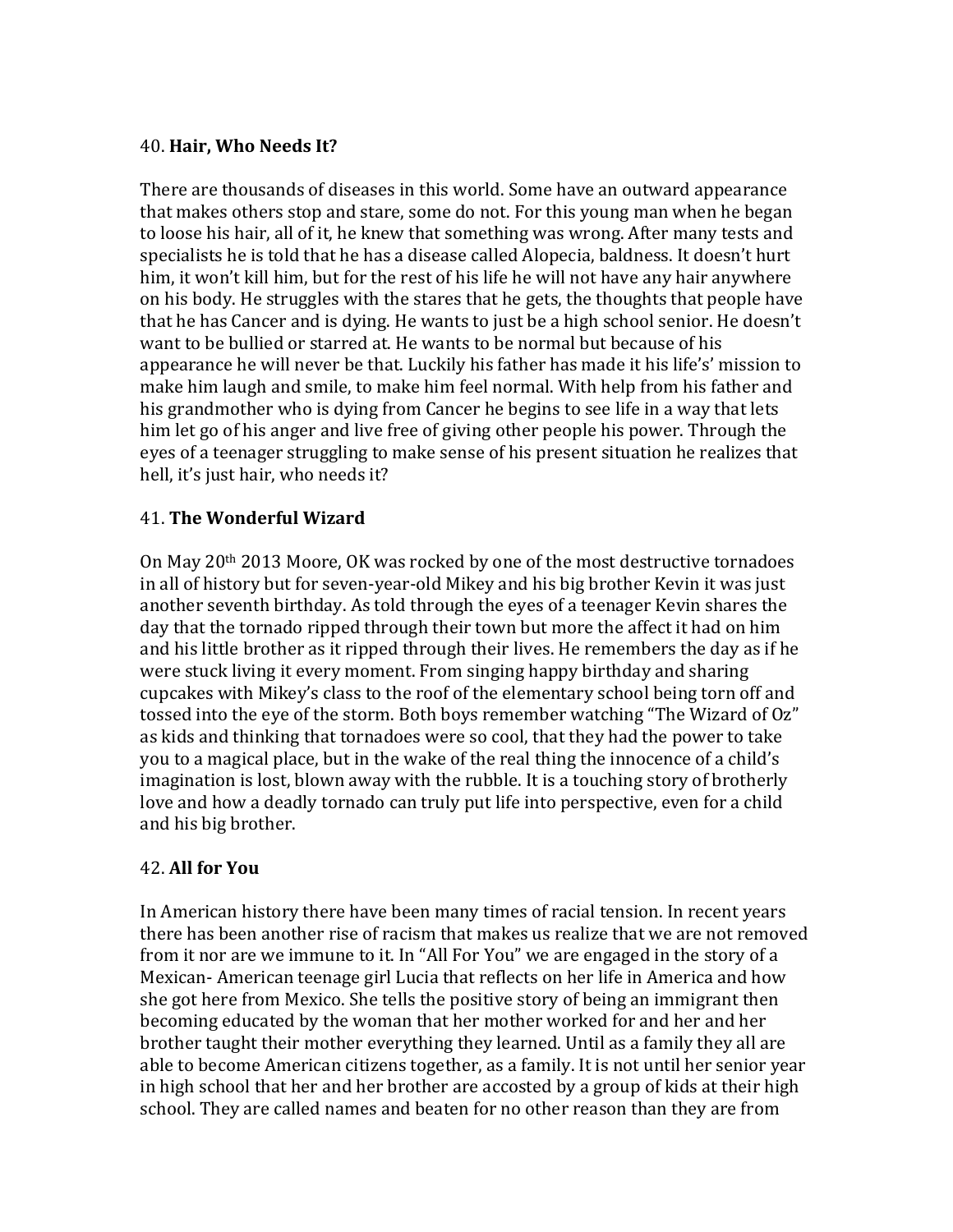Mexico. It is in this moment that she realizes that no one is immune to the discourse of racism. They are able to make it out of this moment, get home, and still reflect on their lives, wondering if this is home or if their home lies back in Mexico. Home is where the people you love are.

### 43. **The Life of Walter**

Jessi is a woman that is sharing her story of the life of her brother Kevin. Her parents knew when they were pregnant that he was going to be born with autism. The level of his disability was not known until he was actually welcomed into the world and it was in that moment that Jessi's life changed. Kevin was so much to handle that she began to feel like she wasn't important to her parents anymore. She felt like her little brother was becoming the biggest problem of her life. She never hated her brother for being who he was but she felt like her parents forgot about her as they were engrossed in assisting him. Kevin was substantially developmentally behind, but it was all in a toy fish Walter that brought him out of his cocoon and to life. His first word came after that and he could not be separated from the fish that Jessi had given him. What she didn't know was by being the creator of his breakthrough her parents would assign her to be with him all the time taking her childhood away. It was on her fifteenth birthday that she got to have a day that was all hers until Kevin's fish gets broken and the party abruptly ends. On the way home that night, Jessi hated her brother, but it is what she does next that changes the course of her life. It is in our most angry times that we do things that we can never take back, never change and never forget. It is in her reflection of her life that we see how we can love someone, and that love turns into something it was never meant to be. But it is in the moving forward that we see Jessi heal.

# 44. **An Experiment**

On April 20, 1999 two teenagers walked into Columbine High School and started shooting. Many years later we commemorate that event annually with prayers, moments of silence and laying down flowers, but then the next day it is back to life as usual. When a student is given an assignment in his political science class to observe the news and come back to class to discuss it. Unfortunately for this student the assignment became an obsession and then an experiment. How many guns could he buy? How many eyebrow raising t-shirts could he wear to school? How many times could he tell his parents that he was thinking about hurting people? How many guns could he bring to school and show off to his classmates before someone said something? On the final day of the experiment he packs his backpack with the guns and ammo that he bought, walks into the school and shares his experiment with his class. Is he making a statement that speaks to gun control in America or did he just take his experiment too far? He never hurts anyone, never puts anyone in danger but what he did do was show how easy it was to live under the radar even if you are trying not to. This story shows us that we have to open our eyes, we have to see what's there and say something when we do.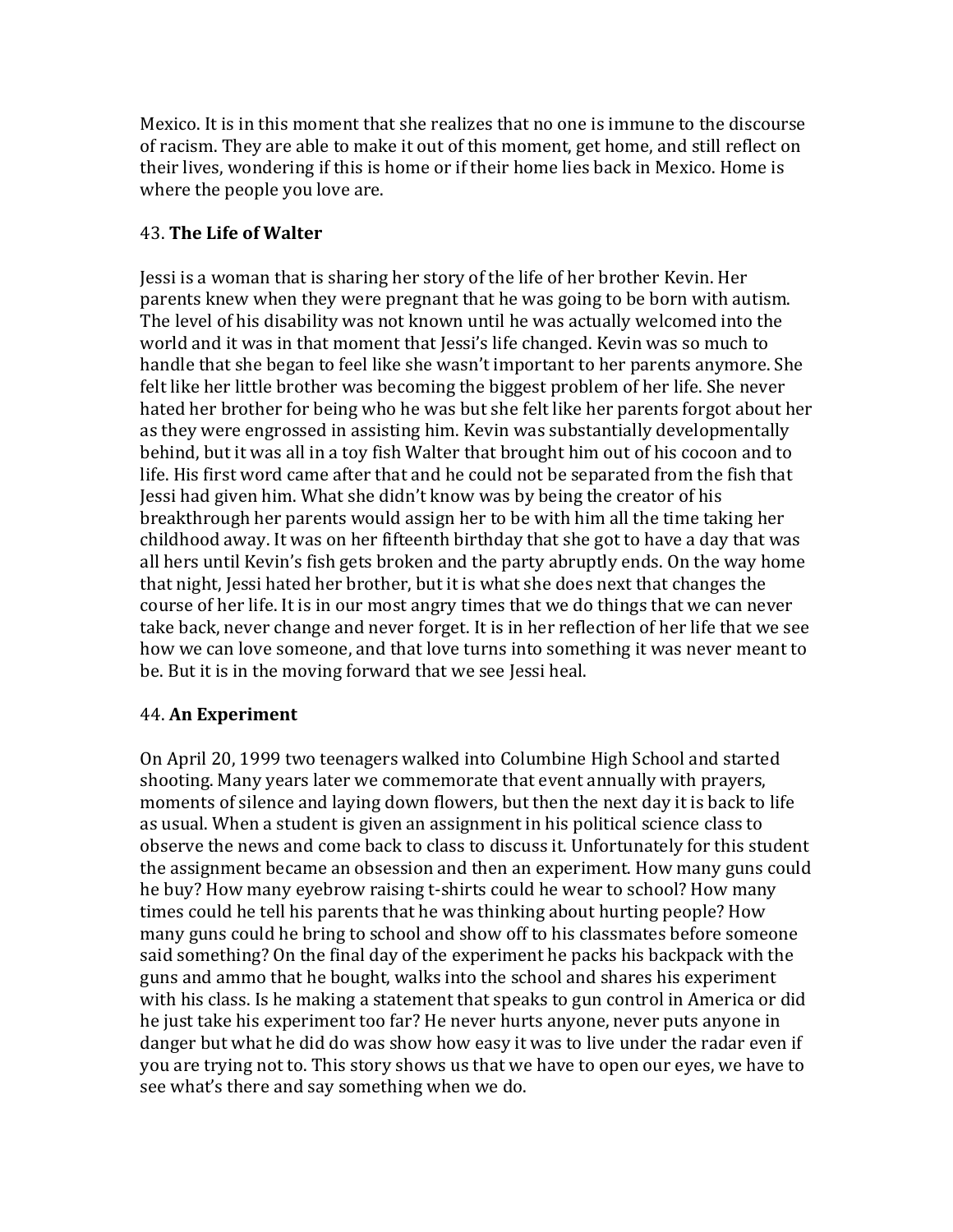### 45. **The Wall**

A Mexican woman shares her experience of being an American born citizen to immigrant parents during the 2016 election. She works as a nurse in the labor wing of a hospital and she compares all of the hate to that of bring a baby into the world. The freedom that the baby has, they aren't' tainted, or rude. They aren't mean or angry. They don't yet have anyone yelling at them the things or people that they are expected to hate in their lifetime. If only all of the adults running the world could be so clean. In her mid-twenties she shares her experience of voting for the first time with protestors outside yelling very hateful things to her. Out of curiosity she goes over and asks why. She is then yelled at but after she votes one of the protestors comes to her and offers to talk to her about everything. The two women engage in conversation that presents the possibility of understanding and change in the midst of disagreement. The Wall is used as a term to represent the things that we all have to overcome to achieve something as simple as day-to-day life. After the election day comes and goes and the headlines are reading as they are she finds herself concentrating on the children, the innocent ones that are surrounding her daily and she wonders if that nice woman ever thinks of her. We can all get over the wall that stands before us, whatever that wall may be. **There is no bashing of any politics** or political figures in this piece, with the exception of the mention of the wall.<sup>\*</sup>

### 46. **Different at Birth**

Chase is a special young man. His parents did a great job making sure that he understood what it was that made him different than all the other kids. Chase, at a very young age was diagnosed as autistic. He shares with us his story that his parents told him about how they found out and how they felt about his diagnoses. They even made sure that he could explain it to other people. His parents experienced many setbacks that were surrounded in the inability to find proper support for him. Chase wants us to know that he is different but he's still like any other young man. He wants to graduate from college. He wants to be a father but more than anything he wants for schools and people to support children with special needs and don't discount them or think of them as helpless. As he says in the piece, "With some support I would be helpful." He has a great awareness that makes him sharing his story that much more special.

#### 47. **Where I Stand**

A young white woman, Stacy, in her early twenties shares her experience dating an African American man in college. She had never looked at him for the color of his skin but for him being a great person and amazingly smart. But when the murders of African American men become an active part of life her boyfriend James decides that he is going to lead a protest on campus. He asks her if she is going to attend, for a moment she didn't know the answer to the question but she then agrees. The protest is well organized, attended by faculty, students, news outlets and security.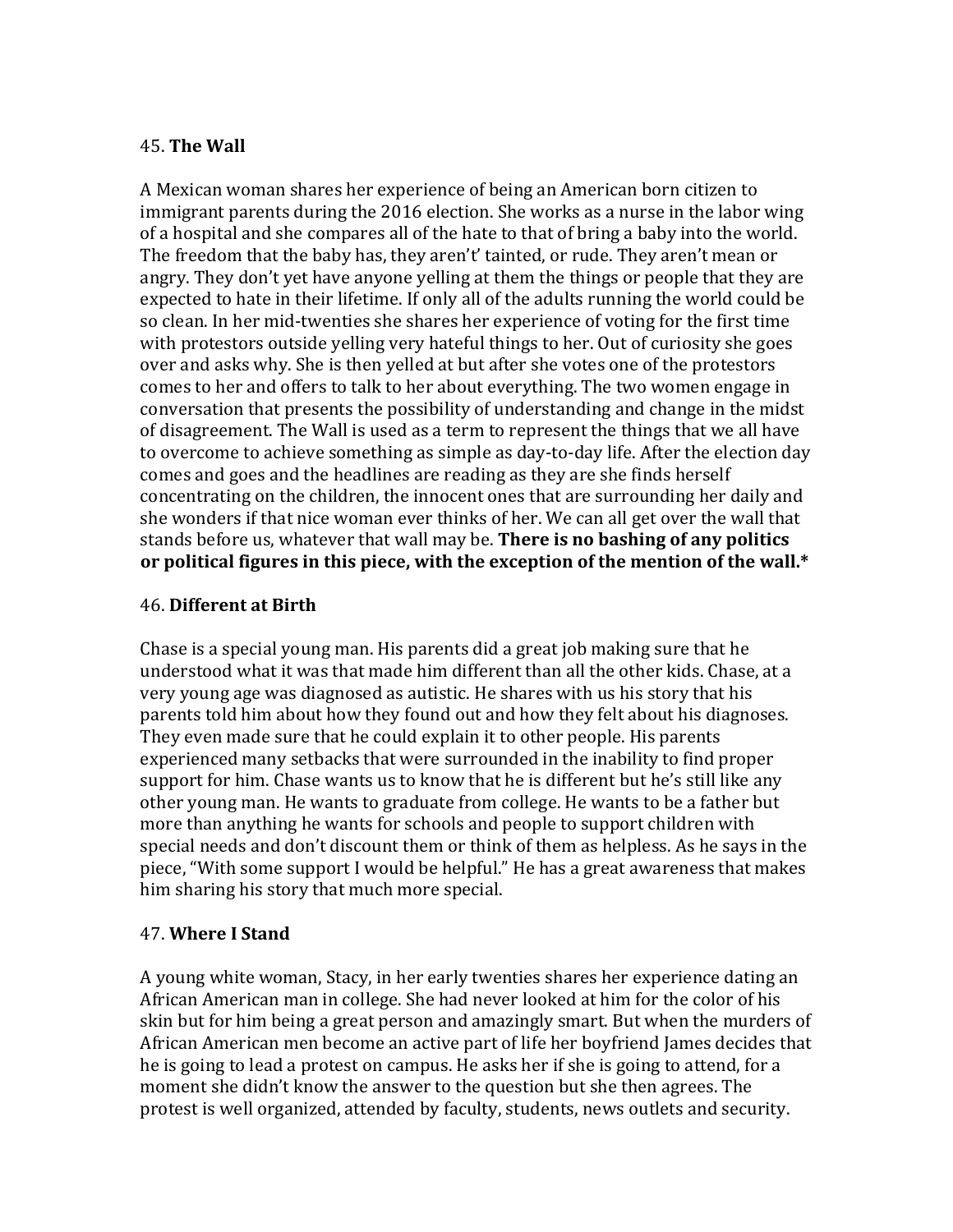When James steps to the podium to give his speech a shot rings out and James goes down. Stacy rushes to his side, he is alive and asks her for a favor, to present his speech to the crowd. As James is taken away in an ambulance Stacy cleans the blood off of his note cards, stands at the podium and gives the speech. It is an amazing moment that shows the intentions of a speech don't change because the person giving it does.

### 48. **Chasing Home**

Jack is a military man who committed his life to serving his country. Unfortunately, when he returns from his fourth tour in Iraq he finds himself absolutely lost in the world that use to be normal to him but has now become completely foreign. He cannot connect to his wife, or his children and he cannot move forward as his mind will not let him. He is suffering from Post Traumatic Stress Disorder in the most serious way. Jack can't sleep because the nightmares are so vicious. He waked up covered in sweat and feeling like he is back there instead of at home safe. He tries to get assistance by attending therapy but what he begs for is something to take away the nightmares. Finally, he finds himself standing over his pregnant wife with a knife in one hand and his other hand around her neck. She talks him out of killing her and that night he walks out of his life, onto the streets to never return. This is the story of so many vets that return to the US with a great amount of struggles that they need to work through but can't find the assistance the need in order to move forward with coming back to life as it used to be. Jack never finds his way back home the way he wants but he does find ways to connect with his family without putting them in danger. It is heartbreaking to know that someone who gave their life is now fighting to live in the place that he calls home.

# 49. **Falling**

Caroline is a typical college freshman. She knows it all and she is ready for it all. She sits in her freshman orientation listening to the Dean and a guest speaker talk about safety on campus as she's not listening, just as she didn't when her parents warned her of the dangers. In a blink of a night of frat party jumping Caroline finds herself drugged and in the trunk of a car, tied up with another girl. She then wakes up having been sold into the sex trafficking world. She recounts the two hundred fiftythree days that she spends sold. Her spirit is broken, she loses her will to live, her humanity but somehow she is spared. In a twist of events the man that bought her allows her to leave, she runs to her freedom. Now she stands as a testament of the horrors that she experienced but the ability to fight and recover. It is a touching coming of age story that shows us that we are stronger than we believe or even know that we can be when confronted with the right situation. She hopes that sharing her story and informing others will save the next girls life. If only one.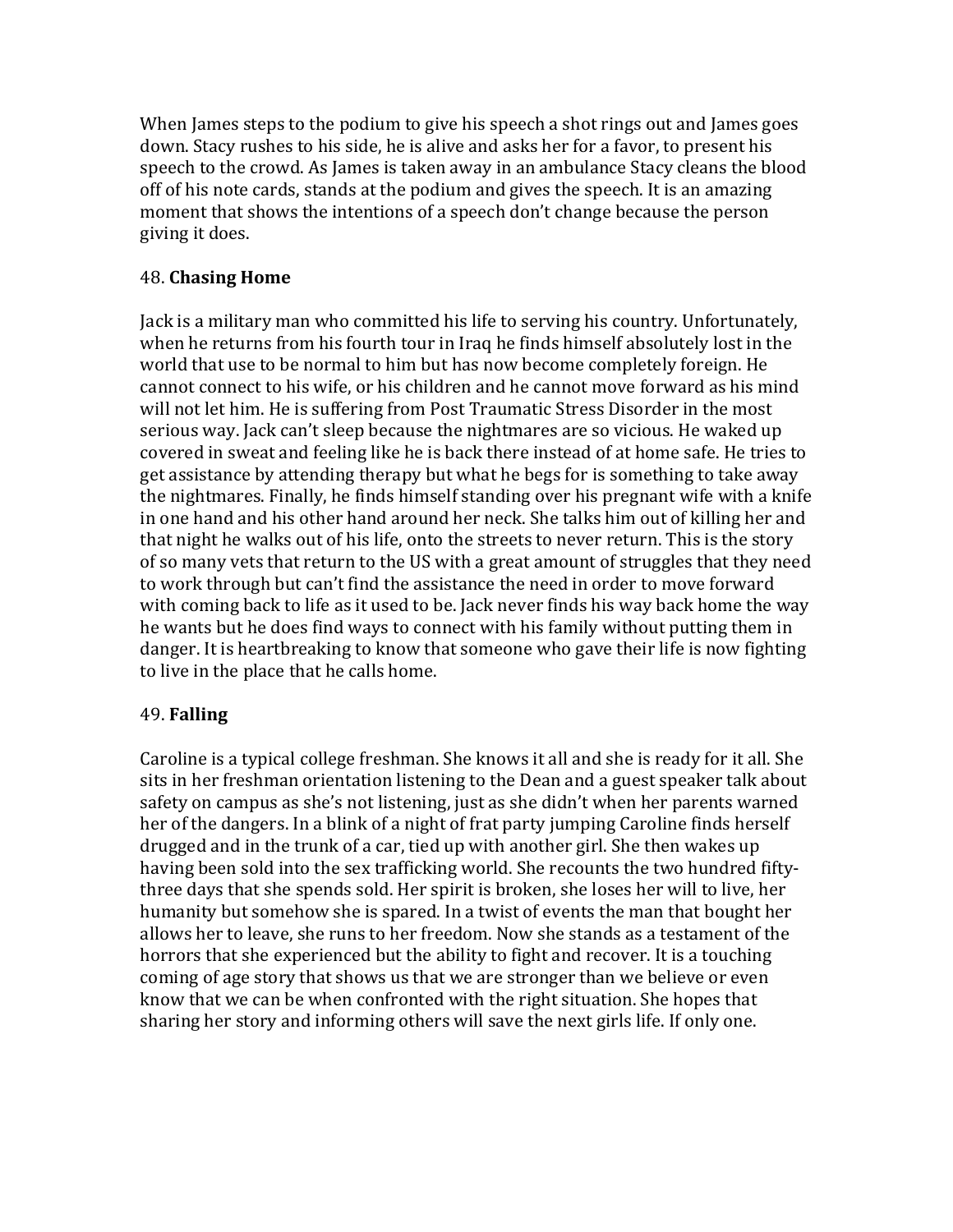#### 50. **Gentle Giant**

High school is already said to be one of the most difficult times in the lives of children, but when you constantly feel like an outsider those feelings are magnified. This story is one of a young man that is larger than all the other kids. He gets made fun of my his brothers and their friends and clearly does not have a strong relationship with his mother since the father is out of the picture. He relies on his drawings of superheroes to push him through. He dreams of a superhero that will stand for everyone and end bullying. A simple kind of guy that he has named "Gentle Giant." It is not until he is in his English class and a girl does a speech about the importance of being our own super hero does he finally believe that there is someone out there that understands him. He gets the courage to speak to her, which is the moment that his life changes. She turns out to be someone that supports him in his crusade and even has drawn a superhero of her own that becomes Gentle Giant's sidekick. This story is a coming of age experience for this young man in the difficulties of life. The sad reality that sometimes we are not what we look like and that deep within all of us is a superhero destined to be born. He makes you laugh with his wit and cry because when his heart breaks our breaks as well because we understand who this kids it. Because at some point in all of our lives we have been him.

### 51. **S-P-E-L-L**

All Gracy Stewart wants is to be seen and accepted for who she is by her parents. Unfortunately, she is the child that doesn't have the success of sports like her brother or blessed with perfect beauty like her sister. The stress that is put on her by her parents to be successful at something, to be more like her brother and sister becomes too much for one person to bare. She looks at herself in the mirror and sadly sees nothing. Because of this she begins to decline. She was fine with being good at things but not being great, but her parents were not accepting of that. She finally decides to quit all of her activities, her attempts at being great and starts to fall way below what even she is capable of. But in an instant her life changes when she watches a spelling bee an begins to connect with the seclusion of burying herself in a dictionary at the library and engaging in the art of spelling bees. She has finally found herself. As she stands on stage getting ready to spell her final word she looks out to see her mom, dad, brother and sister sitting in the front row, signs raised "Go Gracy!" It is in this moment that she realizes and shares with her parents that all she ever wanted was to be accepted and loved for who she was, and not their expectations of who they thought she should be. This story is a testament for all children experiencing sibling rivalry to show them they can achieve but to also share with their parents that average can become extraordinary.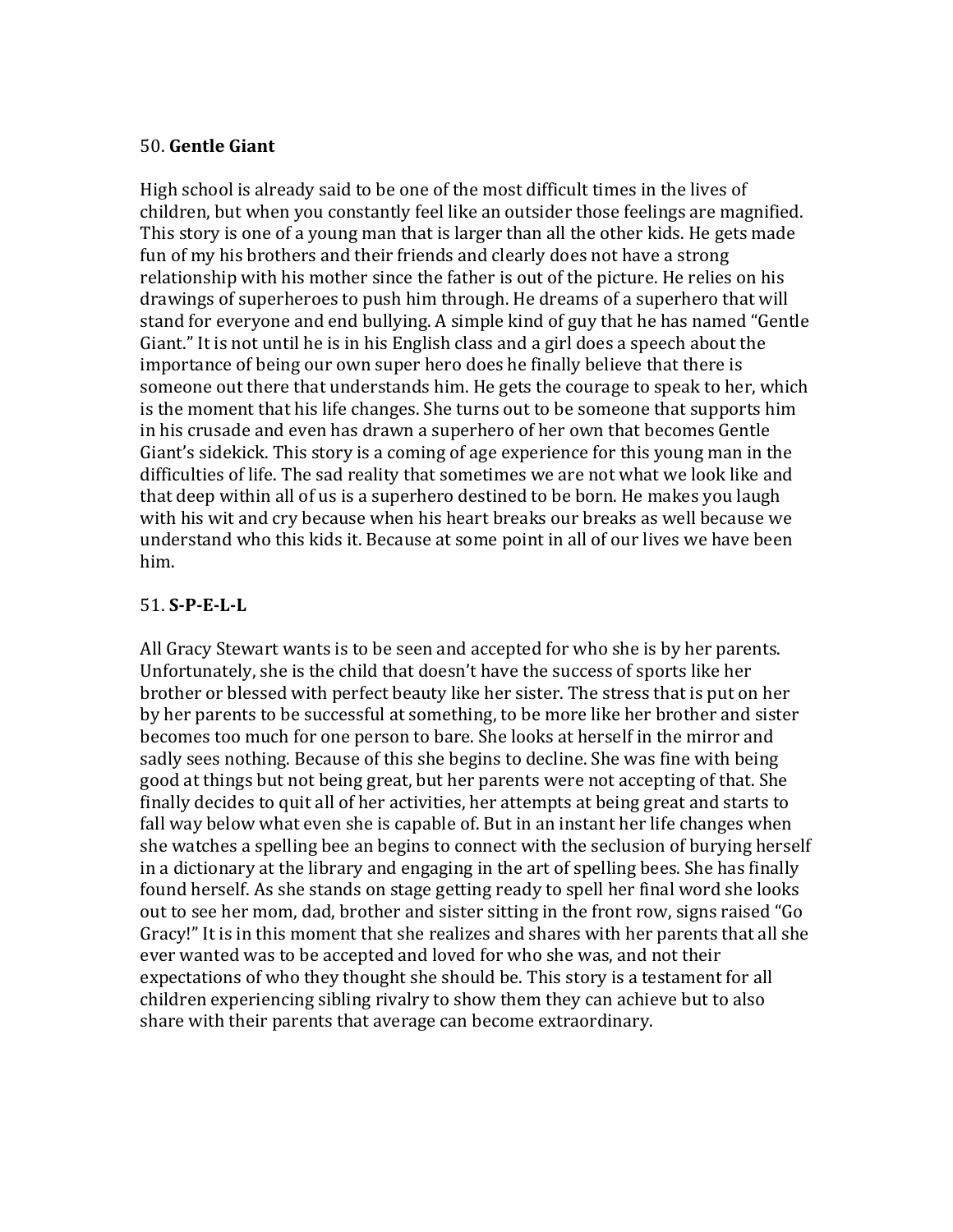#### 52. **Beloved Gifts**

Samaira is a simple woman from a very poor village in Bangladesh. Her story begins there, sharing the challenges of growing up in one of the most impoverished areas in the world and how her family was able to push through. Her village is then visited by the Prince who vows to assist them. Through this he sends a member of the royal family to interview and speak with the people of the village, and this is where Samaira meets Reyansh. They quickly fall in love but due to societal constraints he is not allowed to marry a woman so beneath him. They decide to leave it all behind and move to America to start their life, completely walking away from both of their families and all of his fortunes. As the years pass they find themselves calling America home. Soon they get word that the royal family has found out where they are and is coming. When Reyansh is confronted by his father he has a decision to make. For Samaira it is simple, we are together, married, living our lives let's keep going, but in an instant Reyansh decides he needs to honor his father and marry the woman they have chosen for him. He walks out of the house, never looks back, never contacts her, never returns and never knows of the daughter she was carrying. She was able to find the strength to pull herself up and move forward. Finding that she could absolutely stand on her own two feet and take care of her child. Her daughter is what kept her going. It was through the loss of her husband that she realized she had a power within her she didn't know she had. It allowed her to become independent and thrive working for a non-for profit that benefited poor areas like her village. Sometimes it takes a tragedy to truly challenge us to step up in a way we never thought we could.

#### 53. **Machismo: My Sort of Football Story**

In this coming of age story we see a young man who is facing the most dreaded day of his life, his eighteenth birthday. It is on this day that every man in his family must spend the day playing football, the one thing that he hates. He is the youngest of four brothers and he is the only one that doesn't like football. He feels that this is a disappointment to his father and his father has said as much. He's not supportive of his accomplishments academically, his writing poetry, this child is everything that he didn't teach his boys to be. But on this day this young man decides to share with his mother that he's gay as she's always been his cheerleader. They share this moment and the mother tells him she will always support him, but he wants the support of his father. As he stands in the mirror dressed in full football uniform topped off with a helmet he begins to see his family arrive and realizes that he is lucky to have the family that he has. It's almost time for him to show his machismo to the family, play football with all the men as the women watch intently, cheering, laughing and supporting. He finds an appreciation for this. Through his comical storytelling and emotionally passionate storytelling we see a cunning story of a young man who accepts the things he cannot change. As he prepares for his decent down the stairs into full family mode there is a knock at the door, his father. It is a turning point in his life: does his father accept him for who he is or encourage him to be who he wants him to be? **\*\*\*This piece was conceived for ALL young men. You have the writer's permission to say lines in another language that is real for the actor and his family environment should he choose to. This does NOT mean adding text.**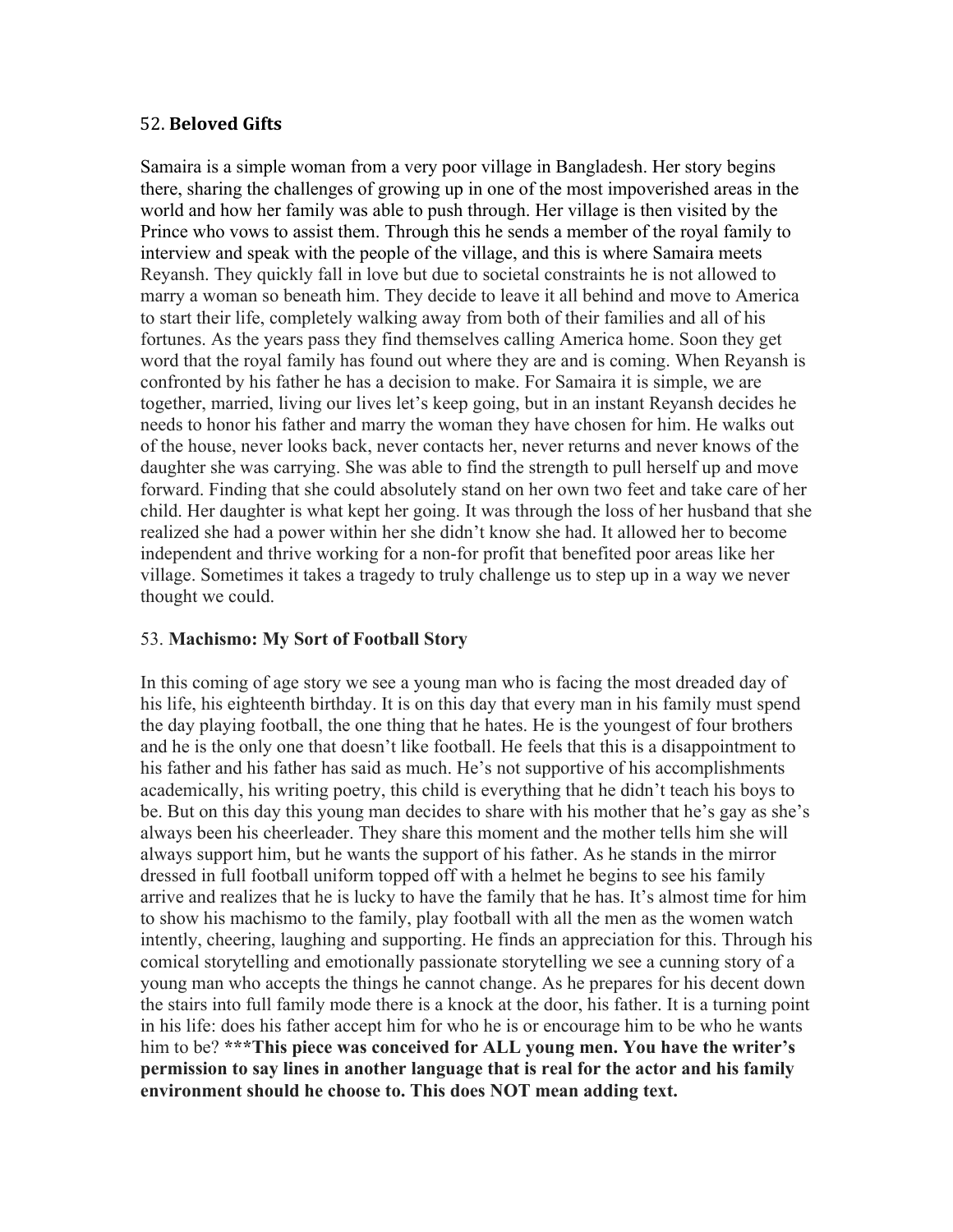#### **54. No Fear**

An African American young man prepares for a ritual that he has with his grandfather. They spend the first Saturday of every month together and on this Saturday, they had planned to participate in a Black Lives Matter protest. Unfortunately, when his grandfather has a heart attack, he is stuck reflecting on what his life has been with this his Papa in it. As he sits with him in his emergency room he realizes all of the things that he has learned from him. Seeing that all of the stories he shared were like pieces of his history that he didn't knowingly hold on to until this moment. When his grandfather begins to wake up he points at his shoes that he was wearing then to the clock, showing him there is still time for him to make a difference. He tells him never live in fear, not to fear his death or anything else in his life. It is in that moment that a life lesson is taught; not living in fear has so many different facets that he must look at. Don't live in the fear that he believes people have for black men, don't fear his death, and don't fear making a difference. He then encourages him to go out and make his voice heard. The scene ends with the beginning of the second Saturday, getting ready to go visit his Papa so he can tell him about the weeks events and so he can hear more of the stories that he now knows have changed and shaped his life.

### 55. **I Accept**

I Accept deals with the difficult coming of age story of a young woman who's first memory of how she got where she is right now is the day her mother held her and told her that her father had left. Sitting in her therapist's office looking at all of the perfectly placed things she tries to find the moments of displacement she has lived through. Through the telling of her story she reflects on the loss of her father from her life being the creation of a whole within her that she spent most of her teenage years trying to fill. She tried filling it with drinking, drugs and other men. There is a power that comes from her realization that through all of her soul searching and all of the bad decisions and drunken nights that her mother was always there ready and waiting to once again pick her up, hold her, and try her best to make sure that she had the resources to change her life. It is in her moment of acceptance that she realizes that she made some bad choices but she owns them and has made the decision to make the first step toward getting her life in order. She has the power to stand in reflection of herself and say, "I Accept."

### **56. Cycle of Brutality**

\*The character references a Black Lives Matter protest but does not have to be African American.

Cici is a young woman who has the best relationship with her father. He is her everything. Her mother is very quiet and reserved but she never thought anything of it. It is not until she is a senior in high school that she comes in on her father abusing her mother and her mother doesn't stand up for herself, she doesn't have the power to. Cici steps in and takes her mother out of the situation never to see her father again. Years later, after her father has made many attempts to talk to her: showing up at the homeless shelter that they are staying at, coming to her high school and finally coming to the office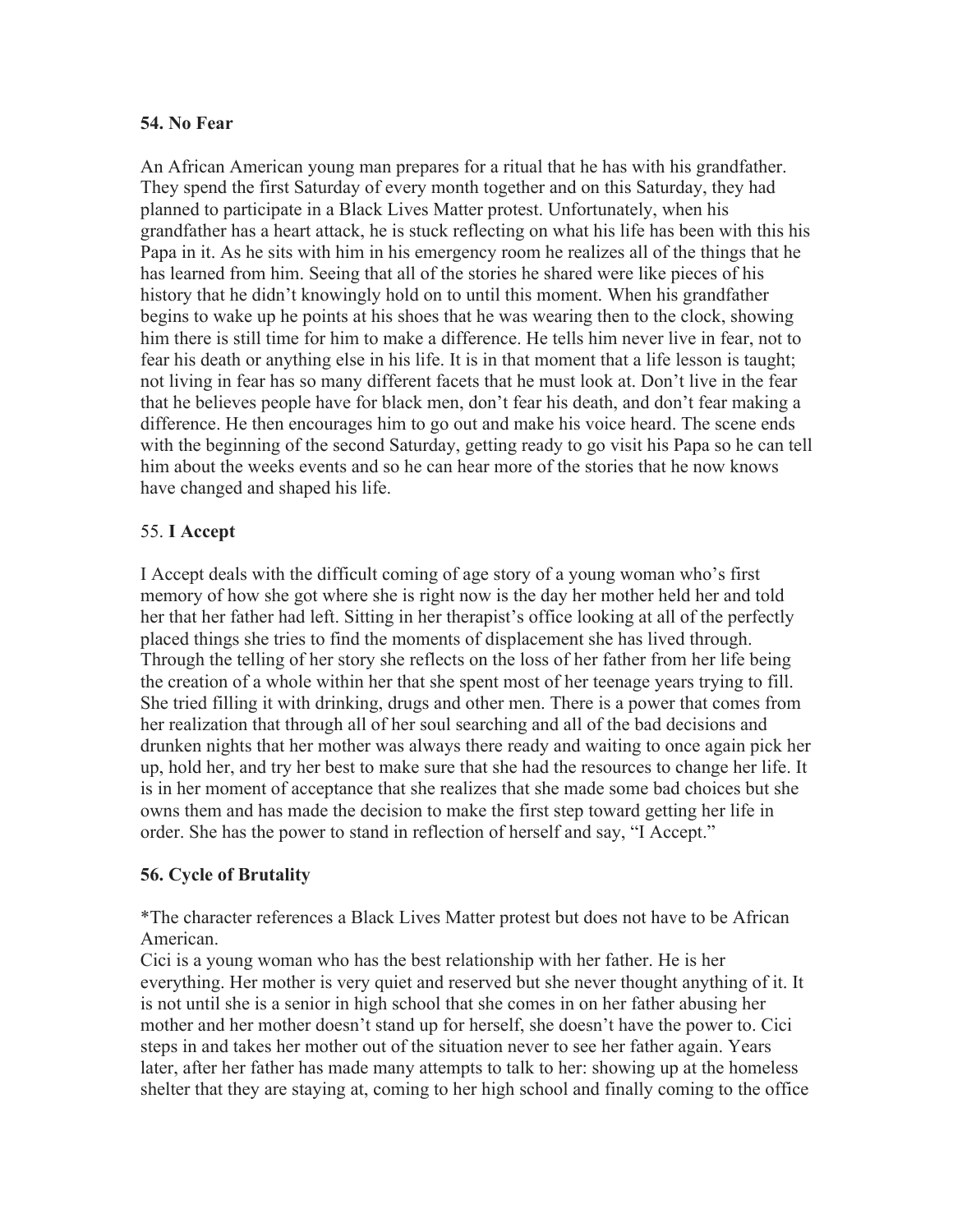of the Black Lives Matter group where Cici is preparing for a protest. He begs for her forgiveness. She finally speaks with him. He just wants another chance. She tells him to join her in the protest and he jumps at the chance. It is during the protest that tear gas is thrown and they get separated. Once Cici finds him he has been beaten by the police that have left him in the alley. She holds him and looks down at him for a moment. In the end she has visited him in the hospital and realizes that karma came back to get him for the things that he did to her mother. This could be the beginning of a new relationship with his daughter, she decides to try forgiveness.

#### 57. **Diagnosis**

Samantha is a young woman in her late teens or early twenties. She stands at the podium of a support group meeting for people with bipolar disorder. This is her first time at a meeting and her first time speaking. She tells her story of unexplained highs and lows and a rage that she couldn't understand. Finally, her senior year in high school her teacher recognized the signs and assisted to get her help. By this time she had lost her relationship with her parents, friends and her best friend her sister Vanessa. She tells of the great relationship she had with her sister and what it has turned into. Two sisters living in the same house going to the same school who didn't even speak to one another or recognize the other's existence of that she was indeed her sister. In the end Samantha wraps up her first share with the group by saying that she is glad that she is there, excited to support them and their stories as they have done for her and with the hope that one day she will come the meeting with her sister Vanessa in the audience supporting her. But until that moment she will work on making herself better. A beautiful story of a girl in trouble who didn't know how to get help because she didn't know what was wrong. A diagnosis that changed her life and saved it at the same time.

#### 58. **Halls of Life**

Natalie walks the halls of the local hospital meeting and talking to other patients who are sick there. However, Natalie isn't sick but her twin sister Natasha is. Natalie shares the story of her and her sister growing up without their father for Natalie she accepted the reality and was about to move on but Natasha took his absence very personal. She wanted to have a relationship with her father or at least understand why he had chosen to not love her and be a part of her life. This obsession turns into depression which then manifests itself into bulimia. She stopped living her life, stopped communicating with her family, Natalie and eventually herself. She started to exercise endless hours a day and Natalie followed a foul smell to the area hidden in Natasha's closet where she would purge herself. Natalie and her mother try to get her help but after Natasha has a random meeting with her father that didn't go well she fell down a spiral that landed her in the ICU. As Natalie awaits to see if her sister will live or die she continues to walk the halls. Listening to the stories of others as she tries to figure out her story is going to end. Wondering if the biggest piece of her is about to leave her life forever.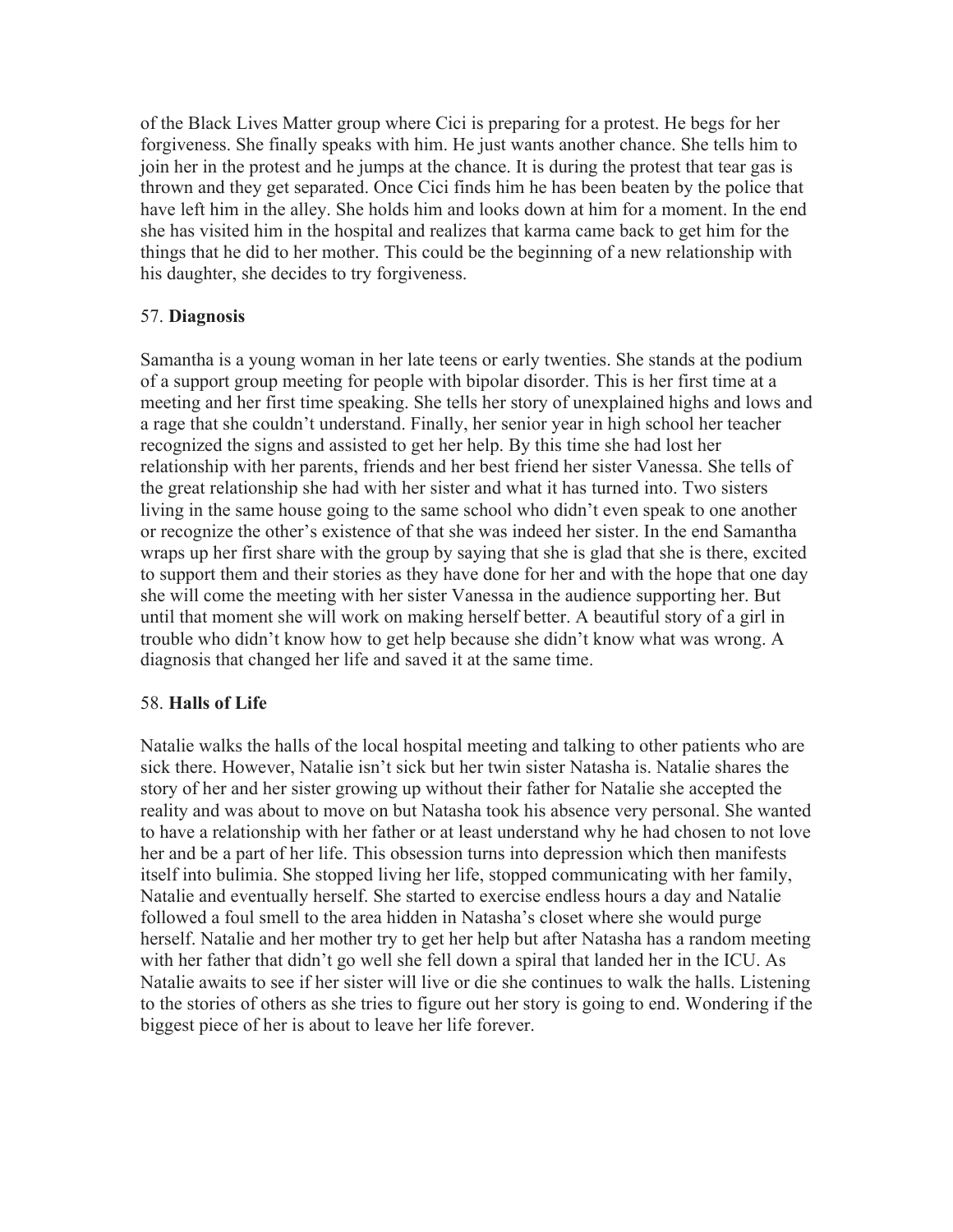#### 59**. Bonnie To His Clyde**

Some wonders what it takes for a child to lose their innocence. For the young woman in this story it started the day that her parents sat her down and told her that they were getting a divorce. She translated this into a situation where their divorce was not only her fault but that she wasn't a priority for them. She made it her mission to make their lives hell. Everything she cared about she let go of. Her classes, after school activities, nothing mattered anymore except making their lives hell. Then her best friend Brian who she has known all her live falls in love with her and she with him and finally someone loves her. His parents send him away and at fourteen she finds herself hustling her way from Texas to Arizona to find him. They end up living on the streets robbing people, in a Bonnie and Clyde kind of relationship. She then finds out she is pregnant. She wants the baby and without even a conversation Brian kisses her and walks out of her life forever. She makes the decision to immediately go home, finds the courage to ask her mother to allow her and her soon to be grandchild back into her home and with much joy her mother says yes. She does exactly what she said she would, she became the best mother possible. Her hope is that she can give Brian's mother some closure by telling her that he sends her anniversary cards every year. After speaking with her mother she realizes that the worst thing for a parent's to suffer through is the not knowing. Now that she is a mother, she truly understands that.

#### 60. **Life Shift**

This is a kind of coming out story. A young man shares his memories of what had led him to this day. Starting with a group of bullies that began his seventh-grade year to the end of his struggle his senior year in high school. The bullies would accost him in gym class forcing him to injure himself to ensure that he would never have to take another gym class while he is in high school. He took some incentive and started talking to the school counselor. He tells her just enough for her to give him the assistance that he needs but not so much that she feels it is necessary to call his parents. Eventually everything come crashing down when the boys follow him home from school. After being bullied: in school, online, via text messages and finally they have followed him home and because he wouldn't give them the power they wanted they got out of their car and terrorized him at the door then he loses it and picks up a shovel and hits one of the boys in the face killing him. He comes in and locks the door and prepares what he always knew he was going towards, taking his own life. In his final life moments, he writes his suicide note and shares it with us.

#### 61. **Security Blanket**

This is the story of an eighteen-year-old woman who is standing in front of the casket of her grandmother as well as her four-year-old daughter. Standing there she looks to her daughter and begins to share her story of her alcoholic and abusive mother that exited her life around the same age as her daughter. She shares her few memories of her mother that include her beating her, drinking and having screaming matches with her husband. It was a difficult life for a child, but her balance was found when she got to spend time with her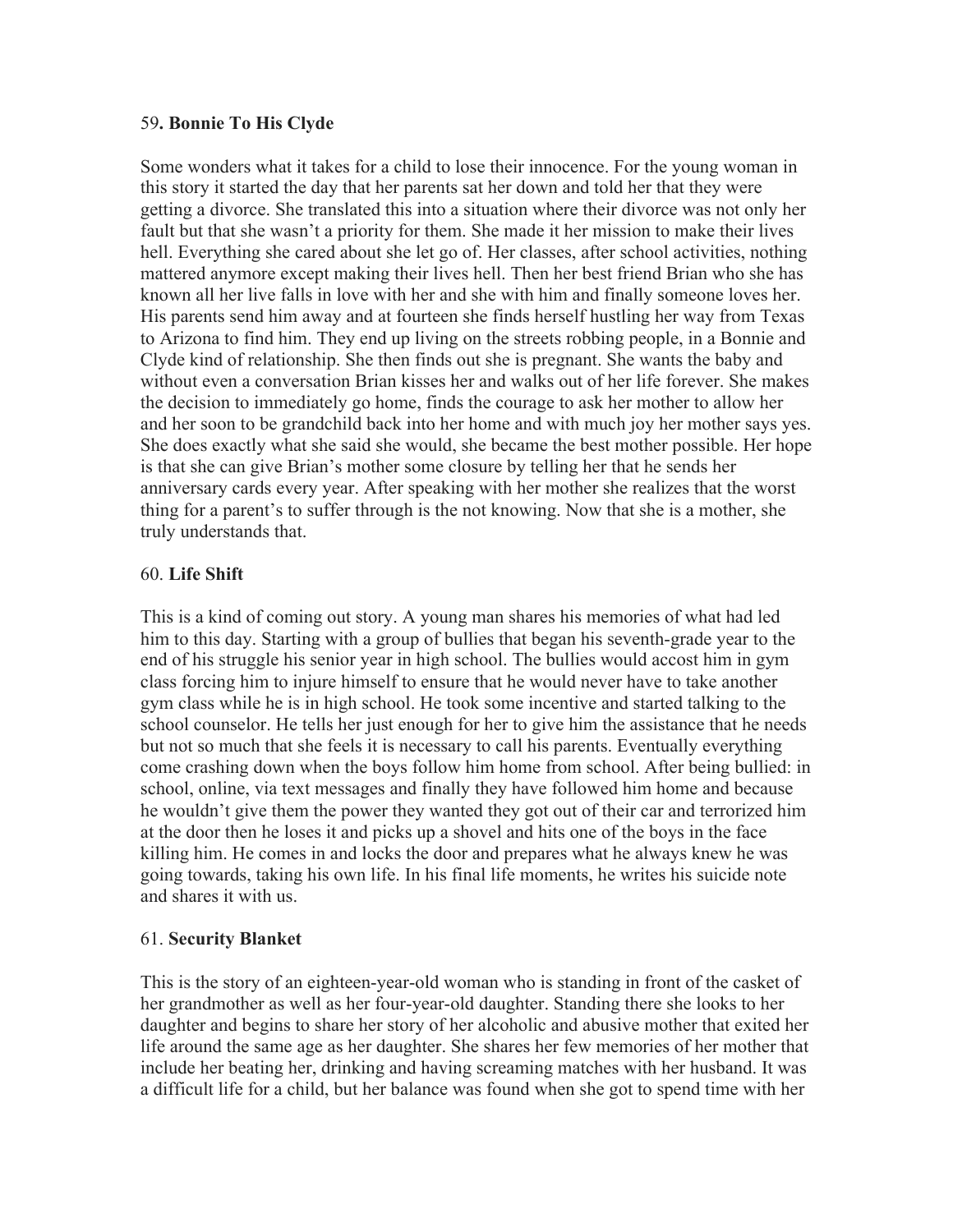grandmother. It is soon clear that her grandmother is the backbone of support that she desperately. After a series of events she ends up living with her grandmother at the age of four until she was fourteen. It was then that she got pregnant. She tried to hide it from her grandmother as to not disappoint her but after a few months she asked her why she's sick all the time. Eventually her grandmother gets it out of her and she tells her that together they can get through anything. She keeps the baby, goes back to school and raises her daughter at her grandmother's house. It is the death of her grandmother that brings the family back together. It is at the funeral that her mother finally comes back into her life, sitting on the front row and asking her if she can please meet her granddaughter. In the end she doesn't know what is going to become of her and her mother, but she does know that she is going to continue to be an amazing mother, to make her grandmother proud.

#### 62. **Last Dance**

In the wake of the biggest mass shooting in American history to date this story revolves around the Las Vegas shooting of 2017. A young man decides to celebrate his  $25<sup>th</sup>$ birthday by surprising his parents with a trip to Vegas for the music festival. Little did they know that his surprise would quickly turn his world to a darker place than it has ever been. When they arrive, he introduces them to his fiancé Jesse, they were surprised but excited to see him so happy. The group arrive at the festival, and as they are joying the music Jesse suddenly falls into his hands, his hands now covered in blood. As he holds her he also watches his father and mother go down. At the hospital his parents are in surgery and his fiancé has died. His parents recover he tells them that she has died. This story shows us that we are never ready for loss, no matter in what kind of a tragedy. This story is not about the shooter, the situation or sensationalizing. This story is about love, loss and being able to reflect on how even in the midst of a tragedy love should always win.

#### 63**. Just Another Day…**

*Just Another Day* chronicles the day in the shoes of a black woman. It is important for others to try to understand that there is a freedom that comes with not being a person of color. So as this black woman stands before the audience and explains the ins and outs of her day starting with the home that she wakes up to and her family life. Making sure to address all of the stereotypes that she does not fit but is aware of. Next, making her way down her street she says good morning to her elderly neighbor who reminds her that the world does not like her, something she expresses every morning. To walking through the halls of her school and the information, the whispers about the black race that she addresses from Kaepernick taking a knee, the rate of black men incarcerated, the connection to slavery- Civil Rights Movement- to the present power of the media, and finally a meeting her mother felt she needed to have asking the older black men to share with the younger black men who to be who they are in live in 2018. This is not a story about blaming or pointing fingers, it is a story that is seeking to teach in hopes that those listening will understand. That they will realize that there is comfort in the skin that they were born knowing that there are many who did not choose their color but must accept it and wear it, making it fit as comfortably as they possibly can. This is an educational story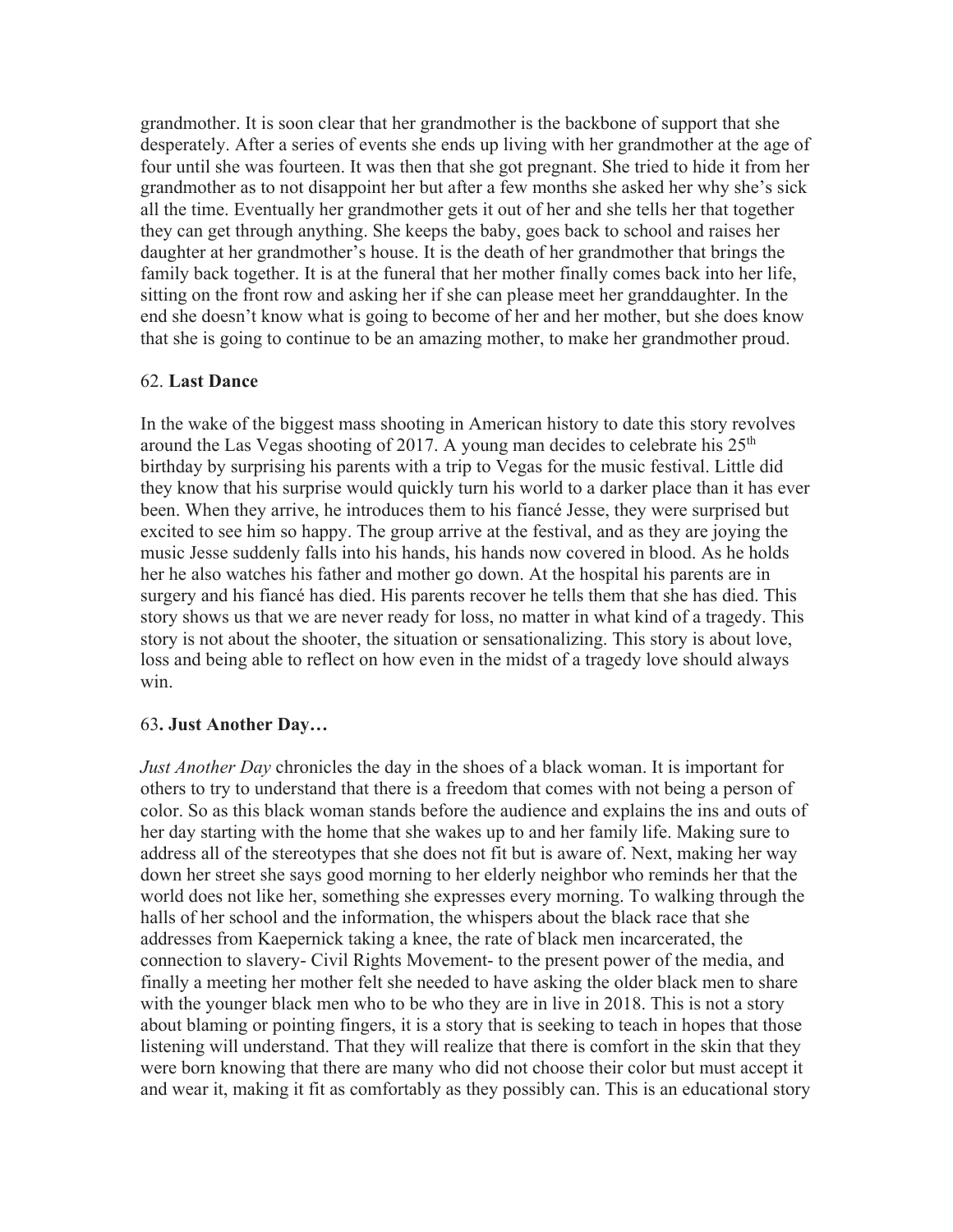of sorts, just a simple walk in "a day in the life of." It just so happens that this character is a black woman, and the day is hard as hell to get through.

### 64. *13*

Alex is a transgender (female to male) young person who is holding the most important letter of his life. The letter represents the possibility of his whole life changing. Growing up as a little girl he knew at a very young age that he was different. No because he actually knew or could put it into words but because his family would tell him that he should be wearing girl clothes, doing girl things, liking what girls liked but that wasn't what he wanted to do or who he wanted to be. After many years of abuse at home and bullying a school he decided that it was time for him to be who he actually believed was the reflection staring back at him in the mirror- Alex. He wanted to transition from being a girl to a boy, but he knew in order to do that he had to go through a gate keeper. These are the doctors that decide if a person is psychologically fit to make this life change. The process of denial or approval is timely, and twelve times Alex has been told, "No." But today as he holds this letter he feels like this might be the one, lucky number "13." This story is a tale that is prevalent in the world right now as members of the LGBTQA community fight for their right to life as who they are without the prejudice of others negatively affecting them. It takes an amines amount of strength to be yourself, but not everyone must fight to do so like Alex. The story ends with Alex opening the letter and his reaction is up to the performer.

## **65. Looking Back at Me**

Kelly is much like other seniors in high school. She sings in the choir, loves her friends and is especially close to her twin brother Kevin. With them being born only seconds apart from each other she recounts the joy of having a twin and agrees that twins have a connection that is nothing like another other relationship. They can finish each other's sentences, feel the other's pain and live life really feeling that they are sharing it all with someone else. As Kelly looks into the mirror at her reflection, she tries to see how she could have not known what was about to take place. Just another normal day: Kevin took forever getting in the car to go to school, sang 80's songs all the way to school, made smart comments as we said goodbye to each other. A normal day...until it wasn't. When the shooting happened, Kelly ran like everyone else did. She hid in my car waiting for her brother to come and he never did. It wasn't until she began to walk back into the school that someone tells her that her brother was the shooter. How could she have not known? He wasn't just her brother, but he was her twin. She continues to ask these questions now, and possibly for the rest of her life.

### 66. **Band Aids on Bullet Holes**

A teenager with ADHD recounts the moment of his life that he realized that something was wrong. Knowing that you don't have the ability to sit in a classroom like your other classmates and focus on the tasks at hand because your mind is on a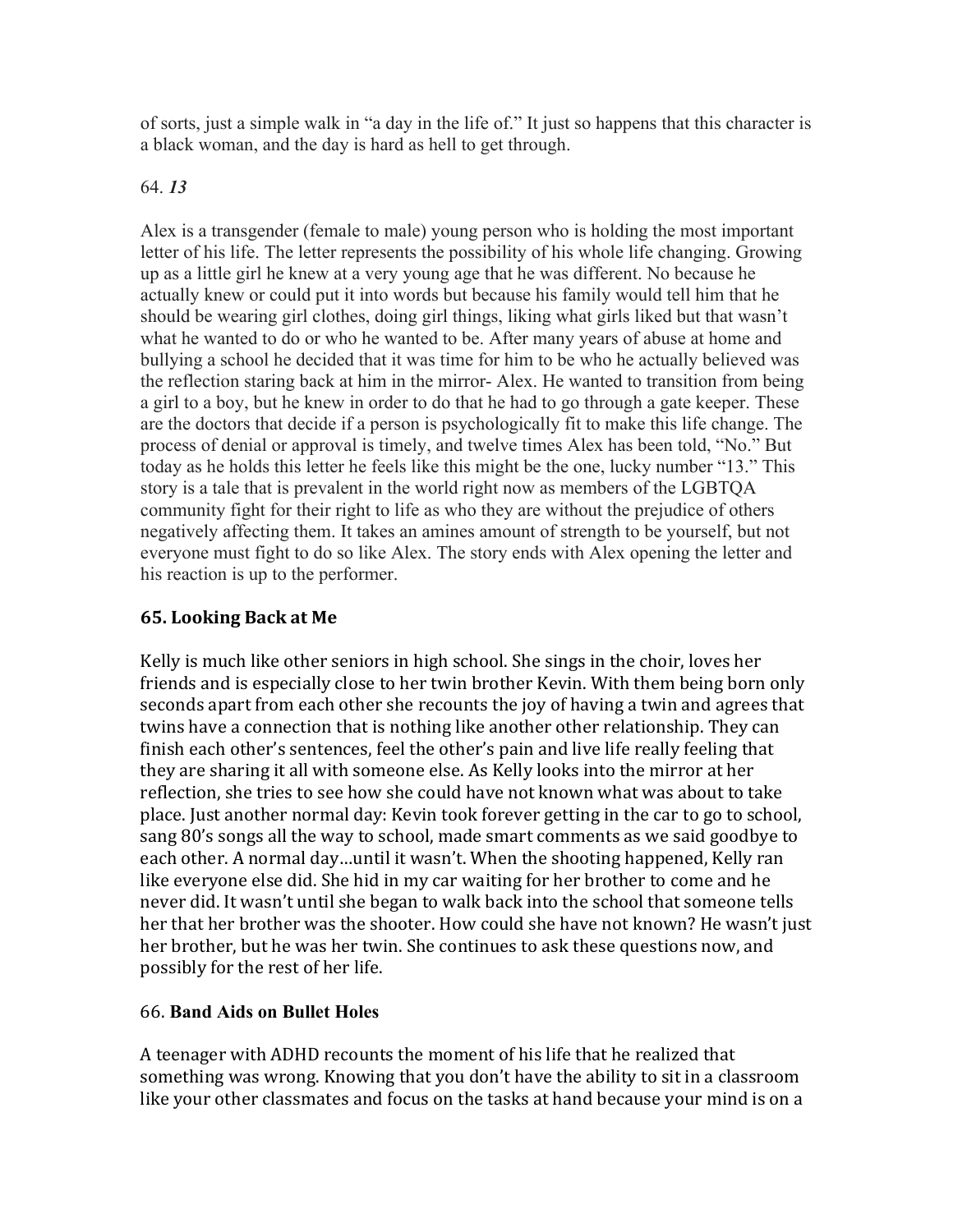ton of other things. In the mind of a child starring out of the window and losing your time in the beautiful wings of a butterfly seems amazing but when you are brought back to life you don't know what you've missed. As a child it was dismissed as an "active imagination" but the older they got the harder focusing became. After being diagnosed all they wanted was to be like the other kids, to have the normal social cues but they didn't. Their parents wouldn't allow them to be medicated so their mind lived in a constant burning fire until in their senior year they get tired of fighting and decide that medication is the only way they will be able to experience calm and normalcy. They come up with a plan, after researching the causes of ADHD they realize that a lot of the causes are the fault of decisions the parents have made: drinking and smoking. Thinking this was the answer they go to the doctor's office and when the results are read, they find out that the parents had been involved in a very violent relationship which they now blame themselves for his disability. In a completely broken moment the child realizes that the best cause of action should have been just asking for what he wanted. Instead he will live the rest of his life with the effects of the pain he caused his parents. A powerful story that goes into the head of a person with ADHD trying to figure out how to get what they want when they, as a child, have no control. \*\*\*Performance may be done by a male or female. All edits for this purpose are acceptable by the writer and publisher.

### **67. Speak, We Will Listen**

This is a story that was created in the midst of the #metoo movement. The idea that there are an undetermined amount of people who have been sexually assaulted in their lives by people in power positions but have never been able to speak up. In this story a young woman recounts her desire to be an actress. Her and her mother move to New York at sixteen and she begins auditioning and sometimes auditioning alone. It is at one of these audition that she is sexually assaulted by the director and as time passes it is not the last but rather becomes the norm. She shares her shame and the silence that she decided to live in for many years until the movement began. Then she finally found the courage to post "#metoo" on her social media. And while it created a storm of emotions for her parents, for her it was about accepting that it had happened and standing up to the fact that she would never allow it to happen again. It takes a strong person to live through something and come out on the other side stronger and willing to share their story to help others.

#### **68. Citizen**

It is common for our elders to remind us of the saying, "If you could walk a mile in my shoes." That saying is true for this seventeen-year-old Latino young man. He talks of being an American citizen and the racism he has experienced. From people whispering about him in English assuming that he can only speak Spanish to the day that him and two of his friends are accosted by two white men at the convenience store because...they are brown. Sadly, these stories of racism are very present in our society and it, honestly has always been a part of our history. But for this young man he questions if he should have these memories as a part of his childhood? Shouldn't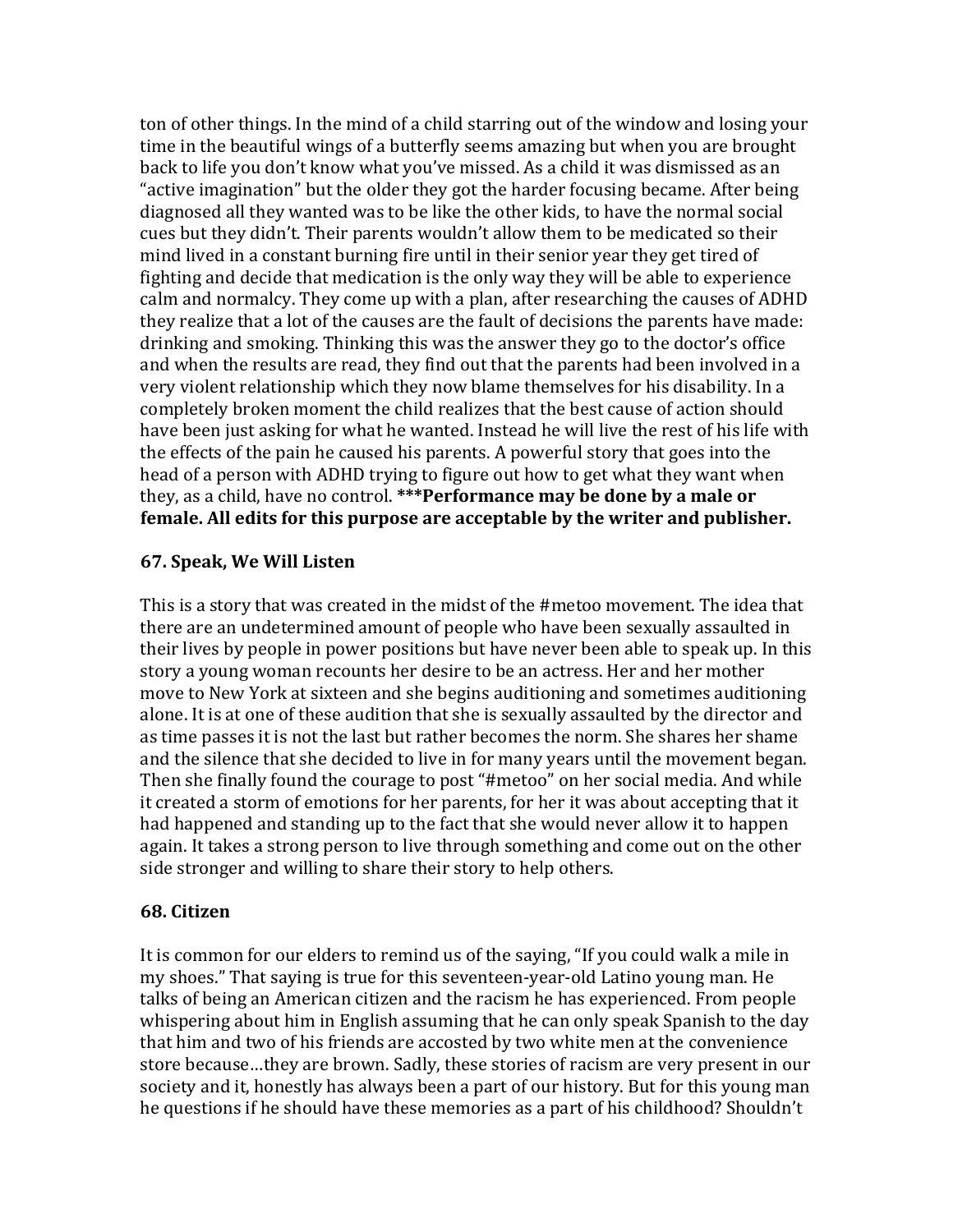he be able to live his life without clarifying for people that he is an American citizen and that his doesn't speak Spanish because he was born and raised here, and no one ever taught him. There is nothing wrong with that. And though his grandmother back in Mexico desperately wanted him to learn to speak Spanish she loved him for what he did do, he made her smile, he loved her and that's what mattered. This story helps us to understand how an innocent victim feels and digests things he has no control over, when all he wants is to be who he is. Unapologetically. \*\*\*Performed needs to be Latino but could be any gender, the writer gives **permission to adjust as needed.** 

### **69. Be Your Own Village**

Like any solid tribe, close nit communities believe that, "it takes a village to raise a child." Two African American siblings Ralph and Jay grew up only eleven months apart in a solid village (neighborhood). But at a very young age older brother Ralph knew that something was very different about his little brother Jay. He wouldn't take baths with him anymore and would pull at his private parts and say that he wanted to take them off. Things that a child should have no knowledge of. In the years to come Ralph begins to realize that Jay doesn't feel like he is a little boy but rather a little girl. So, like any good big brother he supports him in wanted to change. He plays as look out so that Jay can play dress up the way he wants to, in his mother's closet. Jay is now Jasmine and hiding who she is because she knows her parents would not support her. Her village will not welcome her in with open arms, but her big brother Ralph already has. As the story continues Ralph shares the evolution of Jasmine and how he supports her every step of the way all the way to her reveal. Standing at the top of the stairs, Jasmine dressed in a beautiful summer dress, is ready to show her village who she is. She takes Ralph's hand and makes her way downstairs. It is in the next five minutes that she was yelled at by her father, the house cleared of all of the neighbors and Jasmine is told she can either be a boy and get "fixed" of this phase in her life, or she has to leave. That night Jasmine decided to leave...and Ralph packs his bag and leaves with her. This story is one of love and acceptance with the realization that we all have a village of love and support, we just have to find them.

### \*\*\*Performer needs to be African American but could be any gender, the **writer gives permission to adjust as needed.**

### **70. The Skin I'm In**

*The Skin I'm In* deals with the story of a teenage Mexican American boy whose skin is pale which allows him to pass for white rather than his Mexican American heritage. His parents have always told him that he was lucky to have the skin he is in rather than to have the dark caramel skin that his father has. For a long time he never understood that by not having dark skin he lived under an umbrella of white privilege that his father had never experienced. It is not until one morning his father is not where he should be, making his breakfast, that he finds out that he has been detained by the police who are looking for, "Mexicans that look like him." It is in this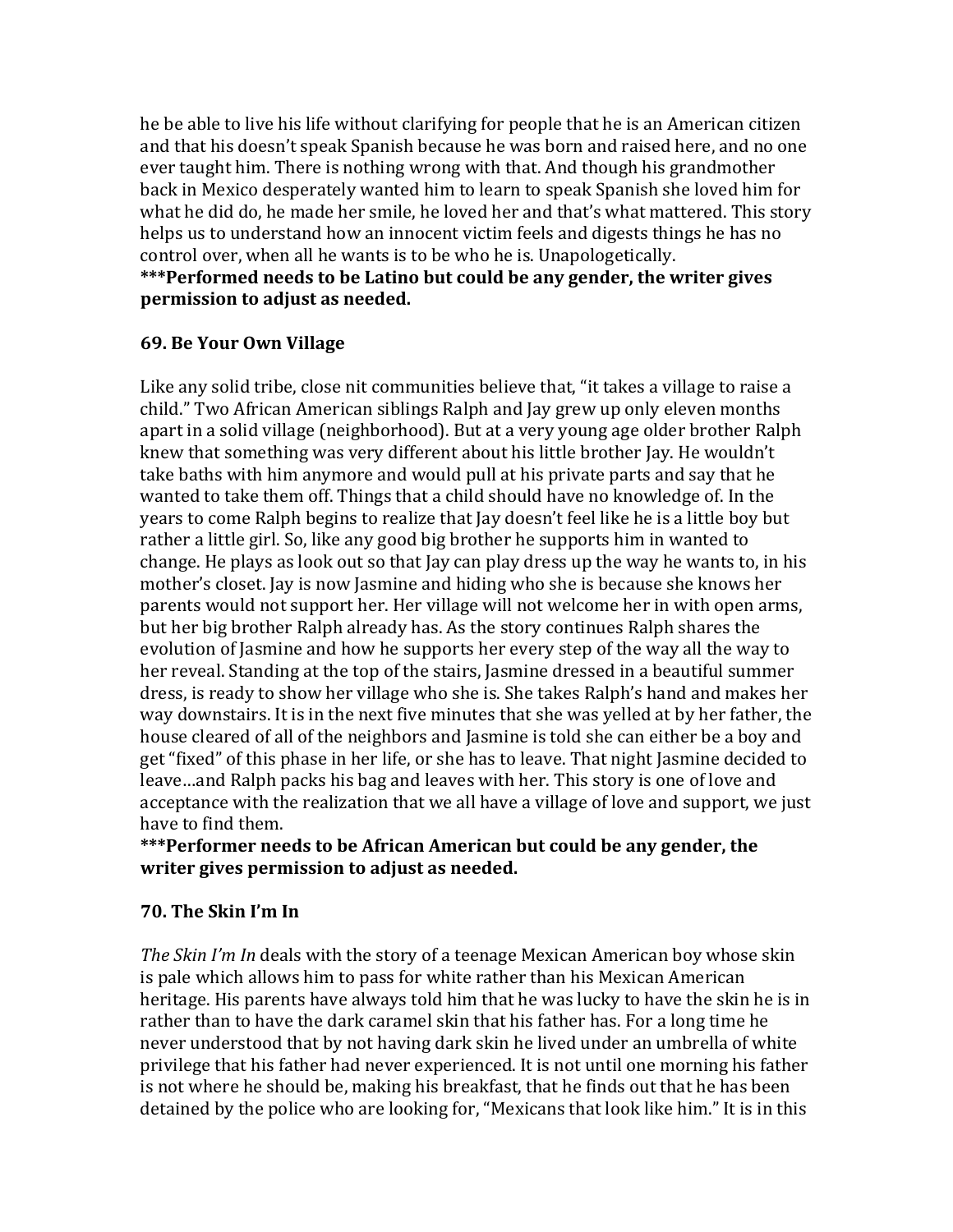moment that this young teenage boy realizes the privilege that he lives in every day that his father can never experience. There is something to be said about the fear that lives on the shoulders of every person of color living in America today. The story shows us that sometimes the privilege that is given is not always the privilege that is wanted. This young boy wants to be proud of his Mexican American heritage and at the same time he realizes that it could also put him in danger. It is a tight rope that is very scary and difficult to walk as a teenage boy. When his father finally returns he hugs him and wishes one simple wish for him, that one day he could wake up in the morning and give his father the skin he is in so that his father can experience living free for one day. But the sad reality, is that he will never be able to wear that coat of safety armor.

### 71. **My Badge of Honor**

Ellie is a wonderful daughter. Born and raised by two military parents who spent their entire careers climbing the ladder of success and the one thing that Ellie knows and understands is the idea of being a military brat. She jokes about it but realizes that it is a difficult situation to be raised in. She was taught, or quickly learned not to create relationships with people and not to get attached because at any point in time she could be moving. In her lifetime she lived in over thirteen different countries with her mother and her father and never stayed in the same place more than a few years. In the reflection of her life the realizes that she is too young to be alone for the rest of her life. She embarks on a scary mission of discovering the person she can still create herself to be. The only relationships that she really forged were that between her mother and her father. So, when the time came that they both passed away she realized that her life had become a series of organized daily events mirroring that of someone in the military, even though she wasn't. She has no friends, she has no family, and she is struggling right now to figure out how she can begin to live a normal life since she had never experienced living one. This is a coming of age story about a young woman who realizes that being a military brat, while a badge of honor, can also be a lifelong challenge.

#### 73. **Intelligent**

This is the story of a high school teenager who has battelled and overcome the stresses of being smart enough. She is a product of a broken home with not much support from her mother she puts a lot of her focus into her education so she can use it as a means to get out. However, this concept becomes her obsession and eventually she begins to make bad choices for the sake of the grade. She stops eating and taking care of her body until her body begins to shut down. The one thing she never forgot was her first-grade teacher that taught her the word "intelligence." She held on to that all through her years in school and it was this teacher, Miss Keller that randomly sees her at the library, holds her, talks to her, and gets her the help that she needs. This is a story about a young person who uses drugs and deprives themselves of a healthy life because they have no coping skills with how to deal with life and the things that are coming at them. In this day and age teen suicide is at an all-time high and this story hits on one of the more ignored topics: anxiety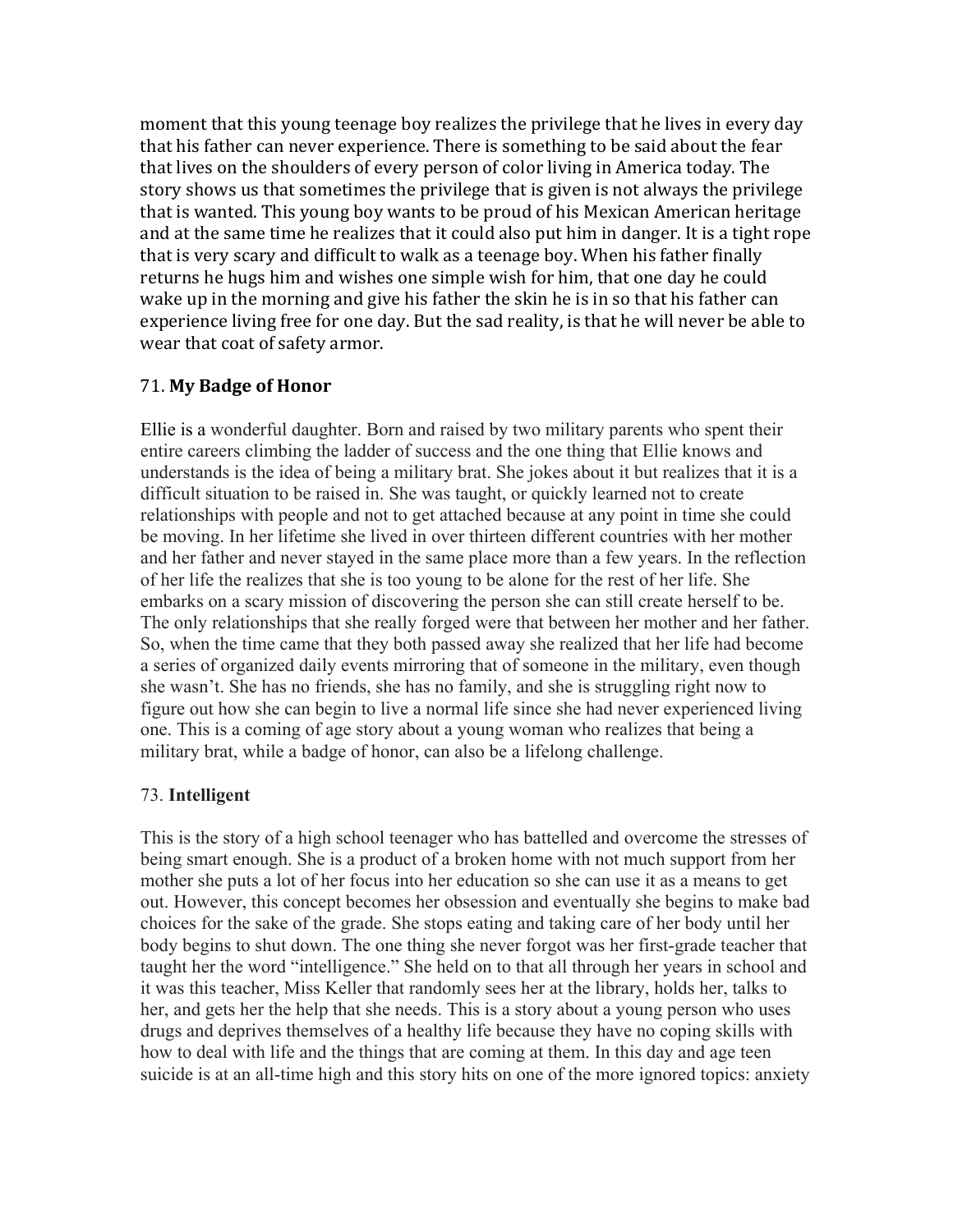and the idea of educational perfection. \*This can be performed by a male or female student. It is permissible to change pronouns as needed.

### 74. *Just Like Everyone Else*

Karen is the twenty- seven years old sister of Max who is twenty- nine. Though Max is the big brother technically, Karen has always been the big sister. Shortly after Max was born, he was diagnosed with cerebral palsy. He now lives his life in a wheelchair but for Karen he's just her brother. She wants all the best things for her brother like any sibling would but after his diagnoses their parents needed help and the found it in posting things online looking for assistance from people who are living with what they are living with. This is when they found out that people can be cruel no matter the situation. But as a family they came together to make sure that anything that Max was capable of doing he was able to do. At age twenty-nine Max went for a job interview at the theatre and got it. Ripping tickets allowed him to be social and work which is what he had always wanted. But it is at this job that he experienced being surrounded by people, most nice and supportive but some rude and discriminatory towards him. It was a difficult thing for Karen to see, people treating her brother this way. She confronts them about their behavior, but Max tells her that it's okay. People are going to be who they are, and that isn't always going to be what we want them to be. A story of sibling love and also an ode of support to all people with disabilities who have been treated wrongly because of reasons out of their control. There are people out there that realize that we are all just, people.

### 75. **Countless Tomorrows**

Artists often talk about the struggles that they have when they first start out. Living in big cities, making ends meet, paying the expensive rent, but when your everyday obstacles are swimming around in your head how do you move forward from yesterday to live in today? A story of a young woman and her unwavering relationship with her mother who wanted to be an actress. The young woman shared this bond with her mother because her mother could never be an actress. Her mother suffered from schizophrenia and the voices in her head were living freely within her mind. Her mother would tell her the most amazing stories, and not just tell them but act them out as if she were on the biggest stage. Watching her mother was inspiring and soon, they were performing stories together. Why have a bedtime story when you can act out full scene with you mother every night? It was one of the most beautiful life connections. After being medicated she found her balance, but it was when she decided she was cured that her life took a turn in all the wrong directions. Her struggle with her mental illness soon come to a tragic end and much like the stories she told her daughter was left to figure out life alone. She is now an actress living in New York City, struggling like artists do but realizing that this life is better than the life she once lived. Through it all she continues to move forward battling with the things that are now swimming around in her head hoping one day to make it.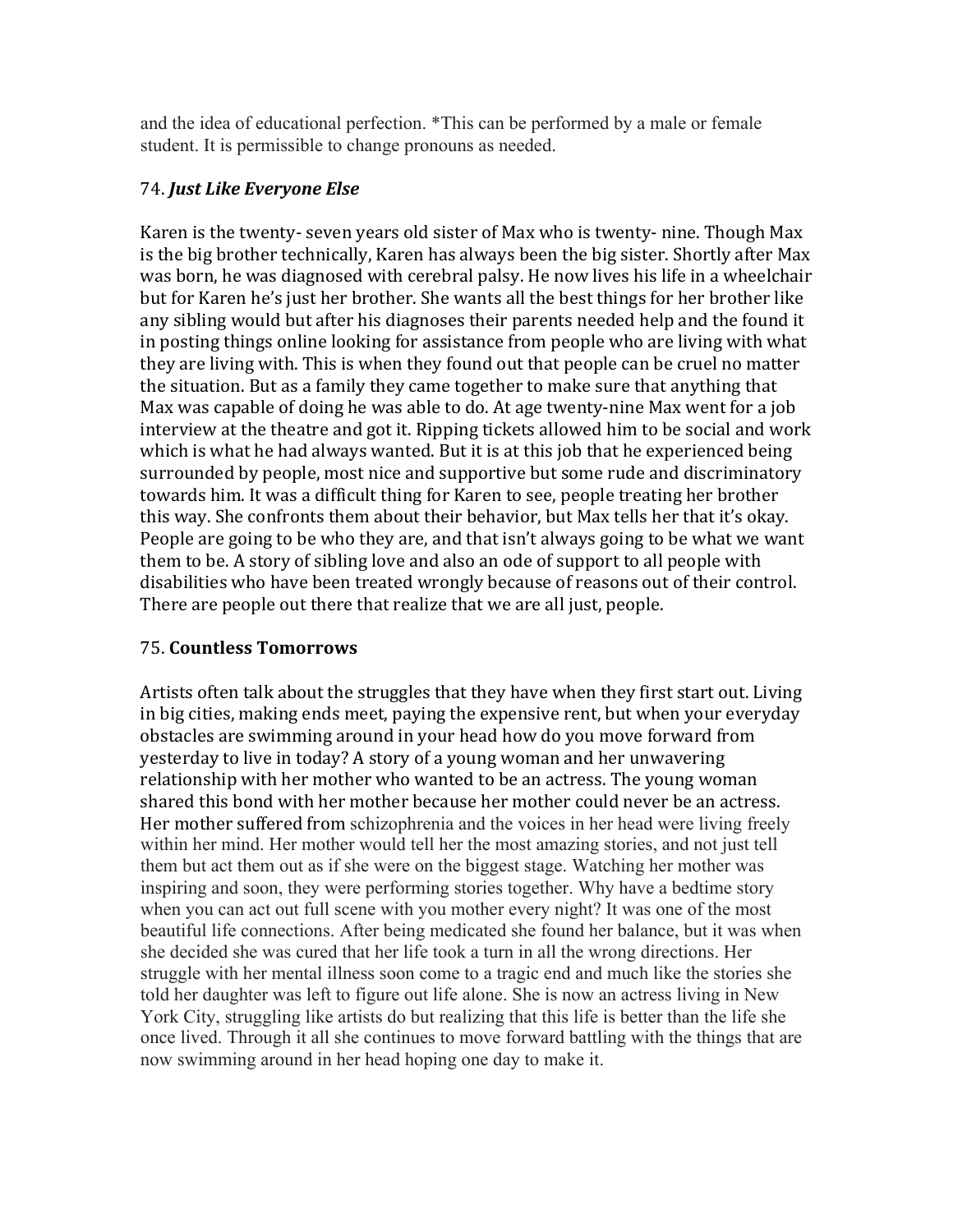### 76. **Gaining Wings**

This heartwarming story is one of historical relevance and recognition. As Marvon, an African American man in his 90's beings to speak we immediately fall in love with his presence and how he sees the world. Growing up in a time when the live of the African American was one of many hardships and yet still grounded in love he always wanted one thing; to be a part of the Tuskegee Airmen. The scene opens with him diving deep into the new challenges of this new thing his great grandson has introduced him to, the internet. As he fumbles with the phone, he is encouraged to search any topic and he'll be able to find information. All of this information at the touch of a screen. He searches "Tuskegee Airmen" and up pops on the screen a picture of him, his friends, his brothers. This then takes us on a trip into the past and present experiences of this African American war hero. A beautiful reminder that there are still heroes among us and something as simple as a search on the phone can take us away to a different time and a different place where little boys dreamed of flying in big planes and keeping us all safe. One never knows where the next memory is going to come from but what we must do is embrace them because passing them on to our children is how our history will continue to live well beyond our lifetimes.

## 77. **Good People**

What would it feel like to feel like you are constantly telling people that you and your family and people who look like you are good people? Unfortunately, Mexican Americans experience this more often than we would like to believe as shares the woman in this story. She recognizes and admits that she is an immigrant but also tells of her life in Mexico and why it was necessary to escape. She has been in America for most of her life but still feels that she has to defend her presence here. On her birthday she goes to the grocery store and comes face to face with a young white man who she smiles at, but he stares at her with nothing but hate. He then verbally attacks her with offensive comments that are stereo types of what people believe to be true about immigrants but was not true for her. As she listened to his rant and waited for him to finish, she politely smiled him and went on about her business not realizing that moments later he would come back into the grocery store in El Paso, TX and start shooting people. Was it her simple smile that kept him from killing her? She will never forget this day or the events that led up to the shooting, nor will she ever forget the live she now lives as a survivor. A different kind of survival story and a reality check that every tragic thing that we see happening to other people can happen to us even if you are a representation of good people. 

# **78. Advocating for Silence**

Natasha is a seemingly simple African American woman. She is up early at her job preparing for a rally that is supposed to happen later that day with her group *Live Through Me*, a group of survivors. These men and women are survivors of being bystanders/ witnesses to the murder/ death of their loved ones. For Natasha she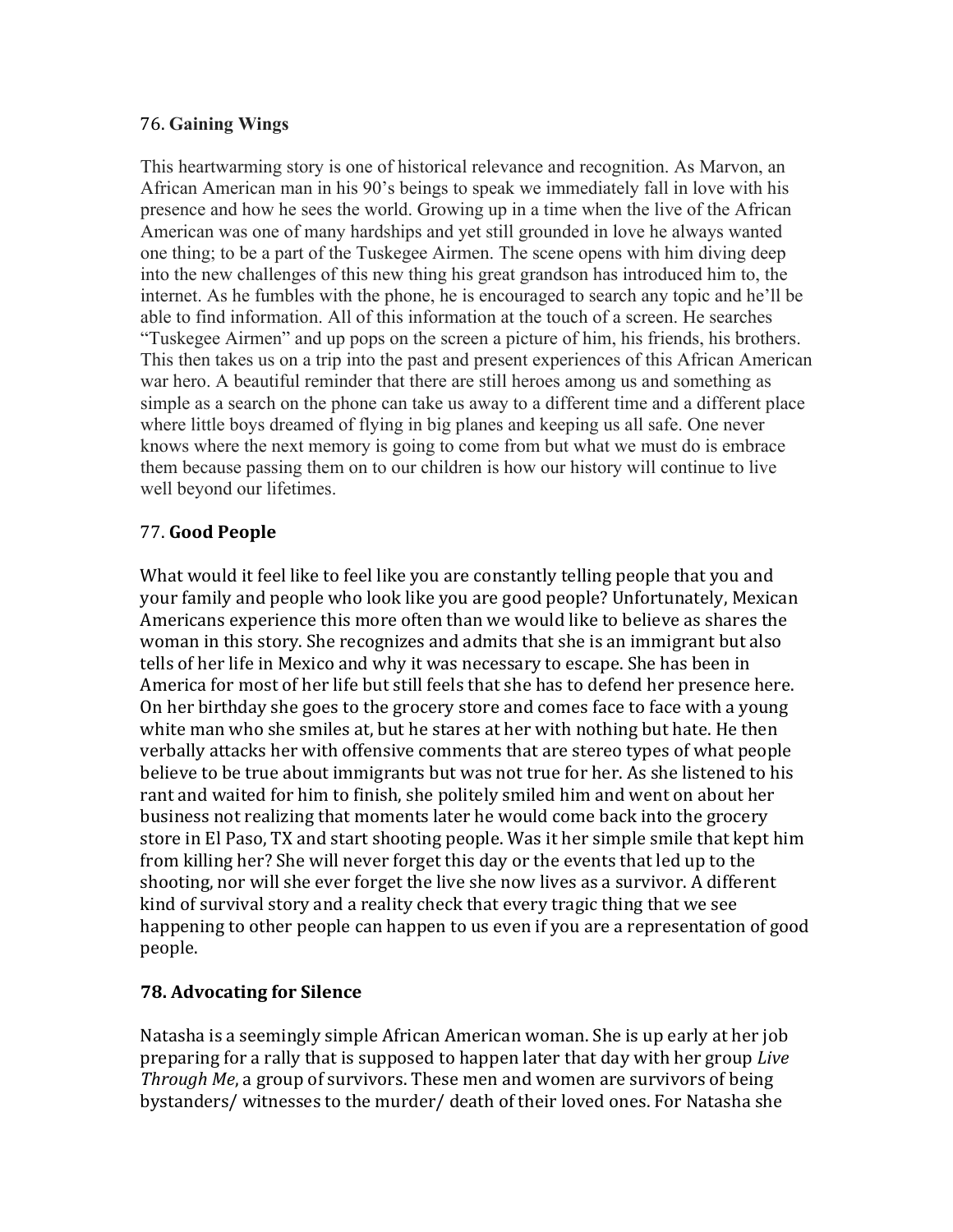was just feet away from her fiancé when he was shot and killed by a police officer. This is not a story focused on injustice as much as it is a story about accepting those injustices and finding your footing to move forward. It is a story that reminds us that experiencing something like that can affect you for the rest of your life. Natasha suffers from PTSD from her experience and has to find her way back to living her life instead of figuring out ways to end her life. After a long road to recovery and with the support of her family she finally gets both feet back on the ground and she begins to forward. She begins her organization *Live Through Me* so that her and the other survivors can have a place to come together, feel supported, and be held up by others that have walked the horrific mile in their shoes. She now lives to advocate for those who have died, and stand hand in hand with those who feel like the best part of them is gone. Finding a reason to live can sometimes make life not worth living, but if you seek it and truly work on finding your road to recovery you can break through all of the noise and once again find your silence that you have been searching for.

### 79. **Afro Puffs**

A young African American woman shares a story that has been a hot topic in the news recently, natural hair in the workplace. She talks of her memories being a little girl and getting her hair combed by her mother on Sunday night, no chemicals just natural, that's all you need. But as a child she didn't understand why the other little black girls had straight hair like the pretty white girls. Because in her young eyes white was beautiful, black was not and she didn't have anything that she could find in them that was also in her. Instead of looking inwards or to her mother as an example of beauty she continued to look outside. As she grew into herself, she gained an understanding of black hair and the pride that her mother was trying to instill in her. As she sits in an interview where she is the only black person, she is excited for this moment. She is prepared, she interviews well, she nailed it. To find out weeks later that while everyone believed she was the best interviewee they didn't think her Afro puff was the kind of representation they wanted for their company. This is a coming of age story where one little girl becomes a woman and still must accept racism is still alive and well, it just presents itself in very different ways.

#### **80. Won't You Be My Neighbor?**

*Won't You Be My Neighbor* is a collection of short stories that all take place in a residential neighborhood where there is a man suffering from mentally illness. This multiple perspective selection shows the voices and experiences of those who encounter Sam a man diagnosed as a paranoid schizophrenic. The voices echo those across America who lack the basic understanding of the mental illness crisis we have today. In the end, Sam struggles to save his mind and loses his life in the process. Inevitably revealing our lack of community in 2020, neighborhoods are not made up by neighbors, moreover just a group of houses where people would rather not get involved, because it may require more than they are willing to give. \*\*\*Only available in the collection: Just Telling Stories III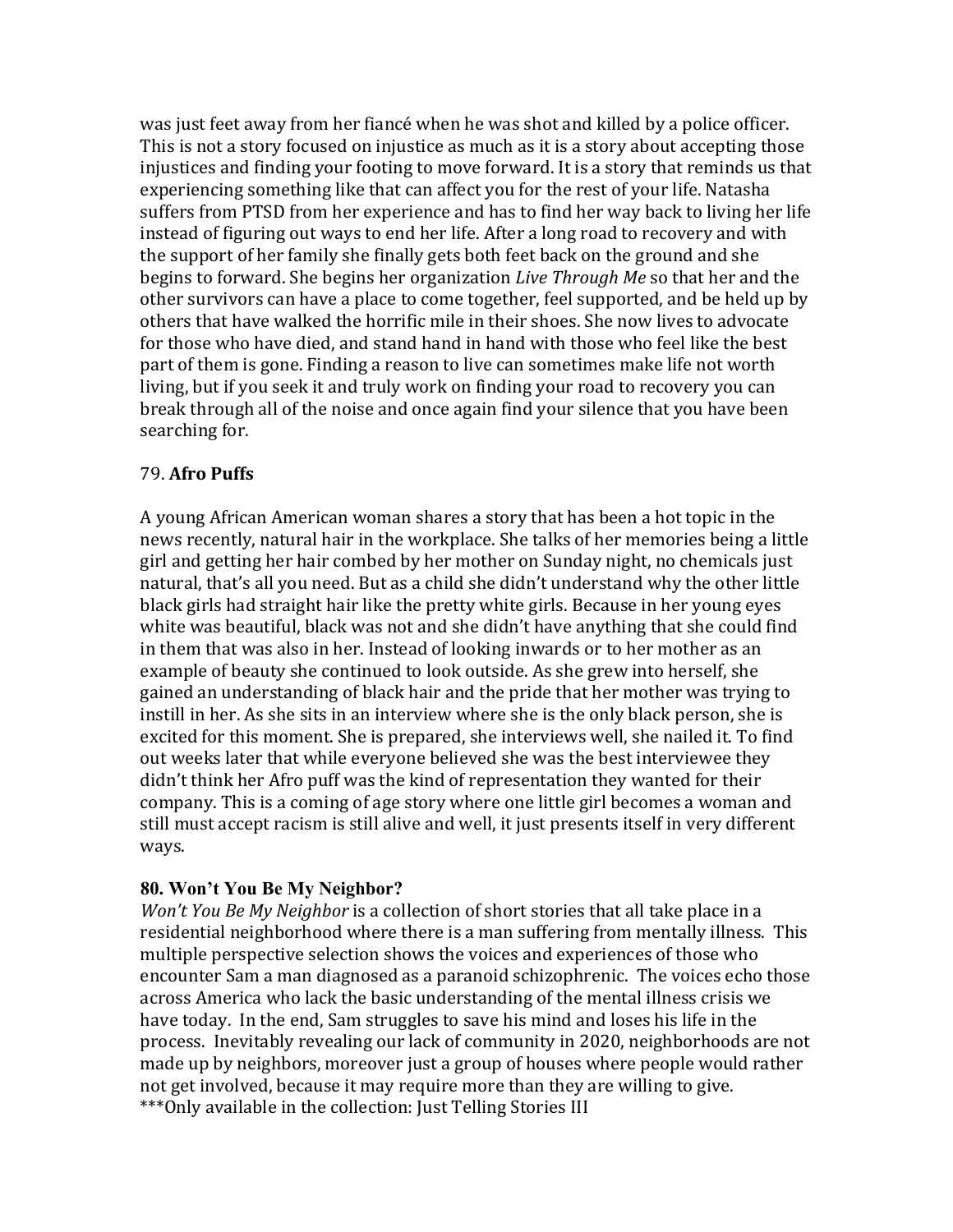### **81. Missing Pieces**

No matter what your job, people sometimes lose themselves in their work. In this selection, we see a Pastor who has put his/her church family as a priority for so long they struggle with finding the balance between the two worlds. After his/her father has a massive stroke this pastor becomes the one in the waiting room in need of prayers and counsel. Will he/she be able to accept the loss of their father as he is choosing to have his tracheotomy removed since he has lost his ability to speak and advocate for his own needs, his father does not want to live on a ventilator. After his Father passes, she/he is finally able to find a new peace in the difficult process of death.

\*\*\* Only available in the collection: Just Telling Stories III

## **82. What Do I Tell My Students Now…**

After the nation is turned upside down in the wake of the horrific murder of George Floyd a white woman struggles to find herself at the corner of racism and white privilege. She has been overweight all her life so she brings some understanding to the table but quickly learns during this time of protest and pain that one must do more than just walk in the shoes to understand what it is to be black in America. While at the same time calling for everyone to be a part of the solution if we ever hope to truly find justice.

\*\*\* Only available in the collection: Just Telling Stories III

### 83. **Dangerous Intersection**

In the midst of a global pandemic, one woman experiences a specific event on a specific day that changes her forever. As Jennifer, a white woman in the suburbs recounts the events that happened beginning in March of 2020. She talks about the pandemic and how that affected her and her family and eventually it became overwhelming and she decided to disconnect. When she reconnected the video of Ahmaud Arbery had just surfaced. She was amazed at the video, the conversations and the reality that the world was in. On a normal day she is driving to get ice cream with her daughter when she sees a little African American boy riding his bike towards a dangerous intersection. She immediately pulls over her car to make sure that the little boy gets across the street. In an instant the little boy sees her and leaves his bike in the street and runs home crying. Jennifer finds out through his big brother that he too saw the video and is scared of her. This is a story that flips the script. There is a lesson to be taught here and Jennifer now knows what it feels like for someone to fear her for no fault of her own. In her mind she is a mother doing what mother's do, keep children safe, but this African American doesn't know that, all he knows is what he sees which is a white woman walking towards him in 2020. It allows them to gain a small piece of what it feels like for someone to be afraid of you for the color of your skin. Some stories are best told by the most innocent of people, through the genuine life experience of children.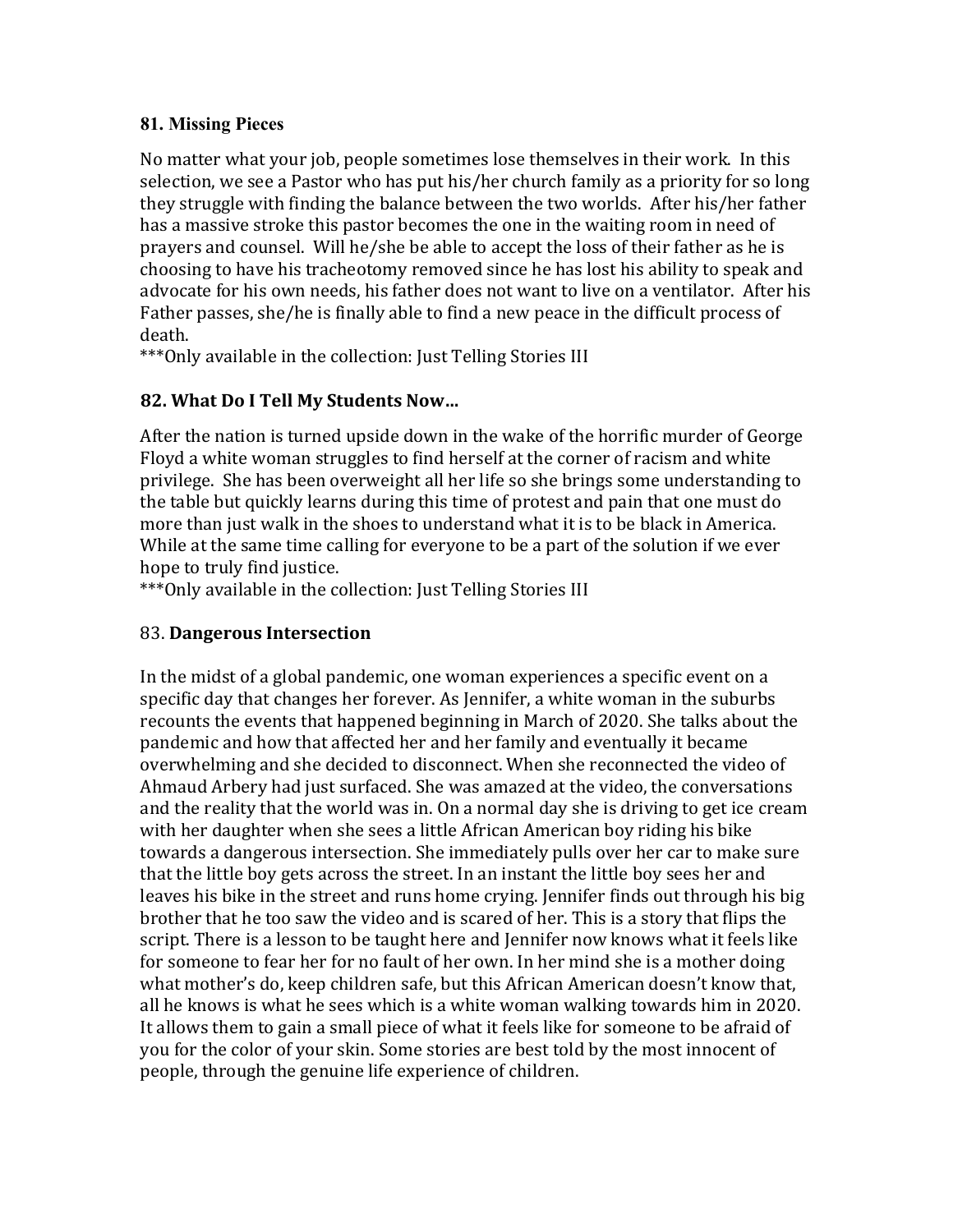### 84. **Angel Moment**

Addiction can take many different forms. Too often we dismiss addicts as the crazy people we see on television not realizing that an addict could be our next-door neighbor, our best friend and in some instances, our parents. For this woman she remembers her childhood by the arguments that her parents had. Hiding in a closet or behind a couch she eventually realized that her mother was the aggressor. She decided at a young age she didn't want to be anything like her parents but when she was old enough, she left home, got in with the wrong guy and began the cycle all over again. How do drugs overtake your life? What makes someone who grew up in a terribly difficult situation do the exact same things and become the exact person she never wanted to be? It is when her addiction finds her on the ledge of an apartment building holding her daughters' hand that in a drug induced hallucination that she actually finds clarity. This is a story that reminds us that where we come from is not something to try and outrun, but rather a set of circumstances that we must embrace an overcome in order to be stronger adults than our situation set us up for. 

### 85. **Taking a Stand**

Erron is just a typical African American man. He's a father, a husband and cares deeply for his mother who is battling cancer. But when the pandemic hits him and his wife, who are both doctors have to made some very difficult decisions. It is because of these decisions that Monica, his wife contracts Covid 19 and dies. This leaves Erron is a very difficult situation. But being the man that he is he makes the best decision for him and his family, taking into account that sometimes the most difficult decision is the one that makes the most sense. He quits being a doctor and begins working at the grocery store. Still working, still caring for his mother and daughters but putting himself less in harm's way. Then there comes a day that is like any other until a man enters not wearing a mask. It is Erron's reaction to this that reminds him and shows his others that taking a stand is not always the most comfortable thing to do but in desperate times it may be seen as necessary. He will forever be the hero that Monica thought he was, never thinking of himself as such but living his life as if the decisions he makes directly affect other people and not just his family but everyone around him.

#### 86. **Love by the River**

There is no greater life experience that that of being loved. For Injambay, a slave in Mississippi, his love experience is one that he only shared with one other person Cormah. Cormah was a fellow slave who was also from Nigeria. The love that these two men shared with each other was one that they had to hide from not only the other slaves but especially the Master of the plantation. Injambay put his focus on keeping the relationship a secret while falling deeper and deeper in love with him. All they wanted was to be able to be normal. A couple that didn't have to hide their love for one another. But it was a scary line to walk being slaves and also being in a relationship. Years pass,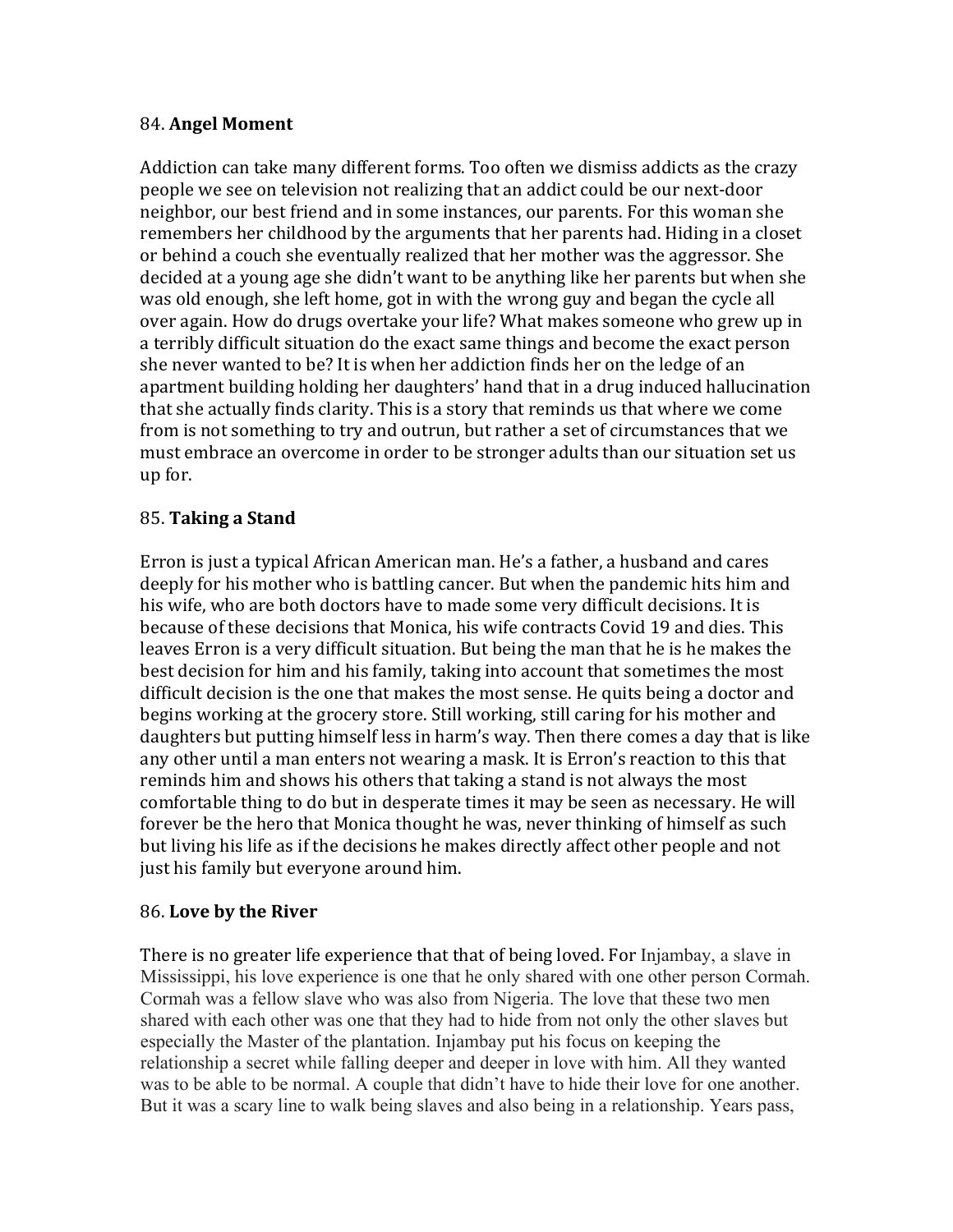they have been able to find their footing in hiding their affection. Seeing each other in passing. Spending time late night in their quarters. Smiling and laughing quietly, hugging and kissing but hidden, it was their normal and one they were willing to accept if it kept them safe. They promised each other they would die loving each other, and they did. They made one mistake, falling asleep in each other's' arms one night and waking up to a gun in their faces. The end of their love story is not unlike the end of the lives of hundreds of thousands of slaves. One of torture and pain, one where hearts are more broken than bones, and one where the spirit of a loving wonderful person dies in their blood drifting by on the Mississippi river.

#### 87. **Accessory**

Being yourself is not always as easy as it seems. For some teenagers the most difficult years are high school. Students find themselves coming into who they are and getting comfortable to the person they want to be. For this teenager his life has revolved around writing stories of who he wished he were and how he wished people saw him. With his father as his hero he knows what he wants to be, a hero. But when his personal writings are posted all over social media, he decides to own his truth. He has been outed as gay and he is going to be exactly who he is. What he doesn't expect is for the most popular girl in school to now see him as interesting enough to be a part of her group, and so the rollercoaster ride begins. He is finally accepted by all, admired by many and some are even jealous of him. All the things he wanted, by coming out he now has. Eventually, his dad asks him what has happened to all of his stories? This forces him to reflect. Who is he really? And if this person he thinks he is isn't a representation of his father, is this who he really wants to be? He then asks the popular girl why she chose him and she is honest. Because she needed a gay accessory. This shakes him. It also makes him realize that he is more than that. Does he go back to being the person that he used to be and walk away from the popularity or does he continue to pretend for the sake of everyone looking up to him? This is a story that affects many teenagers because being honest about who they are is sometime a struggle they are not ready for.

#### 88. *You Can Let Go Now*

Rachel is a wonderful spirit who finally feels like she has it all and everything is perfect. She is living her dream of being a nurse, married to the love of her life, and expecting their first child. It is often in times of life being perfect that the dominoes begin to unexpectedly fall. Much like everyone experiencing 2020, the beginning of the pandemic turned Rachel's world upside down. It created a strain on the relationship with her husband who was constantly worried about her safety. He had his own challenges balancing working from home as an elementary teacher and a heart condition that makes him high risk for the virus. All of these elements have also made Rachel look at life in a different way- where fear could overtake her but she tries to fight against it. Trying her best to take advantage of what she has and living in fear of the things that she could possibly lose is overwhelming. When in the midst of the pandemic she finds out that she is pregnant, her excitement is mixed with fear of the unknown not only of the pandemic but also of trying to keep her child and husband safe. A beautiful story of how even when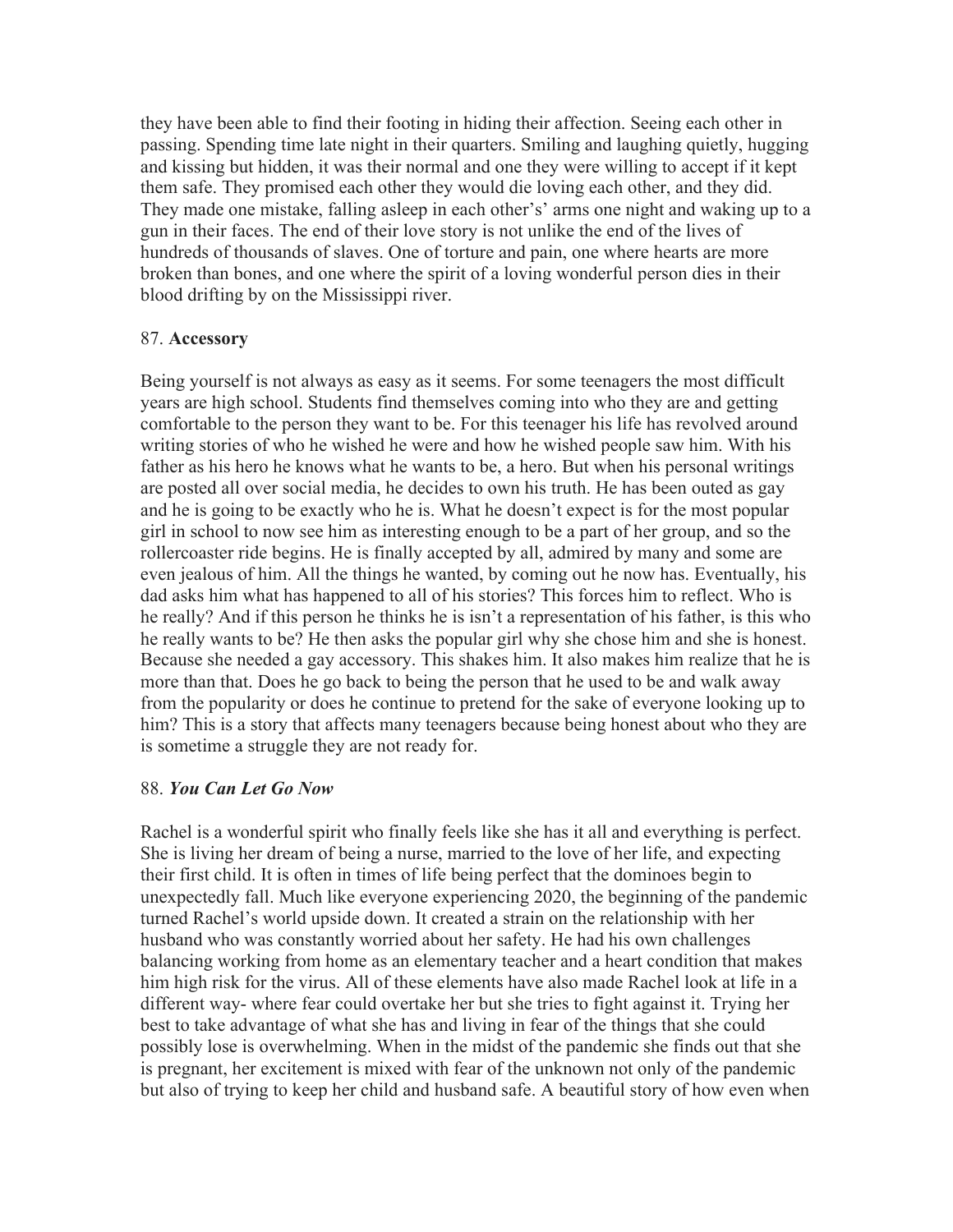everything is going right, and things begin to go wrong there's still joy that can be found and also realizing that with every death comes new life. Rachel is a strong woman who takes on the world to give life to her family.

### 89. **Six String Guitar**

Xavier is a prodigy of sorts. He is a part of a family that for four generations has been members of a mariachi band. His great grandfather began the love for the music when he decided to craft his own six string bass guitar. When Xavier was born, he was instantly attracted to watching his great grandfather work in his wood shop and at the age of two his made him a mini two string guitar that forever changed his life and became his best friend. But the music is more than a passion it is a core piece of this family. Xavier's mother was a superwoman who stayed home and cared for the four children while his father led the mariachi band. As soon as Xavier graduated from high school he auditioned and was added as a member of the band, it was his life's dream. But it was in this decision that he learned things about his father that forever changed him. It was if he was learning things about his hero that he didn't want to know but could not ignore. Eventually the guilt of the situation weighed his spirits down and he quit the band. Putting his guitar away, becoming a normal person doing normal things and disconnecting from his father completely. Until the morning of his father's funeral when his mother comes to his home with his guitar and asks him to play a song for his father at the funeral. What Xavier didn't know was that the guilt he held on to for not telling his mother about his father's bad choices were things she already knew and had accepted decades ago. It is a beautiful story of what some families will go through to stay together and the strength and bond between a mother and her son. \*Performer will speak Spanish throughout and should be able to sing in Spanish.

# 90. **Home of Good People**

Chelsea, now a senior in college reflects on her senior year of high school and how very different it looked from all of her other classmates. After being terrorized by her father for years her mother finally decides that she can't take it any longer and wants to leave. She gives Chelsea a choice to come with her and have nothing or stay, but for Chelsea the decision was easy. So, on the planned day they pack what they can in her mother's car and walk away from the only life they have known for nearly two decades and walk into homelessness. Living out of their car created a very different reality but with her mom she still felt safe. It was in this moment that the good work of other people came to lite. Cleaning themselves up in the local hotel bathroom daily they encountered Melissa the front desk clerk who supported them daily and fed them breakfast and Chelsea's teacher Mrs. Cartwright who knew something was different with her favorite students. She required Chelsea to write in her journal daily and promised to write her back. It was in these communications that Chelsea told her their situation and Mrs. Cartwright shared with her that there are other homeless students at the school, ensuring that she didn't feel like she was alone. Through the story Chelsea gains her balance from her supportive mother and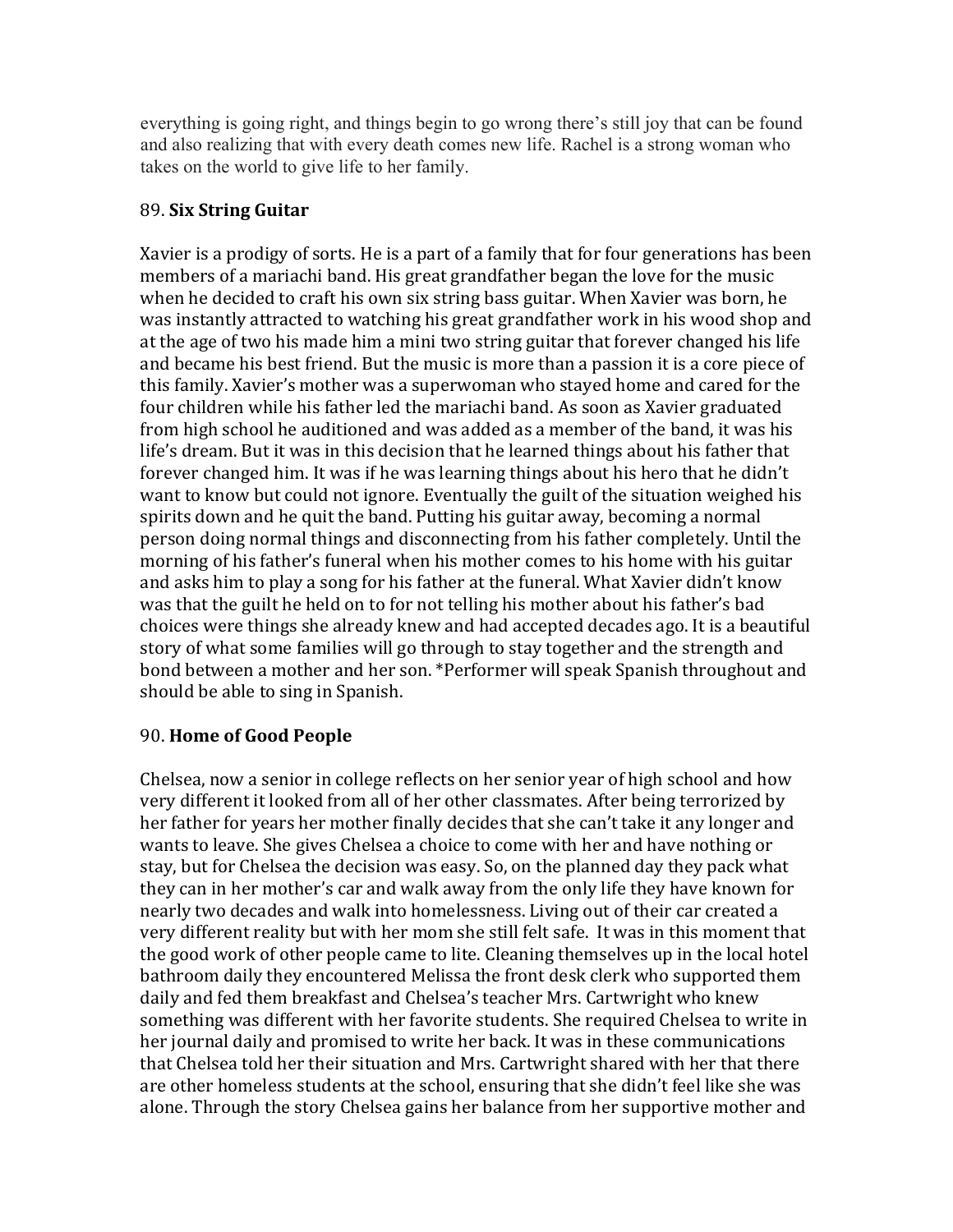teacher and before her senior year is done something amazing happens to her and her mom as well as the other homeless students in the school that remind us all that in the midst of a terrible situation there are always good people who are willing to do for strangers what they would do for their family. A difficult story of teen homelessness that is actively happening in all of our schools across America. \*Character gender does not matter and can be changed to fit any performer. 

### 91. **My Day**

Angelica is a teenager that is about to embark on the most difficult conversation she has ever had with her family, the coming out conversation. She has known for as long as she can remember that she didn't like boys but her Catholic upbringing also taught her that she was supposed to. Conflicted with who she was and who she was supposed to be she decided to keep her sexuality a secret only talking about it to her small group of LBGTQIA+ friends that she had at school. But after sharing how she had decided to come out with her friends, she also decided that now was the time. She was months away from graduating and she didn't want to start her life in the military, which is also a part of her life that she has to share, without being honest. Her fear was not in telling her three older brothers or even her father, just in telling her mother who always expressed to her that being a wife to her husband and a mother to her children were two jobs she had to accomplish. In this moment she had to tell her mother that neither one of those that she wanted to do. After sharing with her brothers and father who were very accepting, she found the strength to tell her mother. Her fear was that her mother would disown her as some of her friends had said their parents said they would do if they, "ever had a gay kid." But she took a deep breath, sat with her mom and told her deciding that being who she was meant to be was the best way to celebrate the woman that her parents had raised. A coming-of-age story that reminds us how very hard it is for teenager to find themselves, then when they do the challenge of sharing that discovery with the world. 

### 92. **If You're Perfect**

The life of being a teenager is already challenging but when at a young age you lose your brother to Leukemia it truly shifts your world. For this teenager losing her brother was the domino that fell and changed her life. A story that deals with the concept of perfectionism and how her parents shifted their thought pattern when her little brother died to her being everything that she can be and more. Sitting in her health class as her teacher talks about mental health and everyone is ignoring her, she begins to flip through the health book realizing that the changes she has been going through were breaking her mental health. Her parents seemed to be judging her on everything from her clothes being the best to her looks, grades, not allowing her to play sports because they didn't want her to get hurt. So many things in her life changed when her brother died, and she felt herself breaking under this pressure that until this day she couldn't quite put into words. Now her weight loss, inability to sleep, wanting to disappear, working to smile in public while privately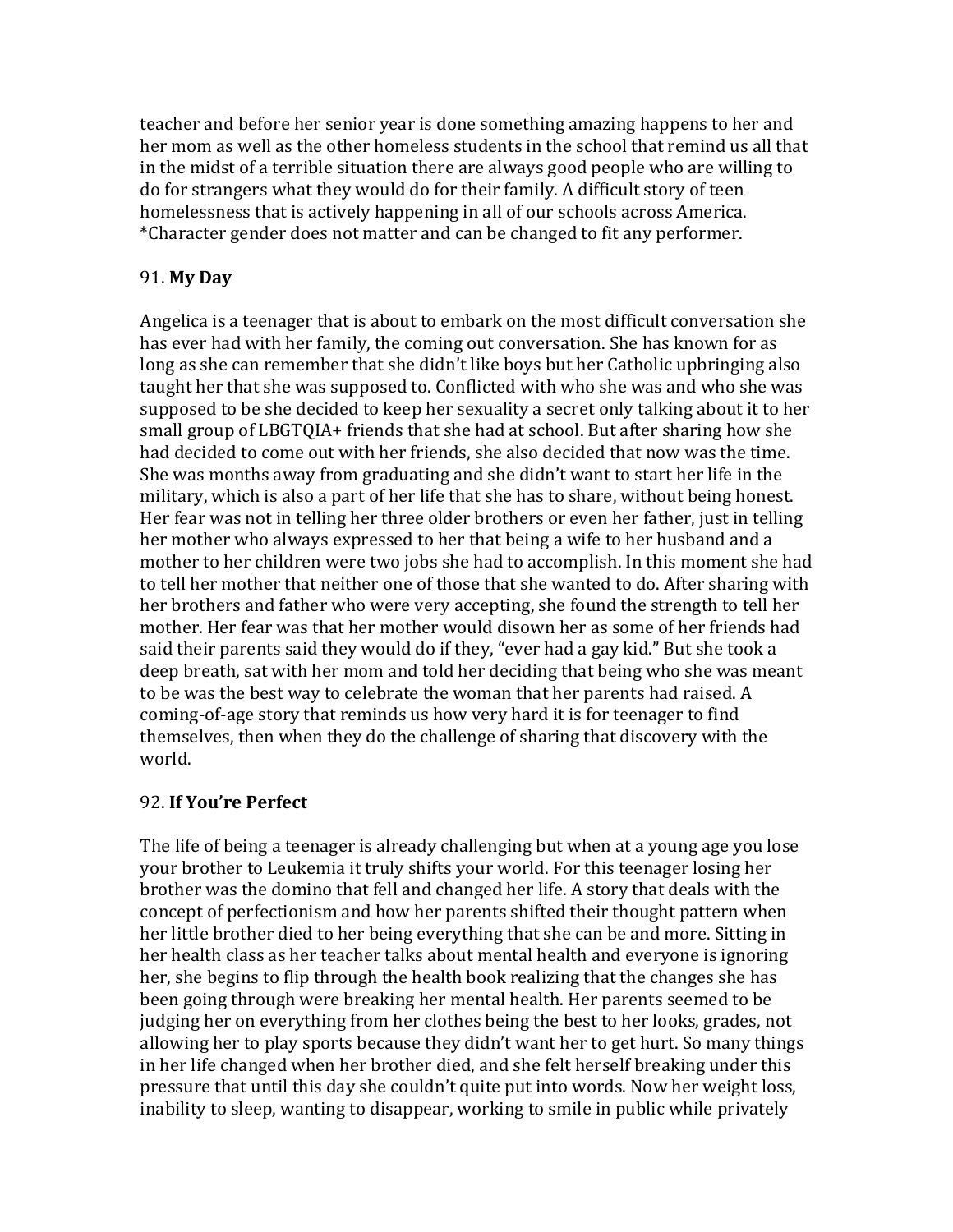hating herself all made sense. Like in any situation she had to find the words to ask for help. With the assistance of her teacher, she is directed to the school counselor who brings her parents in and as a family they begin to address her mental health, saving her life. This is a story of a mental health struggle that she didn't know she had until someone randomly presented her situation in a health book. Sometimes we need help and don't know it, don't ask for it and don't know how to climb out of the dark whole alone. But the lesson is always a simple one, there is always someone ready to help you, just find the courage to ask. \*Story may be adjusted to fit any gender performer. Authors permission is given.

## 93. Light of a Fairytale

Sometimes we don't realize how powerful the words of our parents are until we are adults and able to reflect on our childhoods. Unfortunately, for many adults they also in that same realization come to the conclusion that their parent(s) words affected them in a negative way. This fairytale begins like some we know, a balcony, a castle and some sort of princess figure. What is fake soon turns real when this teenage girl realizes that is the reality, she created in her head to avoid what was real, that her father had left when she was five and that her mother hates her and blames her for everything that has gone wrong in her life. In her reflection she talks about the night her father left, making sure she was old enough to remember him and for her to know how beautiful and perfect she was. But it is in the hateful words of her mother that over the course of her childhood transformed her into a teenager that drank, did drugs and spent as much time at other people's houses as possible. The negative words of people we love matter, they have a lot of weight and sometimes when they are coming from a parent, they scare us for many years to come. A coming-of-age story about how negative words can affect us as much as physical abuse can. Both come with lasting consequences. But this young woman was forced to grow up fast and when it was time to say goodbye to her mother, she found that her father kept his promise, showing up on her eighteenth birthday hoping they can pick up where they left off. It may be difficult to understand the power what we say has, but in the eyes of a child their parents are the first people they trust, and words of hate can linger a lifetime.

### 94. **Chemistry Experiment**

This biracial woman always hated chemistry, the work, and not understanding how it was ever going to connect to her real life. She always hated the way people looked at her, wondered about her, wanted to date her because of the way that she looked. Intrigued by her curly hair, her skin color and her beautiful eyes... but none of this was truly an interest in *her.* But it is when her mother falls ill that she realizes the connection between chemistry experiments, human experiments, and Life showing up at her doorstep. When faced with one of the most difficult decisions in her life she turns to the person that she trusts the most to assist her, her mother. Unfortunately, her mother is at the core of the situation that she is dealing with. The most difficult thing about living life is the acceptance of death. For this young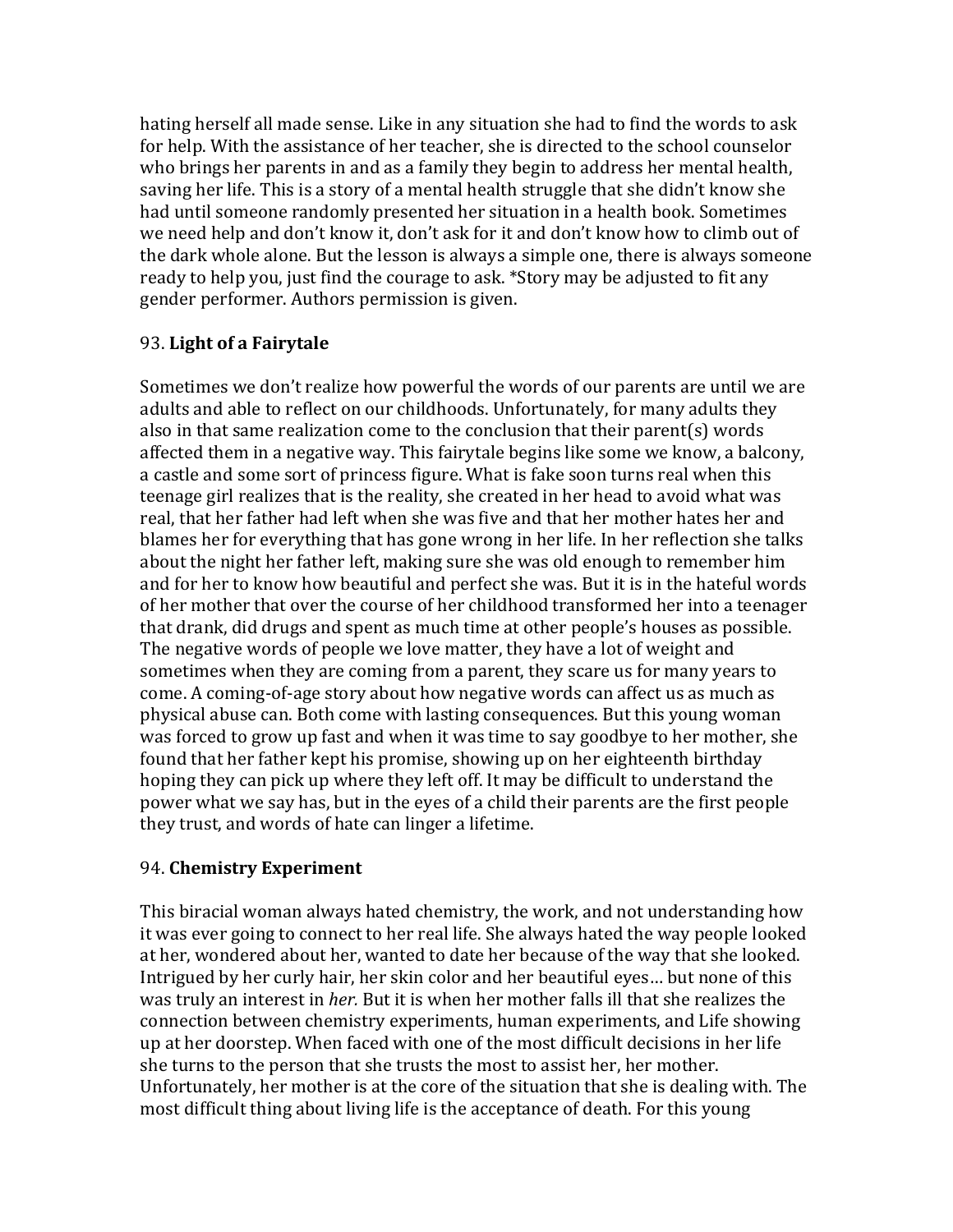woman she is faced with the looming illness that her mother struggles with on a daily basis, comparing the presence of death to that of a chemistry experiment. Her mother deciding that she wants to live out her life not being a part of anyone's trial, she just wants to live and die.

#### **94. Native Eagle**

It is in this story that we find the most unexpected lesson from the mouth of a Native American teenage girl named Behitha. For this family their education started many centuries ago and had been passed down to them generation to generation. She shares with us the experiences that she had living on a reservation with her family until the day that her father who was one of the tribe leaders passes away. As the eldest it became her responsibility to take over his positions when the time was right. Her mother decided to send her outside of the reservation to get additional education from the public school a few miles away. Starting out with kids making fun of the names that they think Native Americans have Behitha's struggle to fit in was clouded by her focus on why she's there. Behitha soon found herself educating not only her classmates but her teacher as well. Often asking permission to teach aspects of her Native American culture too everyone in the room period it became quite a staple with everyone. On the day she got permission from the tribe to bring her class onto the reservation so that they can see that the way in which the tribe lives is no different than the way the students live in their neighborhoods and their cities. The way that their areas are governed is also no different but the moral compass maybe coming from a slightly different reality. What we learned from this story is that it is possible to educate people who know nothing about your background end gain a respect from them that no one ever thought possible. It shows us a reality that maybe the answer two inclusivity lies in the children. in the end we get to see the joy of Behitha coming into the woman she always knew she eventually would be. Our destinies maybe prewritten for us but sometimes the chapters, little too fast. A beautiful story of education and coming of age from a girl who followed in the footsteps of her father the Eagle.

#### 95. *Nonconforming*

Being different in any community is difficult and has its challenges. But standing out as different in the African American community, some would say is even more of a struggle. Historically there is a certain expectations of masculinity that comes with being a black man. If you are a man you will act a certain way and possess a certain job. Much like in other cultures in America blue is for boys and pink represents girls. People don't recognize that they believe that boys should play with trucks and cars and girls should play with dolls. These two norms tell children that anything that lives outside of what is normal, is considered not normal. In the following story a young African American man shares his experience as being non-conforming. For him, the things he wanted to do were not extreme, quite simple in his mind actually. But he also realized that it doesn't matter, different is not normal, and not normal is unacceptable. He finally got to an age that he didn't want to hide those things from his father and his three older brothers anymore. His first experience of sharing ended very violently but he had to believe that who he was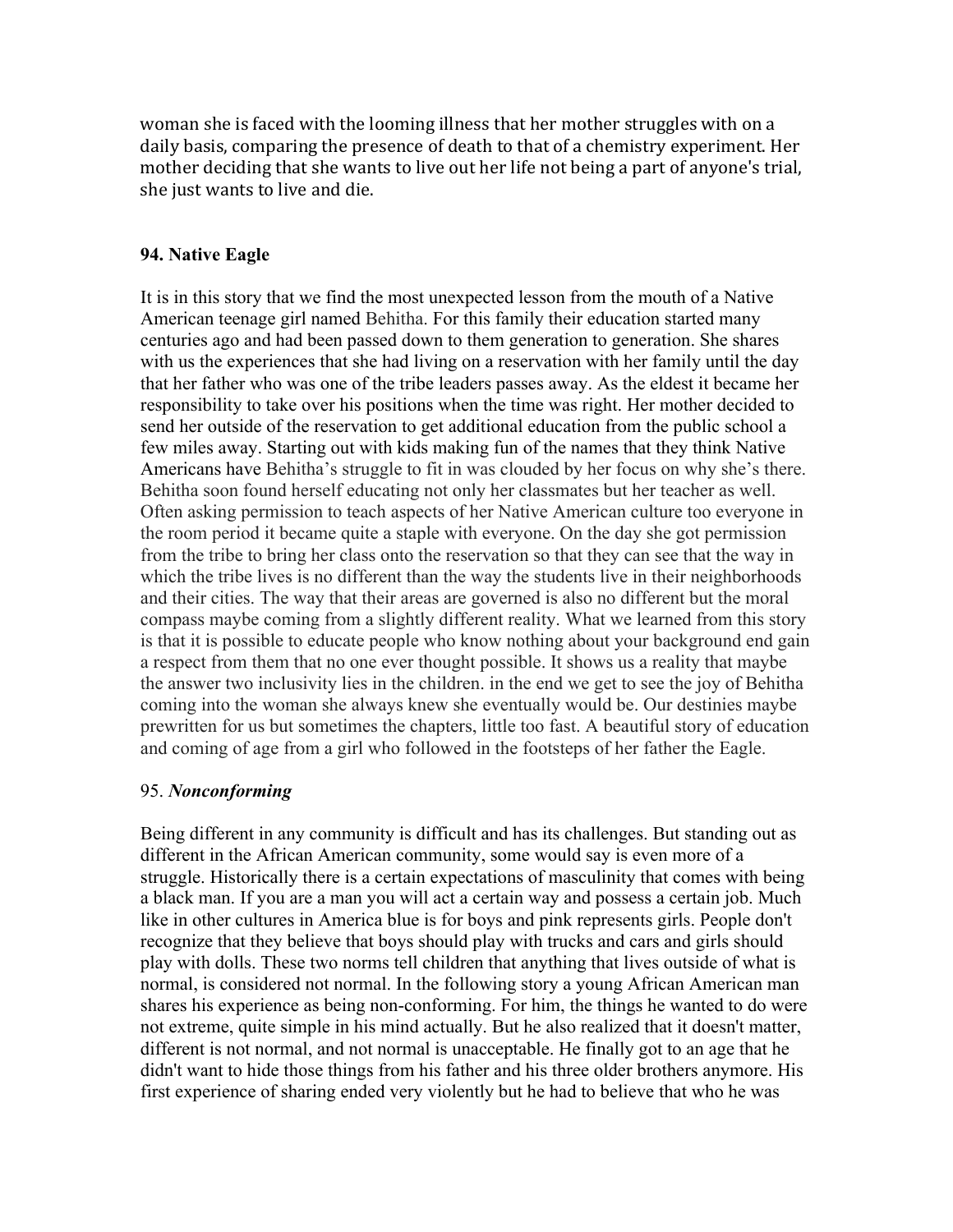would be something that they would accept if they loved him. It was one of his friends from school that suggested that he follow a specific teacher on social media, and that is how he found his voice. When he watched a video and the teacher explained to his prekindergarten class the reason that he paints his nails and how all of that leads to acceptance, changed his perspective. He had to be honest with his family about who he was but what he realized was that first he needed to be honest with himself.

#### 96. *All Questions Answered*

There is something very special about the inquisitive child. Sometimes, that energy grows up to be too much for parents and for family members as well as friends and teachers. At some point someone may tell that child to stop asking questions, or to stop talking, to just be quiet. The younger a child hears this come from an adult or one of their peers the more likely it is that the child will go from constantly asking questions to silently turning inward to themselves. In this story we meet Nathan, who talks about how he is the question asker in his family until his parents tell him to stop asking so many questions. His twin sister Natalie, always supported his questions and allowed him to shine as she stayed in the background. But when she saw The Nutcracker ballet onstage, she came into her own as a dancer and her brother loved watching his sister. But as he became an introvert because of the attention that he wasn't getting he didn't realize that at some point his sister was doing the same. Something tragic inside of Natalie had changed and Nathan will never forgive himself for not seeing it. Sometimes we get so wrapped up in our own lives that we don't realize that people who have been the closest to us have changed, have become silent, or have disappeared from our lives altogether. It is when Nathan and his parents sit in the car waiting for Natalie to join them on a family trip that they all begin to look at each other and realize how long it's been since they've actually seen Natalie. A heartbreaking story that comes back to the reality that when adults speak children will listen. Be careful what you say to a child because they don't have the ability to decipher it as anything other than exactly what you've said. Be quiet. You talk too much. Look on the internet. Listen instead of speaking… sadly one day this child's voice may be silenced forever.

#### 97. *366 Days Ago…*

Addiction is a difficult reality for any and every adult to maneuver. It is especially difficult when the person who is addicted is only 16 years old. Blake stands before us one year after the worst decision of his young life. He was just doing what kids his age do, at a birthday party, his Sweet 16, a house full of friends, no parents, no supervision, everyone's telling the same lies. His parents had given him all the tools that he needed to just say no to drugs. What is missed at times is how heavy peer pressure can be. No matter how hard Blake tried eventually he gave in, eventually he put his hand in the cookie jar and his life changed forever. People who have never been addicted often think that addiction takes time, commitment, years of abuse, and this is just not true. The story that is shared with us is one that is very sobering and a reminder that our parents are doing their best to keep us as safe as possible. But the reality is that as we grow into ourselves, we spend a lot of time away from the adults in the room. A story about how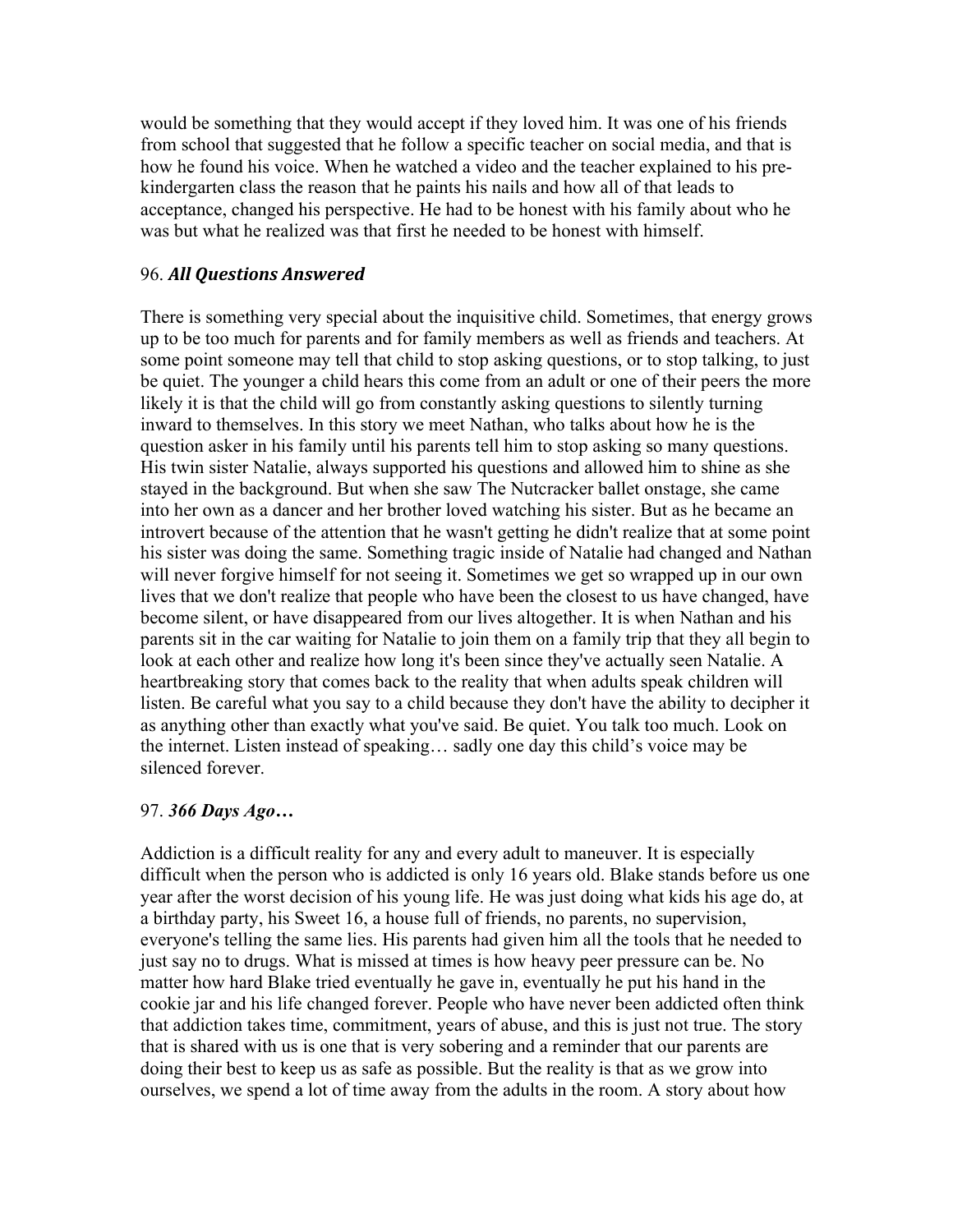one decision, on one night, to do one bad thing can change you from being just another teenager into being an addict. Just as easily as we go from zero to cruise control, is as quickly as our lives can change at the drop of a hat. Listening to our children, really listening to the struggles that they have on a daily basis is what will make us a stronger society, stronger parents, stronger educators, and build up communication. And as they say in those anonymous meetings the first step is recognizing that you have a problem, but the saddest step is their reality that they will have this problem with them for the rest of their lives.

#### *98. If You See Him*

It has been said that the worst possible situation for any parent is for their child to be murdered or go missing. The following story deals with a woman who made one of the most difficult decisions of her life for the sake of her seven-year-old son Javier. When she found out that her son was developmentally delayed, she asked her doctor what is the best care for her son? His response was that the best care wasn't available in Mexico. Once she found out that her son could receive better care in America the decision was made. It was difficult for her to travel with a seven-year-old boy, but she made it to America. Upon entering the country, she was stopped by Border Patrol and her and her son were separated. No matter how much information she gave the officers the only thing they saw was that she as a woman with a child making illegal entry into America. The story goes on to share of what life has been like for her for the past year doing nothing but looking for her son and trying to figure out how her best intentions went so incredibly wrong. This is a story of love, the deepest kind of love told from the perspective of a mother who wanted nothing more than to see her son again, alive. She shares with the audience the last picture that she has of her son hoping that possibly someone will recognize him and be able to point her in the right direction towards reunification. **\*Character must be of Latinx descent and may speak Spanish throughout as the performer deems necessary.**

#### 99. *I Prefer Nick*

Nick, by all accounts is just another teenager. Unfortunately, Nick lives in a small town, a very small town where people who are different are seen as different, and often unacceptable. Nick is a girl who dresses like a Tomboy. People have decided that a girl shouldn't look like her nor should they dress like her. It is because there is a lack of understanding and acceptance that Nick finds herself constantly trying to explain to other people the decisions that she has made to dress the way that she believes she should dress. Her teachers and classmates don't support her, and she often feels isolated while at the same time feeling empowered. She is living in her truth and living in her comfort and that should be enough for everyone. Sharing the story of telling her mother that she was a lesbian and asking her for permission to start her senior year as the woman that she had always known herself to be was a challenge but one of her happiest moments. With her mother's support she knew she could do anything. Dresses and skirts made her uncomfortable, made her want to crawl out of her skin. Once she realized that her mother loved her regardless of who she was Nick had the courage and support that she needed to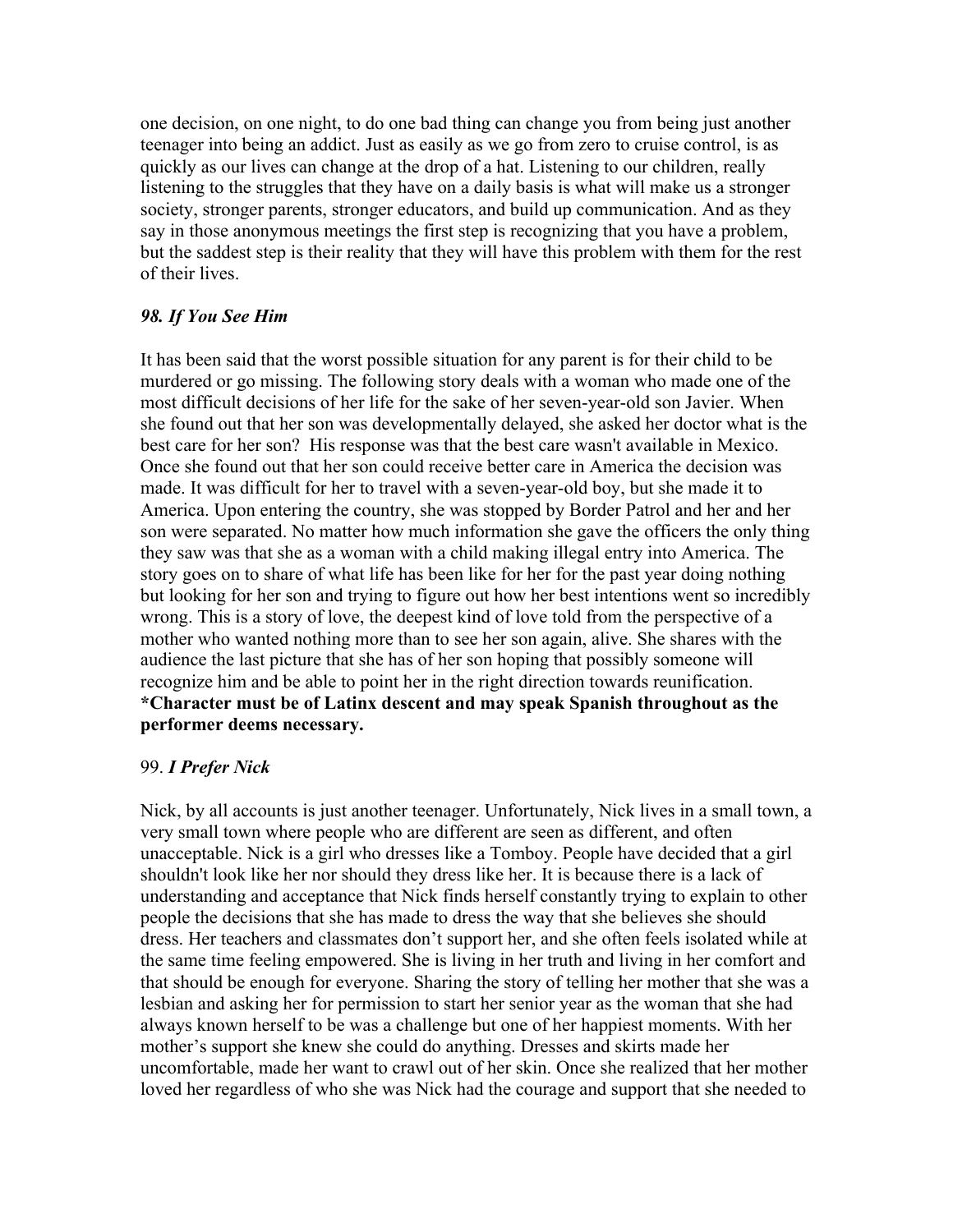do exactly what she had always wanted to do, be honest about who she was. Originally her name was Nikki but on the first day of her senior year of high school she decided she would prefer to be called Nick. Nick the Tomboy with short hair, baggy jeans and a button up shirt. This is a story that is not unlike so many other stories about teenagers having the comfort to live in their truth. It is because of the people around them that they feel like their truth is a lie. But Nick is strong, determined, and will never allow herself to be anything other the Nick.

#### 100. *My Abuela's Tamales*

Within any classroom there may be students from different neighborhoods, states, countries, but everyone definitely has a different background that needs to be respected and celebrated. This is Citlali's story a Mexican American teenager who decides her senior year is going to be focused not on the negative experiences that she has at her school with racism but rather giving that energy to the most positive thing that she has in her life which is her family. She seeks joy and finds that in her abuela, her grandmother. This is an encouraging story that addresses the stress that a Mexican American student can have within the classroom. It also shows that instead of focusing on the negativity it is possible to turns it around and focus on who she now knows to be the most important person in her life. Sometimes it takes us watching someone that we love get older and weaker and more fragile to realize that not only is there tomorrow not guaranteed but ours is not either. As she takes advantage of this private time she has with her grandmother she is invited to meet with her in the kitchen before the sun rises. Citlali's mother told her that the best times of her life were spent with her mother learning how to cook tamales. There is absolutely nothing better than bonding with someone in your family from a different generation who has had different experiences over a hot stove and ingredients that they don't have to measure because cooking this one specific thing is second nature to them. A beautiful homage to respecting your elders, learning and loving every moment that you get to spend with them.

**\*\*\*Performer should be of Mexican heritage but may be any gender.**

### **101. They Just Don't Get It**

In this story is 16-year-old African American high school student talks about the joy of having an older brother who was in the military. This young man can't wait until he graduates so that he can join as well. The disappointing reality is that both of these young men are joining the military because the area in which they live in, as black faces, has not been a safe place for them. He recounts his brother's situation as well as his own of verbal abuse and physical trauma executed on them by their peers. His brother tried to keep him safe by giving him rules to follow but he just wants to be a teenager, just like everyone else doing the things kids his age do. But when he joins the track team and trusts the wrong girl, he finds himself embarrassed and standing completely vulnerable in the middle of an intimidating circle of bullies. They laugh, they call him names, they hate him, and he doesn't know why. But what he won't do is allow them to break him. He stands strong, never cries, and will not beg them for anything, even his life. It is clear that no matter when in history we are, black bodies are misunderstood and mistreated for no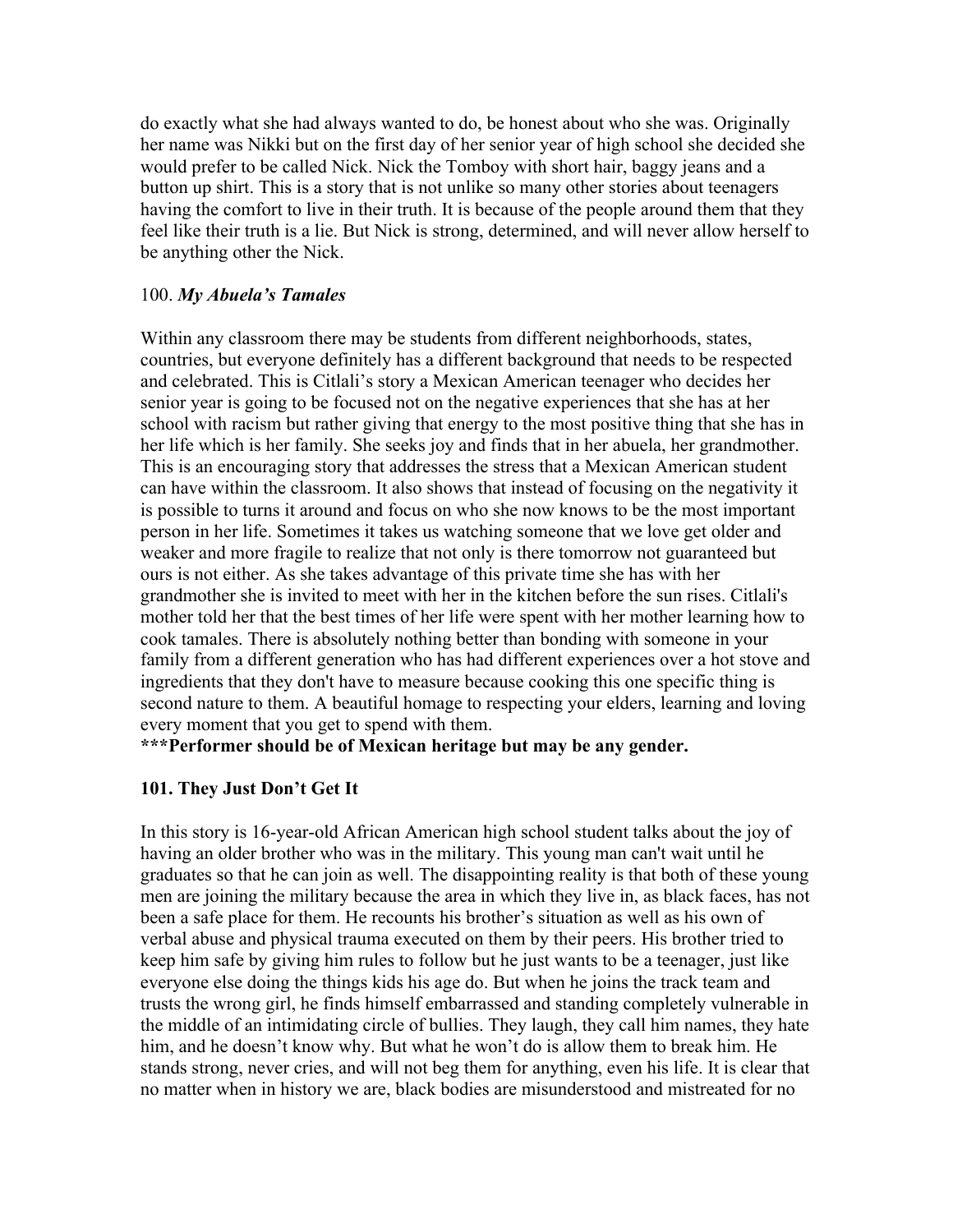reason other than the color of their skin. It may be difficult but it's a fact that sometimes they just don't get it.

### 102. **Reporting for Service**

When teenage Jack reflects on himself at seven years old it is a pure joy. He had a wonderful childhood with two parents that loved each other as well as him very deeply. But his father comes from a long line of people who committed themselves to the military and his father would decide to follow in those footsteps. The night of Jack 7th birthday his father tells him that the next day he is going to be leaving to begin his career in the military. Jack is ecstatic! He understands the legacy and his family, completely supports his father, and cannot wait for his father to return with souvenirs, pictures and stories. What Jack didn't know or have an ability to understand is the amount of time and commitment that his father was going to give to the military. But Jack had a job his father gave him to do, make sure that his mother knew how special she was, how loved she was and to give her hugs every day so that she wouldn't cry. It isn't until Jack becomes a teenager that he is told that his father has been in war. Eventually he confronts his father about this fact and realizes that sometimes parents lie to keep their children emotionally safe. What Jack nor his mother could have prepared for is his father coming home with PTSD. Like so many other military vets the illness overcame him, and he found himself unable to separate his military experience from his present life. This is a story that has happened, is happening, and will continue to happen to our military vets. The hope is that anyone who loves this country enough to dedicate themselves to it, when they return home that they are able to get any assistance that they believe they need in order to continue being wonderful fathers and mothers and sons and daughters to their families.

### 103. *The Reasons I Came*

As Aysun speaks to us we begin to feel a connection of joy and understanding for someone who may not be a native of the United States but has definitely made America their home. Often, she is questioned as to what it was about her native land or her experience there that made her move? She finds that sometimes she knows people want to ask but in America it is seen as rude to do so but it is not in her country. It is through this story that we gain a better understanding of the reasons she came to America and also a better realistic look at the things people leave behind. She tells us about her upbringing in Ankara, Turkey. With a mother, a father, and a little brother, her parents worked, and the children went to school. It sounds all very normal which is something that people tend to forget, that what's happening in America is often happening in other countries we just see it differently. She talks about watching 9/11 unfold on television and being able to disconnect from it but as Americans we couldn't. For her family it was when terrorism struck a little too close to home that her father decided they needed to leave for a place that would keep them safe. When they got to America, they thrived but definitely had moments of feeling like they didn't belong and weren't accepted as often immigrants do. But the core of this story is about how wonderful her life was before a violence situation forced her to leave. Her hope in sharing her experience is to teach us that when someone